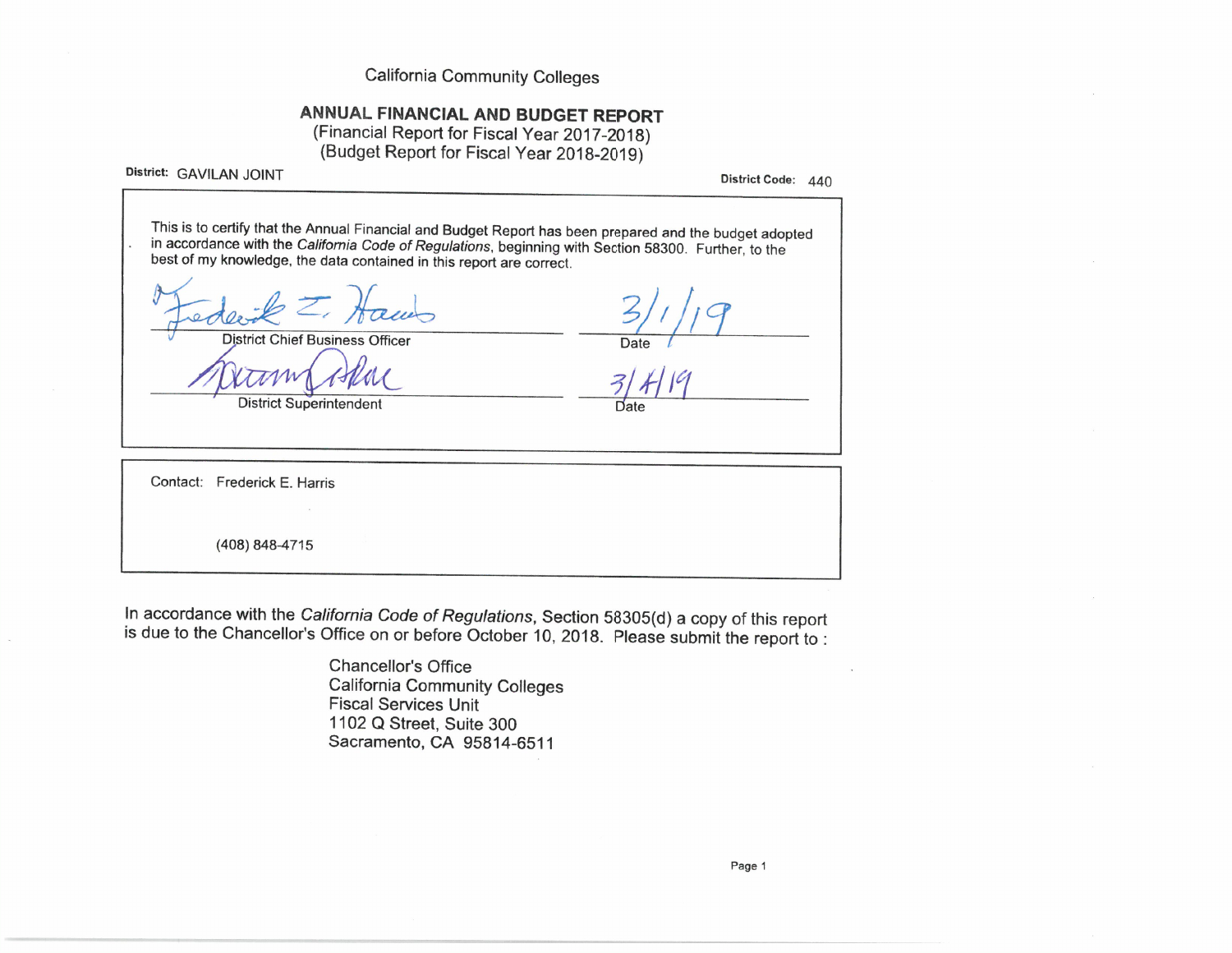# **Analysis of compliance with the 50 Percent Law (ECS 84362)**

# **Annual Financial and Budget Report**

# **The Current Expense of Education**

### **SUPPLEMENTAL DATA S11 GENERAL FUND - UNRESTRICTED SUBFUND**

| For Actual Year: 2017-2018<br>Budget Year: 2018-2019 |        | District ID: 440                 | Name: GAVILAN JOINT    |                        |              |
|------------------------------------------------------|--------|----------------------------------|------------------------|------------------------|--------------|
|                                                      |        | <b>Activity (ECSA)</b>           | <b>Activity (ECSB)</b> | <b>Activity (ECSX)</b> |              |
|                                                      |        | <b>ECS 84362 A</b>               | <b>ECS 84362 B</b>     | <b>Excluded</b>        |              |
|                                                      | Object | <b>Instructional Salary Cost</b> | <b>Total CEE</b>       | <b>Activities</b>      |              |
| <b>Academic Salaries</b>                             | Code   | AC 0100-5900 & AC 6110           | AC 0100 - 6799         | AC 6800 - 7390         | <b>Total</b> |
| <b>Instructional Salaries</b>                        |        |                                  |                        |                        |              |
| Contract or Regular                                  | 1100   | 4,636,267                        | 4,636,267              |                        | 4,636,267    |
| Other                                                | 1300   | 7,626,196                        | 7,626,196              | 62,398                 | 7,688,594    |
| <b>Total Instructional Salaries</b>                  |        | 12,262,463                       | 12,262,463             | 62,398                 | 12,324,861   |
| Non-Instructional Salaries                           |        |                                  |                        |                        |              |
| <b>Contract or Regular</b>                           | 1200   |                                  | 2,989,863              |                        | 2,989,863    |
| Other                                                | 1400   |                                  | 447,599                |                        | 447,599      |
| Total Non-Instructional Salaries                     |        | $\mathbf 0$                      | 3,437,462              | $\mathbf 0$            | 3,437,462    |
| <b>Total Academic Salaries</b>                       |        | 12,262,463                       | 15,699,925             | 62,398                 | 15,762,323   |
| <b>Classified Salaries</b>                           |        |                                  |                        |                        |              |
| <b>Non-Instructional Salaries</b>                    |        |                                  |                        |                        |              |
| <b>Regular Status</b>                                | 2100   |                                  | 6,382,701              |                        | 6,382,701    |
| Other                                                | 2300   |                                  | 255,348                |                        | 255,348      |
| <b>Total Non-Instructional Salaries</b>              |        | $\mathbf 0$                      | 6,638,049              | $\mathbf 0$            | 6,638,049    |
| <b>Instructional Aides</b>                           |        |                                  |                        |                        |              |
| <b>Regular Status</b>                                | 2200   | 318,453                          | 318,453                |                        | 318,453      |
| Other                                                | 2400   | 127,746                          | 127,746                |                        | 127,746      |
| <b>Total Instructional Aides</b>                     |        | 446,199                          | 446,199                | 0                      | 446,199      |
| <b>Total Classified Salaries</b>                     |        | 446,199                          | 7,084,248              | $\Omega$               | 7,084,248    |
|                                                      |        |                                  |                        |                        |              |
| <b>Employee Benefits</b>                             | 3000   | 2,184,111                        | 5,148,218              | 391,613                | 5,539,831    |
| <b>Supplies and Materials</b>                        | 4000   |                                  | 564,616                |                        | 564,616      |
| <b>Other Operating Expenses</b>                      | 5000   | 1,621,706                        | 3,472,221              |                        | 3,472,221    |
| <b>Equipment Replacement</b>                         | 6420   |                                  |                        |                        | $\mathbf 0$  |
| <b>Total Expenditures Prior to Exclusions</b>        |        | 16,514,479                       | 31,969,228             | 454,011                | 32,423,239   |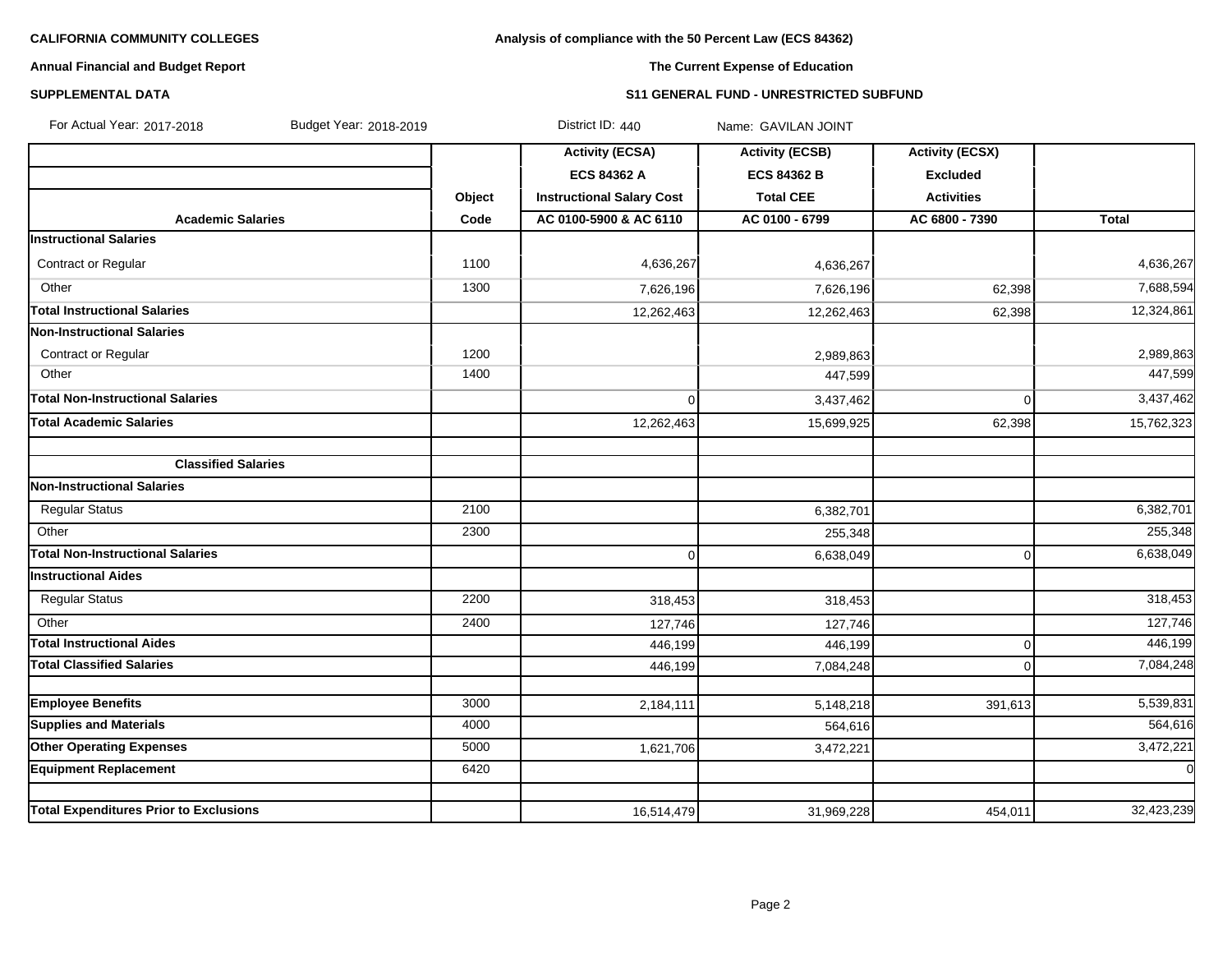**Analysis of compliance with the 50 Percent Law (ECS 84362)**

# **Annual Financial and Budget Report**

**The Current Expense of Education**

### **SUPPLEMENTAL DATA S11 GENERAL FUND - UNRESTRICTED SUBFUND**

| For Actual Year: 2017-2018<br>Budget Year: 2018-2019                |                    | District ID: 440                 | Name: GAVILAN JOINT    |                        |              |
|---------------------------------------------------------------------|--------------------|----------------------------------|------------------------|------------------------|--------------|
|                                                                     |                    | <b>Activity (ECSA)</b>           | <b>Activity (ECSB)</b> | <b>Activity (ECSX)</b> |              |
|                                                                     |                    | <b>ECS 84362 A</b>               | <b>ECS 84362 B</b>     | <b>Excluded</b>        |              |
|                                                                     |                    | <b>Instructional Salary Cost</b> | <b>Total CEE</b>       | <b>Activities</b>      |              |
| <b>Exclusions</b>                                                   |                    | AC 0100-5900 & AC 6110           | AC 0100 - 6799         | AC 6800 - 7390         | Total        |
| <b>Activities to Exclude</b>                                        | <b>TOP Code</b>    |                                  |                        |                        |              |
| Instructional Staff-Retirees' Benefits and Retirement Incentives    | 5900               | 391,613                          | 391,613                |                        | 391,613      |
| Student Health Services Above Amount Collected                      | 6441               |                                  |                        |                        | 0            |
| <b>Student Transportation</b>                                       | 6491               |                                  | 4,753                  |                        | 4,753        |
| Noninstructional Staff-Retirees' Benefits and Retirement Incentives | 6740               |                                  |                        |                        | 0            |
| <b>Objects to Exclude</b>                                           | <b>Object Code</b> |                                  |                        |                        |              |
| <b>Rents and Leases</b>                                             | 5060               |                                  | 584,558                |                        | 584,558      |
| Lottery Expenditures                                                |                    |                                  |                        |                        |              |
| <b>Academic Salaries</b>                                            | 1000               |                                  |                        |                        | 0l           |
| <b>Classified Salaries</b>                                          | 2000               |                                  |                        |                        | 0l           |
| <b>Employee Benefits</b>                                            | 3000               |                                  |                        |                        | $\Omega$     |
| <b>Supplies and Materials</b>                                       | 4000               |                                  |                        |                        |              |
| Software                                                            | 4100               |                                  |                        |                        | 0l           |
| Books, Magazines, & Periodicals                                     | 4200               |                                  |                        |                        | 0l           |
| <b>Instructional Supplies &amp; Materials</b>                       | 4300               |                                  | 248,605                |                        | 248,605      |
| Noninstructional, Supplies & Materials                              | 4400               |                                  |                        |                        | <sup>0</sup> |
| <b>Total Supplies and Materials</b>                                 |                    | $\mathbf 0$                      | 248,605                | $\cap$                 | 248,605      |
| Other Operating Expenses and Services                               | 5000               |                                  | 719,369                | 483,500                | 1,202,869    |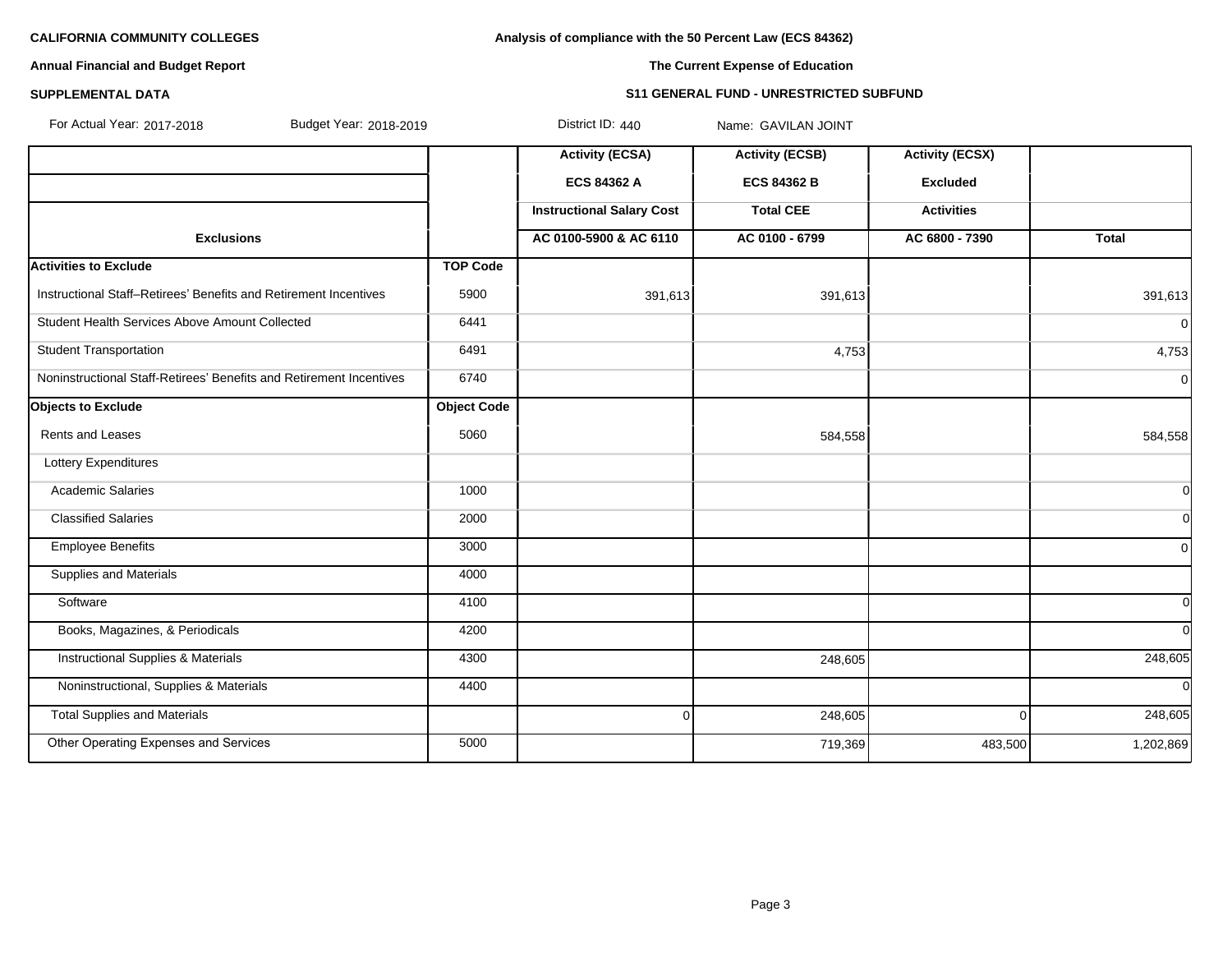# **Analysis of compliance with the 50 Percent Law (ECS 84362)**

# **Annual Financial and Budget Report**

# **The Current Expense of Education**

# **SUPPLEMENTAL DATA S11 GENERAL FUND - UNRESTRICTED SUBFUND**

| For Actual Year: 2017-2018 |  |
|----------------------------|--|

Budget Year: 2018-2019 **Budget Year: 2018-2019** District ID: 440 Name: GAVILAN JOINT

|                                                          |        | <b>Activity (ECSA)</b>           | <b>Activity (ECSB)</b> | <b>Activity (ECSX)</b> |              |
|----------------------------------------------------------|--------|----------------------------------|------------------------|------------------------|--------------|
|                                                          |        | <b>ECS 84362 A</b>               | <b>ECS 84362 B</b>     | <b>Excluded</b>        |              |
|                                                          | Object | <b>Instructional Salary Cost</b> | <b>Total CEE</b>       | <b>Activities</b>      |              |
|                                                          | Code   | AC 0100-5900 & AC 6110           | AC 0100 - 6799         | AC 6800 - 7390         | <b>Total</b> |
| <b>Capital Outlay</b>                                    | 6000   |                                  |                        |                        |              |
| <b>Library Books</b>                                     | 6300   |                                  |                        | 483,500                | 483,500      |
| Equipment                                                | 6400   |                                  |                        |                        |              |
| Equipment - Additional                                   | 6410   |                                  |                        |                        | 0            |
| Equipment - Replacement                                  | 6420   |                                  |                        |                        | $\Omega$     |
| <b>Total Equipment</b>                                   |        | 0                                | $\overline{0}$         | $\Omega$               | $\Omega$     |
| <b>Total Capital Outlay</b>                              |        | $\overline{0}$                   | $\Omega$               | 483,500                | 483,500      |
| Other Outgo                                              | 7000   |                                  |                        |                        | $\Omega$     |
| <b>Total Exclusions</b>                                  |        | 391,613                          | 1,948,898              | 967,000                | 2,915,898    |
| Total for ECS 84362, 50% Law                             |        | 16,122,866                       | 30,020,330             | (512,989)              | 29,507,341   |
| Percent of CEE (Instructional Salary Cost / Total CEE)   |        | 53.71%                           | 100.00%                |                        |              |
| 50% of Current Expense of Education                      |        |                                  | 15,010,165             |                        |              |
| Nonexempted (Remaining) Deficiency from second           |        |                                  |                        |                        |              |
| preceeding Fiscal Year                                   |        |                                  |                        |                        |              |
| Amount Required to be Expended for Salaries of Classroom |        | 16,122,866                       | 30,020,330             | (512, 989)             | 29,507,341   |
| <b>Instructors</b>                                       |        |                                  |                        |                        |              |
| Reconciliation to Unrestricted General Fund Expenditures |        |                                  |                        |                        |              |
| <b>Total Expenditures Prior to Exclusions</b>            |        | 16,514,479                       | 31,969,228             | 454,011                | 32,423,239   |
| <b>Capital Expenditures</b>                              | 6000   | 36,267                           | 323,227                | 2,228                  | 325,455      |
| Equipment Replacement (Back out)                         | 6420   |                                  | U                      | ∩                      | $\Omega$     |
| <b>Total Unrestricted General Fund Expenditures</b>      |        | 16,550,746                       | 32,292,455             | 456,239                | 32,748,694   |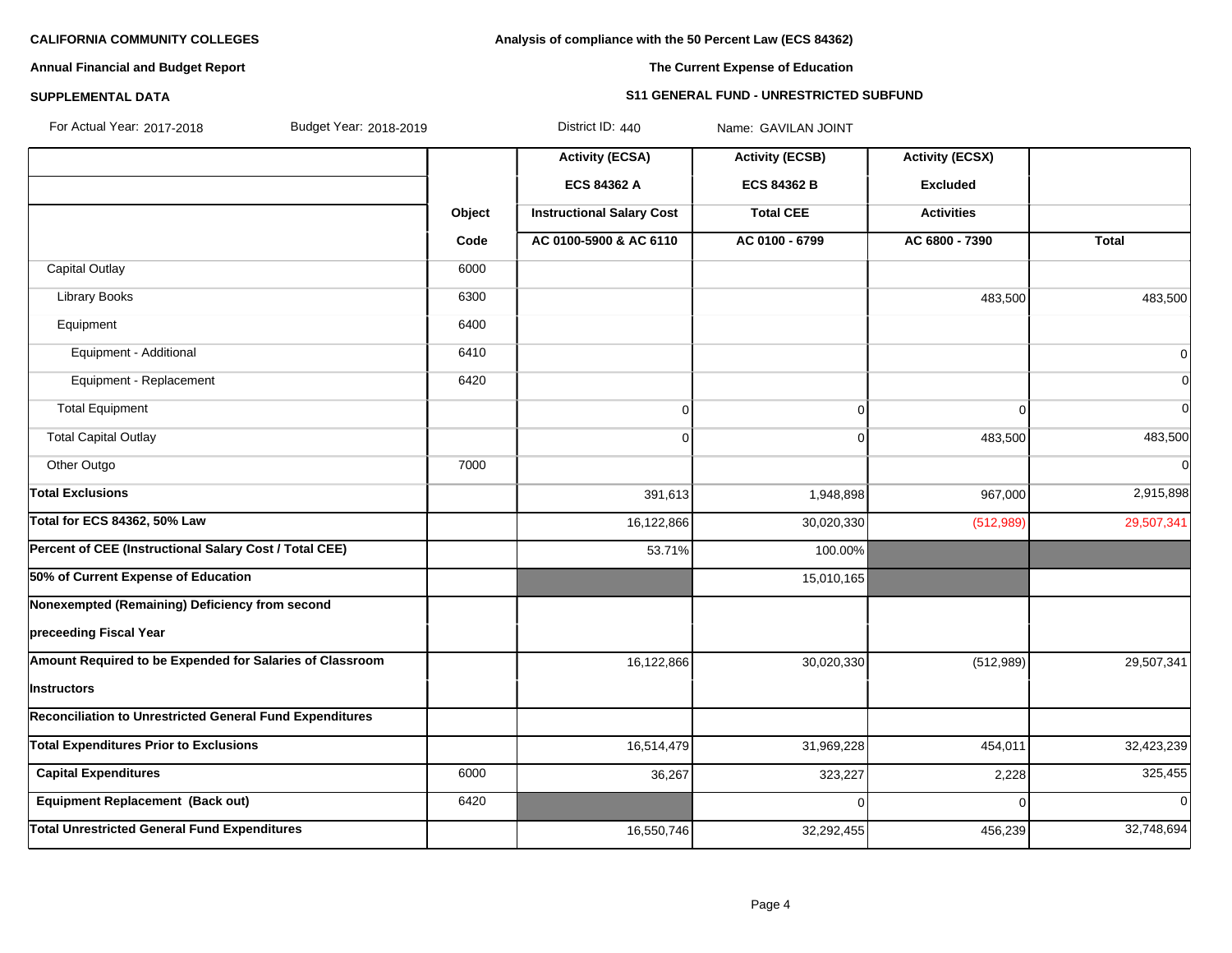### **COMBINED BALANCE SHEET 10 General Fund — Combined**

## **(Total Unrestricted and Restricted)**

| For Year Ended June 30, 2018                    | District ID: 440<br>Name: GAVILAN JOINT |                                            |                                          |                                        |  |  |
|-------------------------------------------------|-----------------------------------------|--------------------------------------------|------------------------------------------|----------------------------------------|--|--|
|                                                 |                                         | 11                                         | 12                                       | 10                                     |  |  |
| <b>Description</b>                              | CA<br>(Object)                          | <b>General Fund</b><br><b>Unrestricted</b> | <b>General Fund</b><br><b>Restricted</b> | <b>General Fund</b><br><b>COMBINED</b> |  |  |
| <b>ASSETS</b>                                   |                                         |                                            |                                          |                                        |  |  |
| Cash, Investments, and Receivables              | 9100                                    |                                            |                                          |                                        |  |  |
| Cash:                                           |                                         |                                            |                                          |                                        |  |  |
| Awaiting Deposit and in Banks                   | 9111                                    | 27,500                                     | 1,330,583                                | 1,358,083                              |  |  |
| In County Treasury                              | 9112                                    | 5,317,623                                  |                                          | 5,317,623                              |  |  |
| Cash With Fiscal Agents                         | 9113                                    |                                            |                                          | $\Omega$                               |  |  |
| Revolving Cash Accounts                         | 9114                                    |                                            |                                          | $\mathbf 0$                            |  |  |
| Investments (at cost)                           | 9120                                    |                                            |                                          | $\overline{0}$                         |  |  |
| <b>Accounts Receivable</b>                      | 9130                                    | 3,923,027                                  | 1,315,376                                | 5,238,403                              |  |  |
| Due from Other Funds                            | 9140                                    | 2,603,064                                  |                                          | 2,603,064                              |  |  |
| Inventories, Stores, and Prepaid Items          | 9200                                    |                                            |                                          |                                        |  |  |
| <b>Inventories and Stores</b>                   | 9210                                    |                                            |                                          | $\Omega$                               |  |  |
| Prepaid Items                                   | 9220                                    | 56,153                                     | 2,147                                    | 58,300                                 |  |  |
| <b>TOTAL ASSETS</b>                             |                                         | 11,927,367                                 | 2,648,106                                | 14,575,473                             |  |  |
| <b>LIABILITIES</b>                              |                                         |                                            |                                          |                                        |  |  |
| <b>Current Liabilities and Deferred Revenue</b> | 9500                                    |                                            |                                          |                                        |  |  |
| <b>Accounts Payable</b>                         | 9510                                    | 5,844,781                                  | 365,984                                  | 6,210,765                              |  |  |
| Accrued Salaries and Wages Payable              | 9520                                    | 1,002,873                                  | 40,667                                   | 1,043,540                              |  |  |
| <b>Compensated Absences Payable Current</b>     | 9530                                    |                                            |                                          | $\Omega$                               |  |  |
| Due to Other Funds                              | 9540                                    | (342)                                      |                                          | (342)                                  |  |  |
| <b>Temporary Loans</b>                          | 9550                                    |                                            |                                          | 0                                      |  |  |
| Current Portion of Long-Term Debt               | 9560                                    |                                            |                                          | 0                                      |  |  |
| <b>Deferred Revenues</b>                        | 9570                                    | 329,594                                    | 1,823,900                                | 2,153,494                              |  |  |
| <b>TOTAL LIABILITIES</b>                        |                                         | 7,176,906                                  | 2,230,551                                | 9,407,457                              |  |  |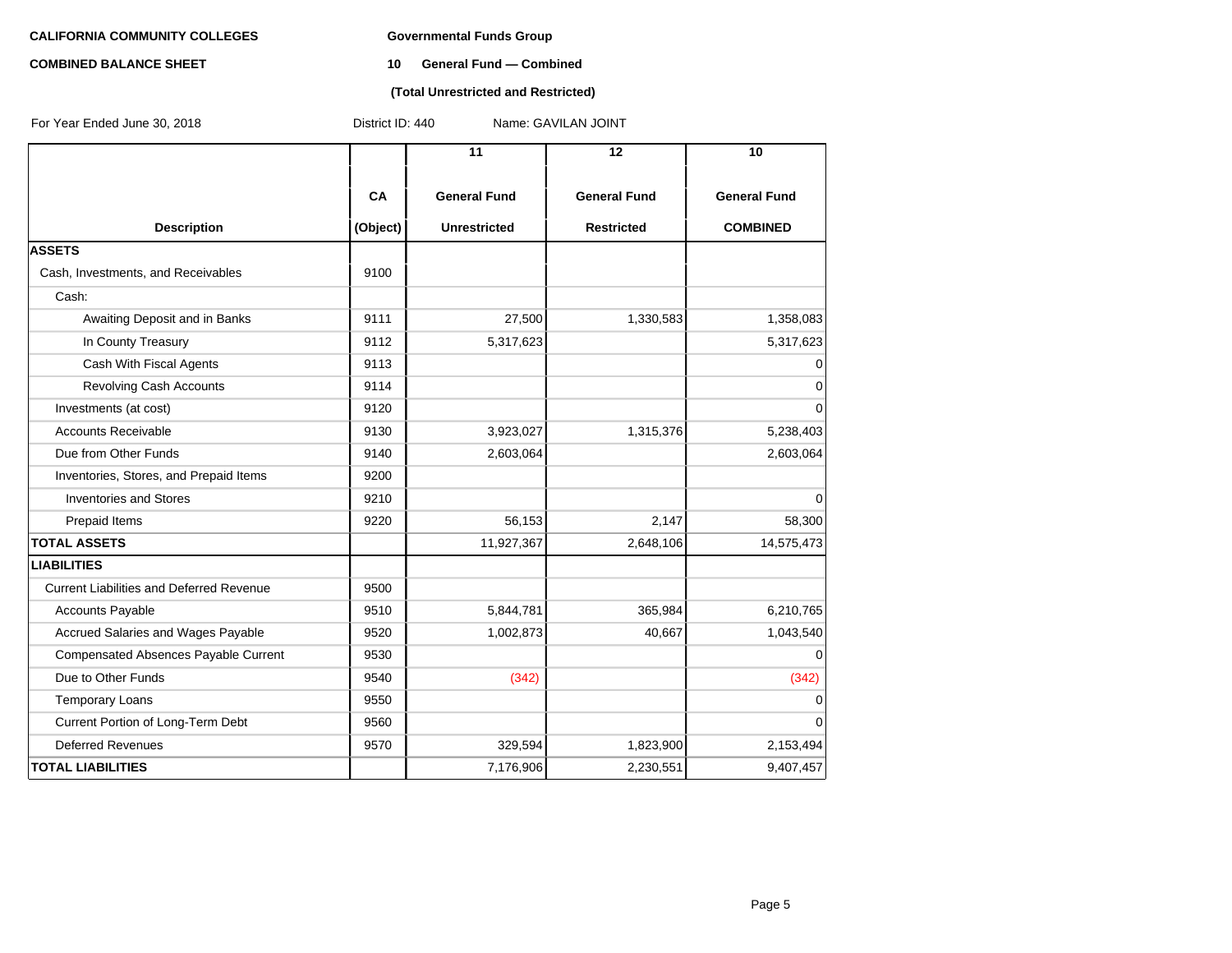### **COMBINED BALANCE SHEET 10 General Fund — Combined**

## **(Total Unrestricted and Restricted)**

| For Year Ended June 30, 2018                    | District ID: 440 |                     | Name: GAVILAN JOINT |                     |
|-------------------------------------------------|------------------|---------------------|---------------------|---------------------|
|                                                 |                  | 11                  | 12                  | 10                  |
|                                                 | <b>CA</b>        | <b>General Fund</b> | <b>General Fund</b> | <b>General Fund</b> |
| <b>Description</b>                              | (Object)         | <b>Unrestricted</b> | <b>Restricted</b>   | <b>COMBINED</b>     |
| <b>FUND BALANCE (NON-GASB 54)</b>               |                  |                     |                     |                     |
| <b>Fund Balance Reserved</b>                    | 9710             |                     |                     | 0                   |
| <b>NonCash Assets</b>                           | 9711             |                     |                     | 0                   |
| Amounts Restricted by Law for Specific Purposes | 9712             |                     |                     | $\mathbf 0$         |
| Reserve for Encumbrances Credit                 | 9713             |                     |                     | $\mathbf 0$         |
| Reserve for Encumbrances Debit                  | 9714             |                     |                     | $\mathbf 0$         |
| Reserve for Debt Services                       | 9715             |                     |                     | $\mathbf 0$         |
| Assigned/Committed                              | 9754             |                     |                     | $\mathbf 0$         |
| Unassigned                                      | 9790             |                     | 417,554             | 417,554             |
| <b>Total Fund Balance</b>                       |                  | 0                   | 417,554             | 417,554             |
| <b>Fund Balance (GASB 54)</b>                   | 9750             |                     |                     |                     |
| Nonspendable Fund Balance                       | 9751             |                     |                     | $\mathbf 0$         |
| <b>Restricted Fund Balance</b>                  | 9752             |                     |                     | $\Omega$            |
| <b>Committed Fund Balance</b>                   | 9753             |                     |                     | $\mathbf 0$         |
| Assigned Fund Balance                           | 9754             |                     |                     | $\mathbf 0$         |
| <b>Total Designated Fund Balance</b>            |                  | $\overline{0}$      | $\overline{0}$      | $\mathbf 0$         |
| Uncommitted Fund Balance                        | 9790             | 4,750,462           |                     | 4,750,462           |
| <b>TOTAL FUND EQUITY</b>                        |                  | 4,750,462           | 417,554             | 5,168,016           |
| <b>TOTAL LIABILITIES AND FUND EQUITY</b>        |                  | 11,927,368          | 2,648,105           | 14,575,473          |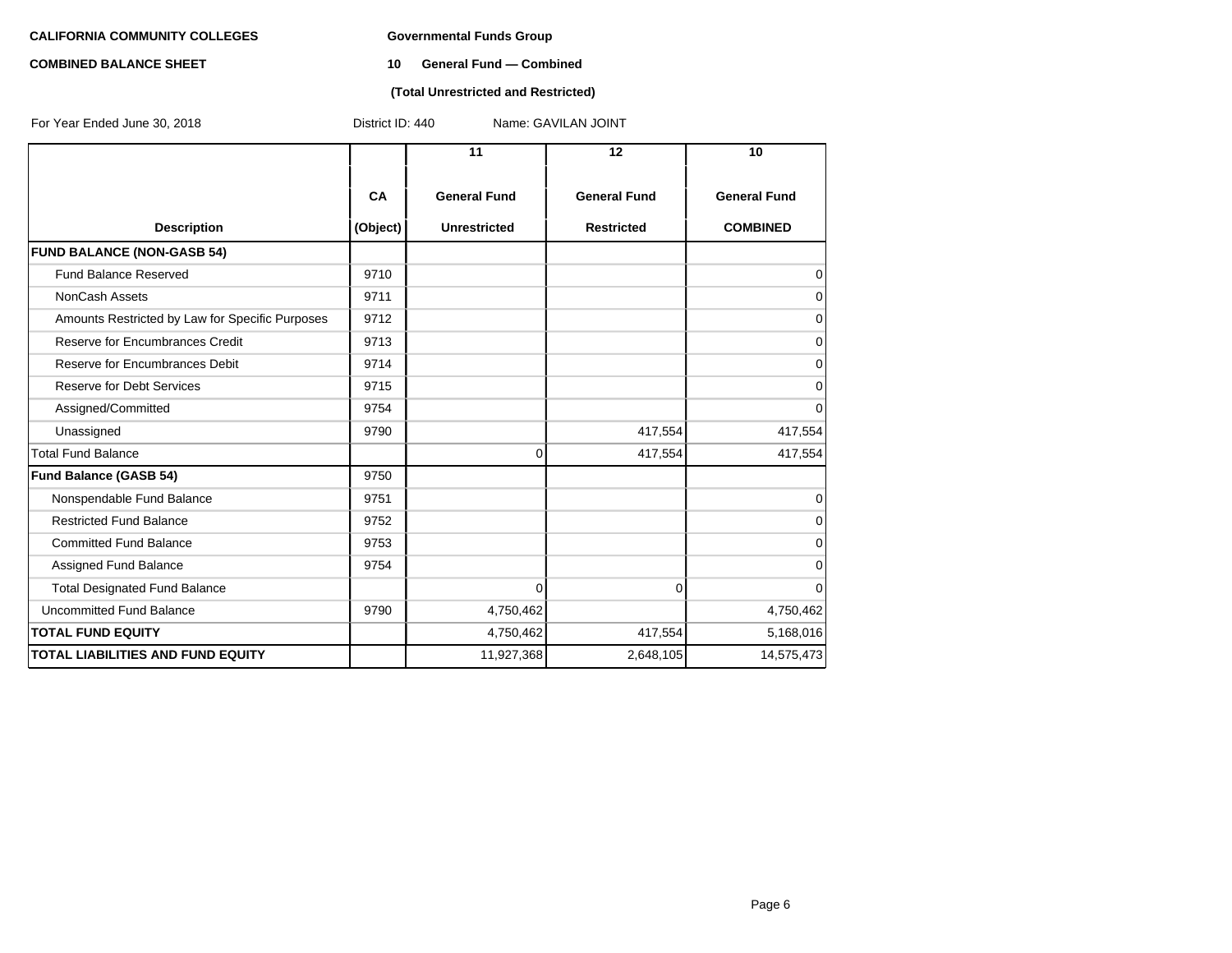**Annual Financial and Budget Report 20 Debt Service Funds:**

- 
- **21 Bond Interest and Redemption Fund**
- **22 Revenue Bond Interest and Redemption Fund**
- **COMBINED BALANCE SHEET 29 Other Debt Service Fund**

|                                                 |           | 21                     | 22                     | 29                  |
|-------------------------------------------------|-----------|------------------------|------------------------|---------------------|
|                                                 |           | <b>Bond Interest</b>   | <b>Revenue Bond</b>    |                     |
|                                                 | <b>CA</b> | and                    | Interest and           | <b>Other Debt</b>   |
| <b>Description</b>                              | (Object)  | <b>Redemption Fund</b> | <b>Redemption Fund</b> | <b>Service Fund</b> |
| <b>ASSETS</b>                                   |           |                        |                        |                     |
| Cash, Investments, and Receivables              | 9100      |                        |                        |                     |
| Cash:                                           |           |                        |                        |                     |
| Awaiting Deposit and in Banks                   | 9111      |                        |                        | 7,582,061           |
| In County Treasury                              | 9112      | 4,562,693              |                        |                     |
| Cash With Fiscal Agents                         | 9113      |                        |                        |                     |
| Investments (at cost)                           | 9120      |                        |                        |                     |
| <b>Accounts Receivable</b>                      | 9130      | 6,266                  |                        | 500,000             |
| Due from Other Funds                            | 9140      |                        |                        |                     |
| <b>TOTAL ASSETS</b>                             |           | 4,568,959              | 0                      | 8,082,061           |
| <b>LIABILITIES</b>                              |           |                        |                        |                     |
| <b>Current Liabilities and Deferred Revenue</b> | 9500      |                        |                        |                     |
| <b>Accounts Payable</b>                         | 9510      |                        |                        |                     |
| Accrued Salaries and Wages Payable              | 9520      |                        |                        |                     |
| Compensated Absences Payable Current            | 9530      |                        |                        | 807,180             |
| Due to Other Funds                              | 9540      |                        |                        |                     |
| <b>Temporary Loans</b>                          | 9550      |                        |                        |                     |
| Current Portion of Long-Term Debt               | 9560      |                        |                        |                     |
| <b>Deferred Revenues</b>                        | 9570      |                        |                        |                     |
| <b>TOTAL LIABILITIES</b>                        |           | 0                      | 0                      | 807,180             |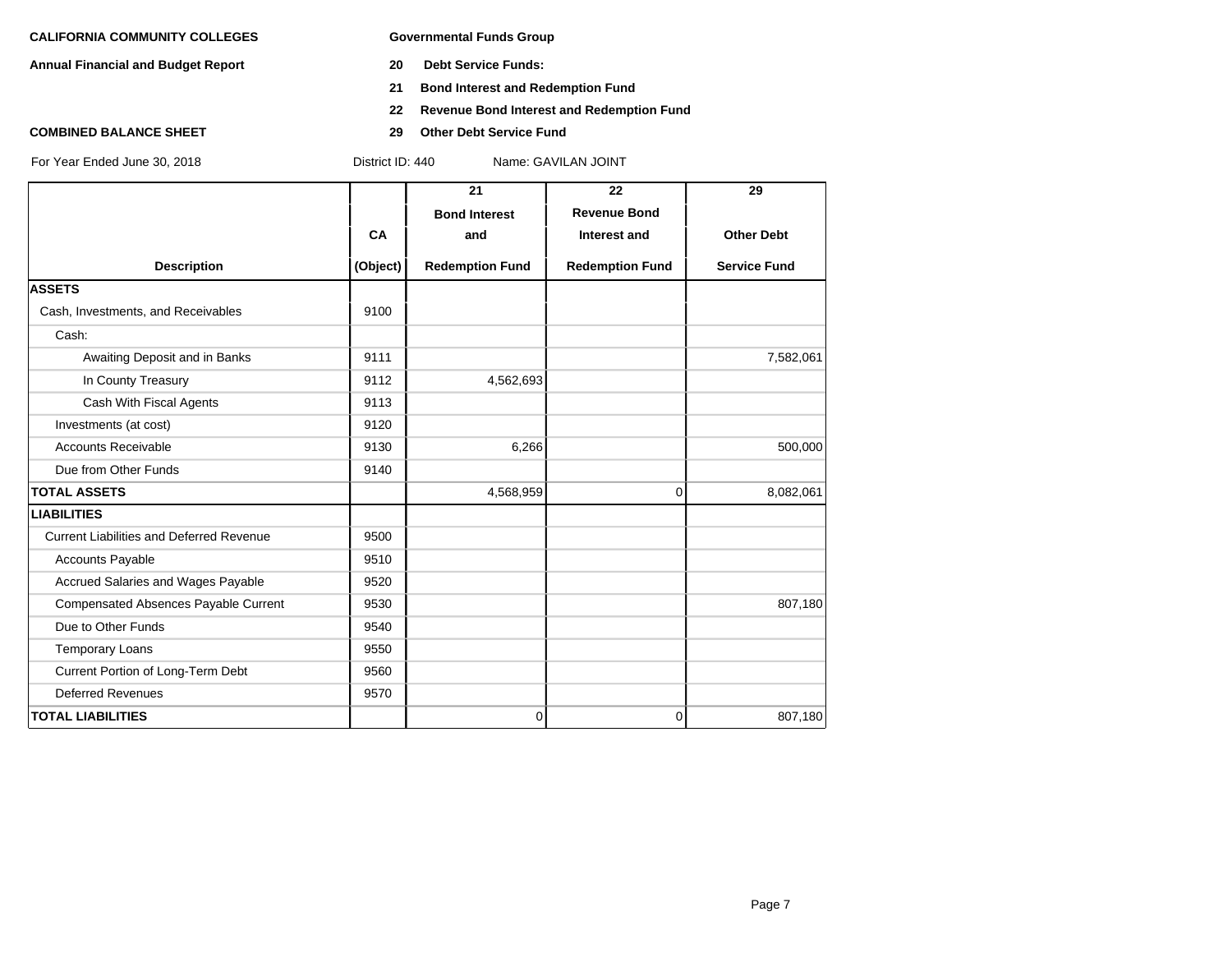**Annual Financial and Budget Report 20 Debt Service Funds:**

- 
- **21 Bond Interest and Redemption Fund**
- **22 Revenue Bond Interest and Redemption Fund**
- **COMBINED BALANCE SHEET 29 Other Debt Service Fund**

|                                                 |           | 21                     | 22                     | 29                  |
|-------------------------------------------------|-----------|------------------------|------------------------|---------------------|
|                                                 |           | <b>Bond Interest</b>   | <b>Revenue Bond</b>    |                     |
|                                                 | <b>CA</b> | and                    | Interest and           | <b>Other Debt</b>   |
| <b>Description</b>                              | (Object)  | <b>Redemption Fund</b> | <b>Redemption Fund</b> | <b>Service Fund</b> |
| <b>FUND BALANCE (NON-GASB 54)</b>               |           |                        |                        |                     |
| <b>Fund Balance Reserved</b>                    | 9710      |                        |                        |                     |
| NonCash Assets                                  | 9711      |                        |                        |                     |
| Amounts Restricted by Law for Specific Purposes | 9712      |                        |                        |                     |
| Reserve for Encumbrances Credit                 | 9713      |                        |                        |                     |
| Reserve for Encumbrances Debit                  | 9714      |                        |                        |                     |
| <b>Reserve for Debt Services</b>                | 9715      |                        |                        |                     |
| Assigned/Committed                              | 9754      |                        |                        |                     |
| Unassigned                                      | 9790      | 4,568,959              |                        | 7,274,881           |
| <b>Total Fund Balance</b>                       |           | 4,568,959              | 0                      | 7,274,881           |
| Fund Balance (GASB 54)                          | 9750      |                        |                        |                     |
| Nonspendable Fund Balance                       | 9751      |                        |                        |                     |
| <b>Restricted Fund Balance</b>                  | 9752      |                        |                        |                     |
| <b>Committed Fund Balance</b>                   | 9753      |                        |                        |                     |
| Assigned Fund Balance                           | 9754      |                        |                        |                     |
| <b>Total Designated Fund Balance</b>            |           | $\Omega$               | $\Omega$               | $\mathbf 0$         |
| <b>Uncommitted Fund Balance</b>                 | 9790      |                        |                        |                     |
| <b>TOTAL FUND EQUITY</b>                        |           | 4,568,959              | 0                      | 7,274,881           |
| <b>TOTAL LIABILITIES AND FUND EQUITY</b>        |           | 4,568,959              | 0                      | 8,082,061           |
|                                                 |           |                        |                        |                     |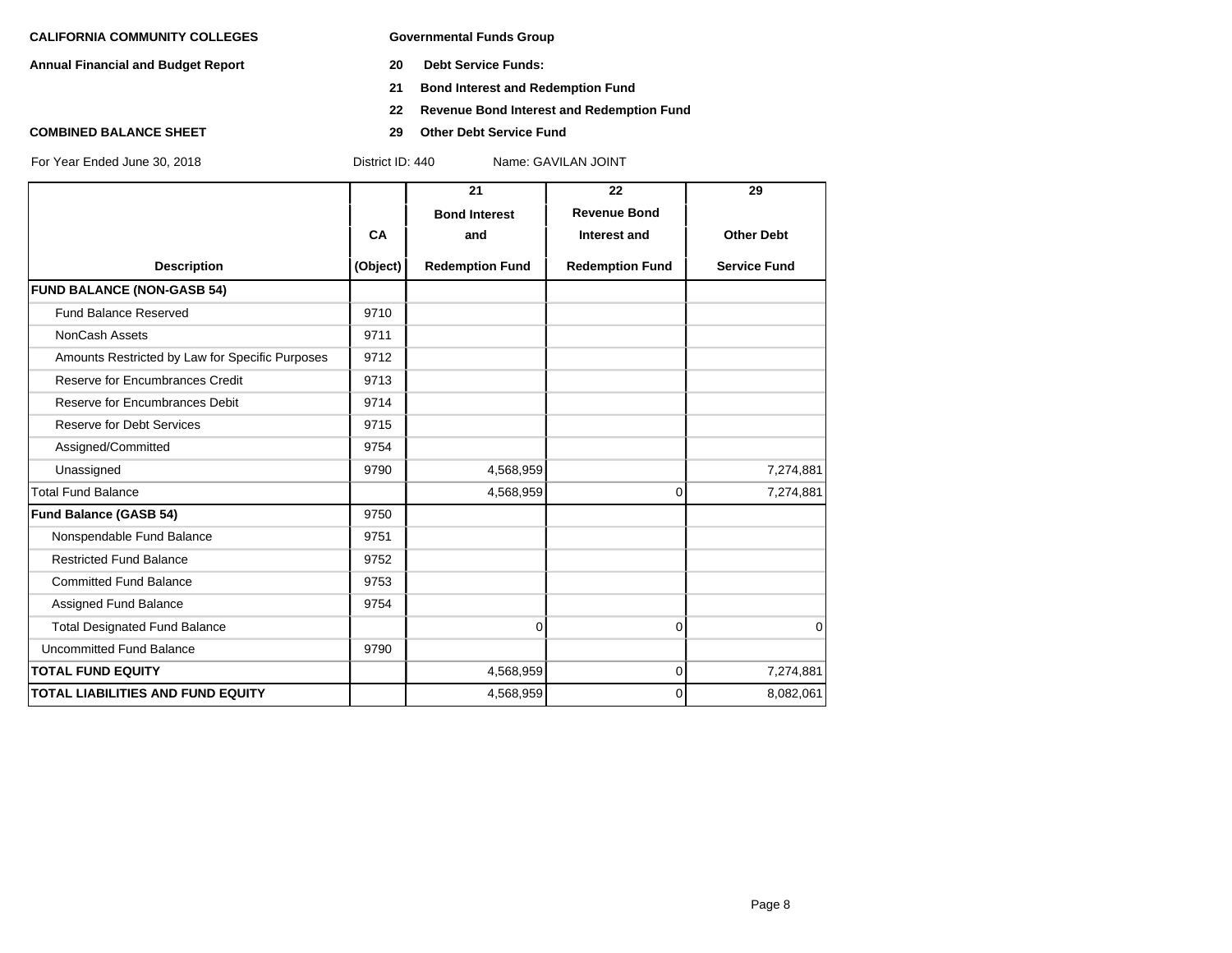**Annual Financial and Budget Report 30 Special Revenue Funds:**

- **31 Bookstore Fund 34 Farm Operation Fund**
- 
- **COMBINED BALANCE SHEET 33 Child Development Fund 39 Other Special Revenue Fund**

**32 Cafeteria Fund 35 Revenue Bond Project Fund**

|                                                 |          | 31                    | 32                    | 33                          | 34                    | 35                  | 39                   |
|-------------------------------------------------|----------|-----------------------|-----------------------|-----------------------------|-----------------------|---------------------|----------------------|
|                                                 | CA       |                       |                       | <b>Child</b><br>Development | <b>Farm Operation</b> | <b>Revenue Bond</b> | <b>Other Special</b> |
| <b>Description</b>                              | (Object) | <b>Bookstore Fund</b> | <b>Cafeteria Fund</b> | Fund                        | Fund                  | <b>Project Fund</b> | <b>Revenue Fund</b>  |
| <b>ASSETS</b>                                   |          |                       |                       |                             |                       |                     |                      |
| Cash, Investments, and Receivables              | 9100     |                       |                       |                             |                       |                     |                      |
| Cash:                                           |          |                       |                       |                             |                       |                     |                      |
| Awaiting Deposit and in Banks                   | 9111     |                       |                       |                             |                       |                     |                      |
| In County Treasury                              | 9112     |                       |                       |                             |                       |                     |                      |
| Cash With Fiscal Agents                         | 9113     |                       |                       |                             |                       |                     |                      |
| <b>Revolving Cash Accounts</b>                  | 9114     |                       |                       |                             |                       |                     |                      |
| Investments (at cost)                           | 9120     |                       |                       |                             |                       |                     |                      |
| <b>Accounts Receivable</b>                      | 9130     |                       |                       |                             |                       |                     |                      |
| Due from Other Funds                            | 9140     |                       |                       |                             |                       |                     |                      |
| Inventories, Stores, and Prepaid Items          | 9200     |                       |                       |                             |                       |                     |                      |
| <b>Inventories and Stores</b>                   | 9210     |                       |                       |                             |                       |                     |                      |
| Prepaid Items                                   | 9220     |                       |                       |                             |                       |                     |                      |
| <b>TOTAL ASSETS</b>                             |          | 0                     | $\overline{0}$        | 0                           | $\overline{0}$        | $\overline{0}$      | 0                    |
| <b>LIABILITIES</b>                              |          |                       |                       |                             |                       |                     |                      |
| <b>Current Liabilities and Deferred Revenue</b> | 9500     |                       |                       |                             |                       |                     |                      |
| Accounts Payable                                | 9510     |                       |                       |                             |                       |                     |                      |
| Accrued Salaries and Wages Payable              | 9520     |                       |                       |                             |                       |                     |                      |
| Compensated Absences Payable Current            | 9530     |                       |                       |                             |                       |                     |                      |
| Due to Other Funds                              | 9540     |                       |                       |                             |                       |                     |                      |
| <b>Temporary Loans</b>                          | 9550     |                       |                       |                             |                       |                     |                      |
| Current Portion of Long-Term Debt               | 9560     |                       |                       |                             |                       |                     |                      |
| <b>Deferred Revenues</b>                        | 9570     |                       |                       |                             |                       |                     |                      |
| <b>TOTAL LIABILITIES</b>                        |          | 0                     | $\overline{0}$        | 0                           | 0                     | 0                   | 0                    |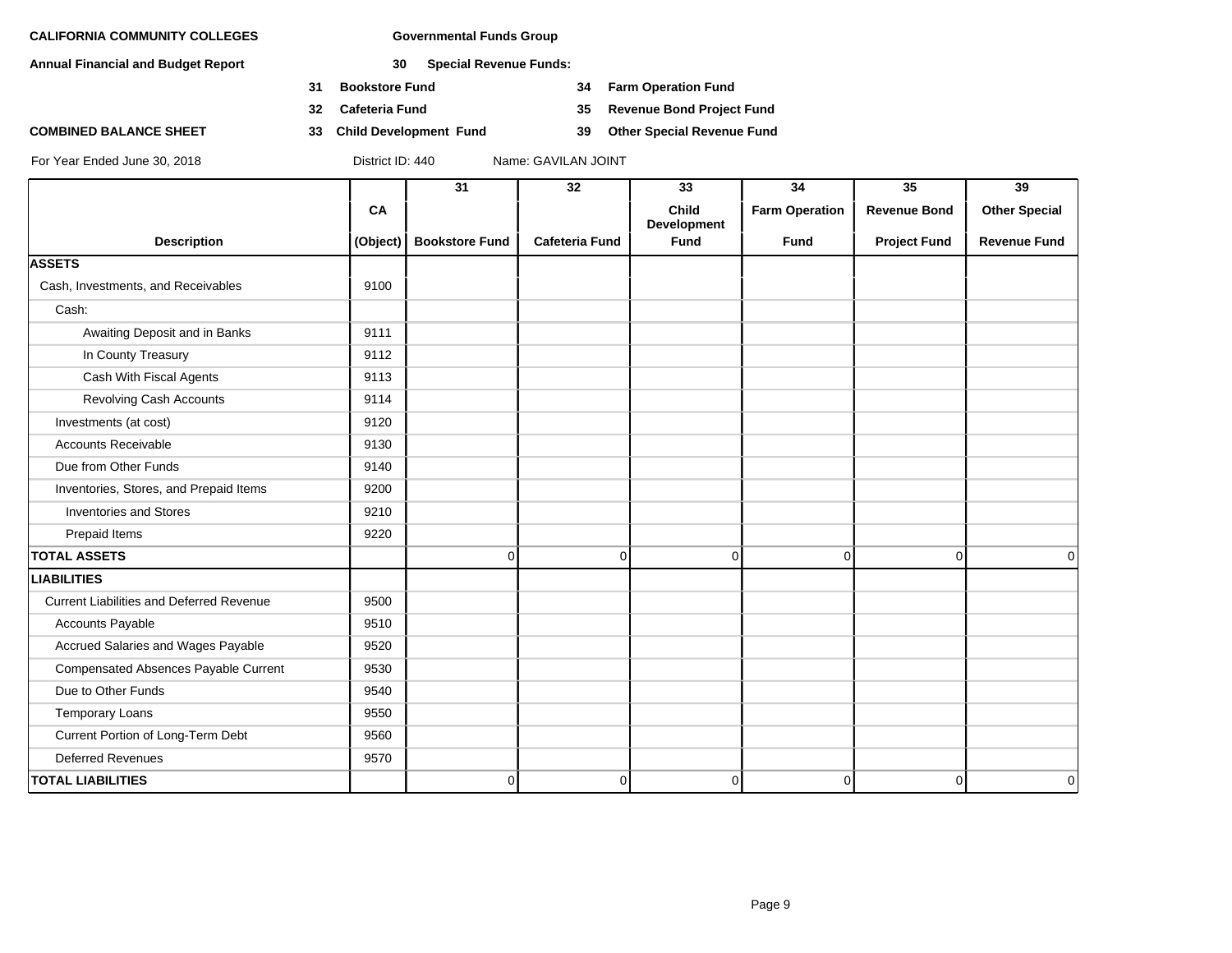**Annual Financial and Budget Report 30 Special Revenue Funds:**

- **31 Bookstore Fund 34 Farm Operation Fund**
- 
- **COMBINED BALANCE SHEET 33 Child Development Fund 39 Other Special Revenue Fund**

**32 Cafeteria Fund 35 Revenue Bond Project Fund**

|                                                 |          | 31                    | 32                    | 33                   | 34                    | 35                  | 39                   |
|-------------------------------------------------|----------|-----------------------|-----------------------|----------------------|-----------------------|---------------------|----------------------|
|                                                 | CA       |                       |                       | Child<br>Development | <b>Farm Operation</b> | <b>Revenue Bond</b> | <b>Other Special</b> |
| <b>Description</b>                              | (Object) | <b>Bookstore Fund</b> | <b>Cafeteria Fund</b> | <b>Fund</b>          | <b>Fund</b>           | <b>Project Fund</b> | <b>Revenue Fund</b>  |
| <b>FUND BALANCE (NON-GASB 54)</b>               |          |                       |                       |                      |                       |                     |                      |
| Fund Balance Reserved                           | 9710     | 0                     | $\Omega$              | $\Omega$             | $\Omega$              | 0                   | $\Omega$             |
| NonCash Assets                                  | 9711     | 0                     |                       |                      | $\Omega$              | $\Omega$            | 0                    |
| Amounts Restricted by Law for Specific Purposes | 9712     | n                     |                       |                      | 0                     | 0                   | $\overline{0}$       |
| Reserve for Encumbrances Credit                 | 9713     | 0                     | 0                     | $\Omega$             | $\Omega$              | $\Omega$            | $\overline{0}$       |
| Reserve for Encumbrances Debit                  | 9714     | $\Omega$              | $\Omega$              | $\Omega$             | $\Omega$              | $\Omega$            | $\overline{0}$       |
| Reserve for Debt Services                       | 9715     | $\Omega$              | 0                     | $\Omega$             | $\Omega$              | 0                   | 0                    |
| Assigned/Committed                              | 9754     | $\Omega$              | $\Omega$              | $\Omega$             | $\Omega$              | $\Omega$            | $\overline{0}$       |
| Unassigned                                      | 9790     | $\overline{0}$        | 0                     | $\Omega$             | $\overline{0}$        | $\Omega$            | $\overline{0}$       |
| <b>Total Fund Balance</b>                       |          | $\Omega$              | 0                     | $\Omega$             | $\Omega$              | $\Omega$            | $\Omega$             |
| <b>Fund Balance (GASB 54)</b>                   | 9750     |                       |                       |                      |                       |                     |                      |
| Nonspendable Fund Balance                       | 9751     | $\overline{0}$        | 0                     | $\Omega$             | $\overline{0}$        | $\mathbf 0$         | $\overline{0}$       |
| <b>Restricted Fund Balance</b>                  | 9752     | 0                     | $\Omega$              | $\Omega$             | $\Omega$              | $\Omega$            | $\overline{0}$       |
| <b>Committed Fund Balance</b>                   | 9753     | $\Omega$              | $\Omega$              | $\Omega$             | $\Omega$              | $\Omega$            | $\overline{0}$       |
| Assigned Fund Balance                           | 9754     | 0                     | O                     | $\Omega$             | $\Omega$              | $\Omega$            | $\overline{0}$       |
| <b>Total Designated Fund Balance</b>            |          | 0                     | O                     | $\Omega$             | $\Omega$              | 0                   | $\overline{0}$       |
| <b>Uncommitted Fund Balance</b>                 | 9790     | 0                     | $\Omega$              | $\Omega$             | $\Omega$              | $\Omega$            | $\overline{0}$       |
| <b>TOTAL FUND EQUITY</b>                        |          | 0                     | 0                     | $\Omega$             | $\Omega$              | $\Omega$            | $\overline{0}$       |
| <b>TOTAL LIABILITIES AND FUND EQUITY</b>        |          | 0                     | $\Omega$              | $\Omega$             | $\Omega$              | $\Omega$            | $\overline{0}$       |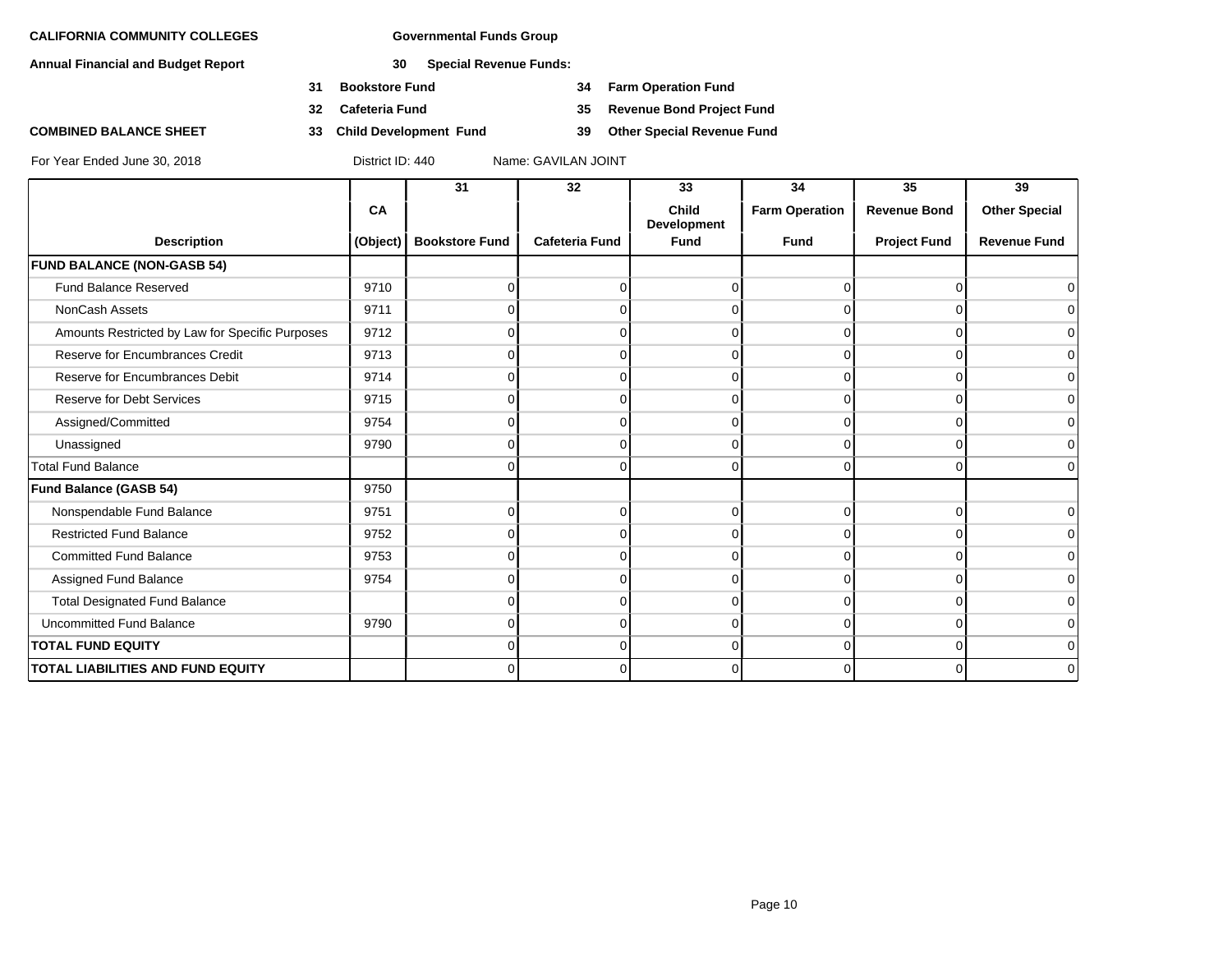**Annual Financial and Budget Report 40 Capital Projects Funds:**

- - **41 Capital Outlay Projects Fund**
- **COMBINED BALANCE SHEET 42 Revenue Bond Construction Fund**

|                                                 |           | 41                    | 42                       | 43                        |
|-------------------------------------------------|-----------|-----------------------|--------------------------|---------------------------|
|                                                 | <b>CA</b> | <b>Capital Outlay</b> | <b>Revenue Bond</b>      | <b>General Obligation</b> |
| <b>Description</b>                              | (Object)  | <b>Projects Fund</b>  | <b>Construction Fund</b> | <b>Bond Fund</b>          |
| <b>ASSETS</b>                                   |           |                       |                          |                           |
| Cash, Investments, and Receivables              | 9100      |                       |                          |                           |
| Cash:                                           |           |                       |                          |                           |
| Awaiting Deposit and in Banks                   | 9111      | 16,512                | 2,883                    |                           |
| In County Treasury                              | 9112      | 1,136,871             |                          |                           |
| Cash With Fiscal Agents                         | 9113      | 8,151                 |                          |                           |
| Revolving Cash Accounts                         | 9114      |                       |                          |                           |
| Investments (at cost)                           | 9120      |                       |                          |                           |
| <b>Accounts Receivable</b>                      | 9130      | 19,123                |                          |                           |
| Due from Other Funds                            | 9140      |                       |                          |                           |
| Inventories, Stores, and Prepaid Items          | 9200      |                       |                          |                           |
| <b>Inventories and Stores</b>                   | 9210      |                       |                          |                           |
| Prepaid Items                                   | 9220      |                       |                          |                           |
| <b>TOTAL ASSETS</b>                             |           | 1,180,657             | 2,883                    | 0                         |
| <b>LIABILITIES</b>                              |           |                       |                          |                           |
| <b>Current Liabilities and Deferred Revenue</b> | 9500      |                       |                          |                           |
| Accounts Payable                                | 9510      | 77,652                | 2,883                    |                           |
| Accrued Salaries and Wages Payable              | 9520      |                       |                          |                           |
| Compensated Absences Payable Current            | 9530      |                       |                          |                           |
| Due to Other Funds                              | 9540      | 2,603,064             |                          |                           |
| <b>Temporary Loans</b>                          | 9550      |                       |                          |                           |
| Current Portion of Long-Term Debt               | 9560      |                       |                          |                           |
| <b>Deferred Revenues</b>                        | 9570      | 740,183               |                          |                           |
| <b>TOTAL LIABILITIES</b>                        |           | 3,420,899             | 2,883                    | 0                         |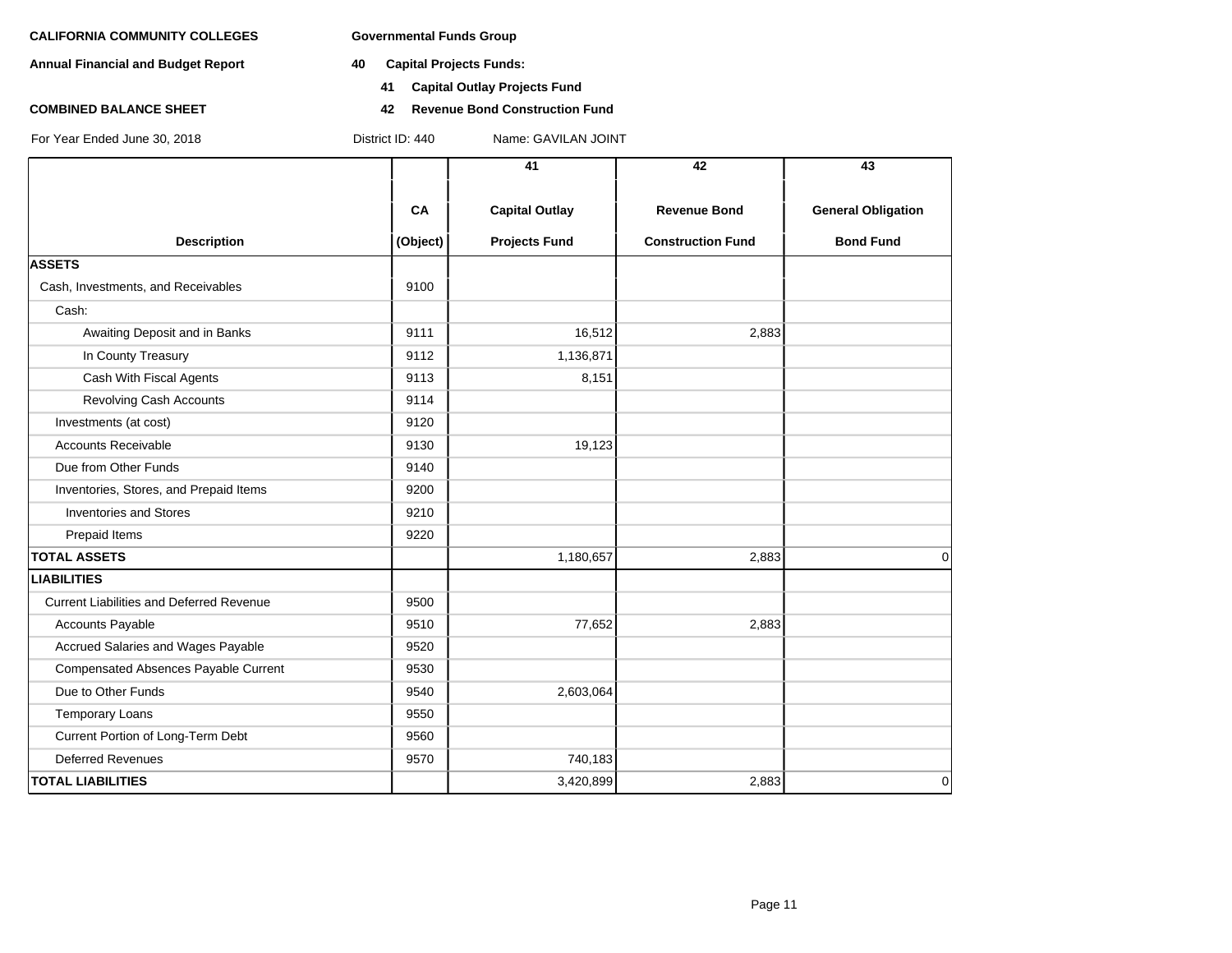**Annual Financial and Budget Report 40 Capital Projects Funds:**

- - **41 Capital Outlay Projects Fund**
- **COMBINED BALANCE SHEET 42 Revenue Bond Construction Fund**

|                                                 |          | 41                    | 42                       | 43                        |
|-------------------------------------------------|----------|-----------------------|--------------------------|---------------------------|
|                                                 | CA       | <b>Capital Outlay</b> | <b>Revenue Bond</b>      | <b>General Obligation</b> |
| <b>Description</b>                              | (Object) | <b>Projects Fund</b>  | <b>Construction Fund</b> | <b>Bond Fund</b>          |
| <b>FUND BALANCE (NON-GASB 54)</b>               |          |                       |                          |                           |
| Fund Balance Reserved                           | 9710     |                       |                          |                           |
| <b>NonCash Assets</b>                           | 9711     |                       |                          |                           |
| Amounts Restricted by Law for Specific Purposes | 9712     |                       |                          |                           |
| Reserve for Encumbrances Credit                 | 9713     |                       |                          |                           |
| Reserve for Encumbrances Debit                  | 9714     |                       |                          |                           |
| Reserve for Debt Services                       | 9715     |                       |                          |                           |
| Assigned/Committed                              | 9754     |                       |                          |                           |
| Unassigned                                      | 9790     | (2, 240, 242)         |                          |                           |
| <b>Total Fund Balance</b>                       |          | (2, 240, 242)         | 0                        | $\Omega$                  |
| Fund Balance (GASB 54)                          | 9750     |                       |                          |                           |
| Nonspendable Fund Balance                       | 9751     |                       |                          |                           |
| <b>Restricted Fund Balance</b>                  | 9752     |                       |                          |                           |
| <b>Committed Fund Balance</b>                   | 9753     |                       |                          |                           |
| Assigned Fund Balance                           | 9754     |                       |                          |                           |
| <b>Total Designated Fund Balance</b>            |          | 0                     | $\Omega$                 | 0                         |
| <b>Uncommitted Fund Balance</b>                 | 9790     |                       |                          |                           |
| <b>TOTAL FUND EQUITY</b>                        |          | (2, 240, 242)         | $\Omega$                 | 0                         |
| <b>TOTAL LIABILITIES AND FUND EQUITY</b>        |          | 1,180,657             | 2,883                    | $\Omega$                  |
|                                                 |          |                       |                          |                           |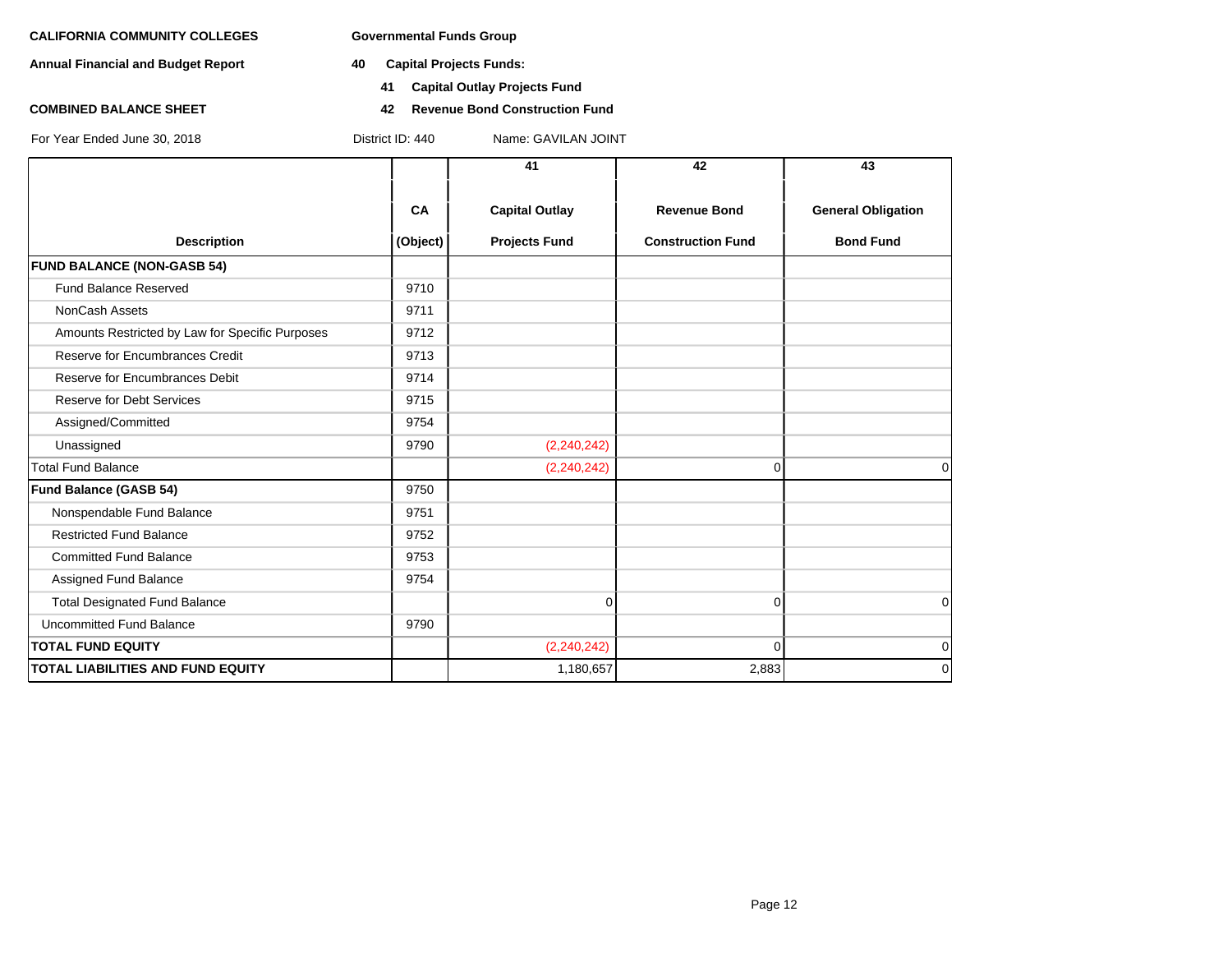**Annual Financial and Budget Report 50 Enterprise Funds:**

**51 Bookstore Fund 53 Farm Operations Fund**

**COMBINED BALANCE SHEET 52 Cafeteria Fund 59 Other Enterprise Fund**

|                                            |          | $\overline{51}$  | $\overline{52}$ | 53                | 59                |
|--------------------------------------------|----------|------------------|-----------------|-------------------|-------------------|
|                                            |          |                  |                 | Farm              | Other             |
|                                            | CA       | <b>Bookstore</b> | Cafeteria       | <b>Operations</b> | <b>Enterprise</b> |
|                                            |          |                  |                 |                   |                   |
| <b>Description</b>                         | (Object) | Fund             | <b>Fund</b>     | <b>Fund</b>       | <b>Fund</b>       |
| <b>ASSETS</b>                              |          |                  |                 |                   |                   |
| Cash, Investments, and Receivables         | 9100     |                  |                 |                   |                   |
| Cash:                                      |          |                  |                 |                   |                   |
| Awaiting Deposit and in Banks              | 9111     |                  |                 |                   |                   |
| In County Treasury                         | 9112     |                  |                 |                   |                   |
| Cash With Fiscal Agents                    | 9113     |                  |                 |                   |                   |
| <b>Revolving Cash Accounts</b>             | 9114     |                  |                 |                   |                   |
| Investments (at cost)                      | 9120     |                  |                 |                   |                   |
| <b>Accounts Receivable</b>                 | 9130     |                  |                 |                   |                   |
| Due from Other Funds                       | 9140     |                  |                 |                   |                   |
| Inventories, Stores, and Prepaid Items     | 9200     |                  |                 |                   |                   |
| <b>Inventories and Stores</b>              | 9210     |                  |                 |                   |                   |
| Prepaid Items                              | 9220     |                  |                 |                   |                   |
| <b>Fixed Assets</b>                        | 9300     |                  |                 |                   |                   |
| <b>Sites</b>                               | 9310     |                  |                 |                   |                   |
| Site Improvements                          | 9320     |                  |                 |                   |                   |
| Accumulated Depreciation Site Improvements | 9321     |                  |                 |                   |                   |
| <b>Buildings</b>                           | 9330     |                  |                 |                   |                   |
| <b>Accumulated Depreciation Buildings</b>  | 9331     |                  |                 |                   |                   |
| Library Books                              | 9340     |                  |                 |                   |                   |
| Equipment                                  | 9350     |                  |                 |                   |                   |
| <b>Accumulated Depreciation Equipment</b>  | 9351     |                  |                 |                   |                   |
| Work in Progress                           | 9360     |                  |                 |                   |                   |
| <b>Total Fixed Assets</b>                  |          | 0                | $\pmb{0}$       | $\overline{0}$    | $\overline{0}$    |
| <b>TOTAL ASSETS</b>                        |          | 0                | 0               | 0                 | $\overline{0}$    |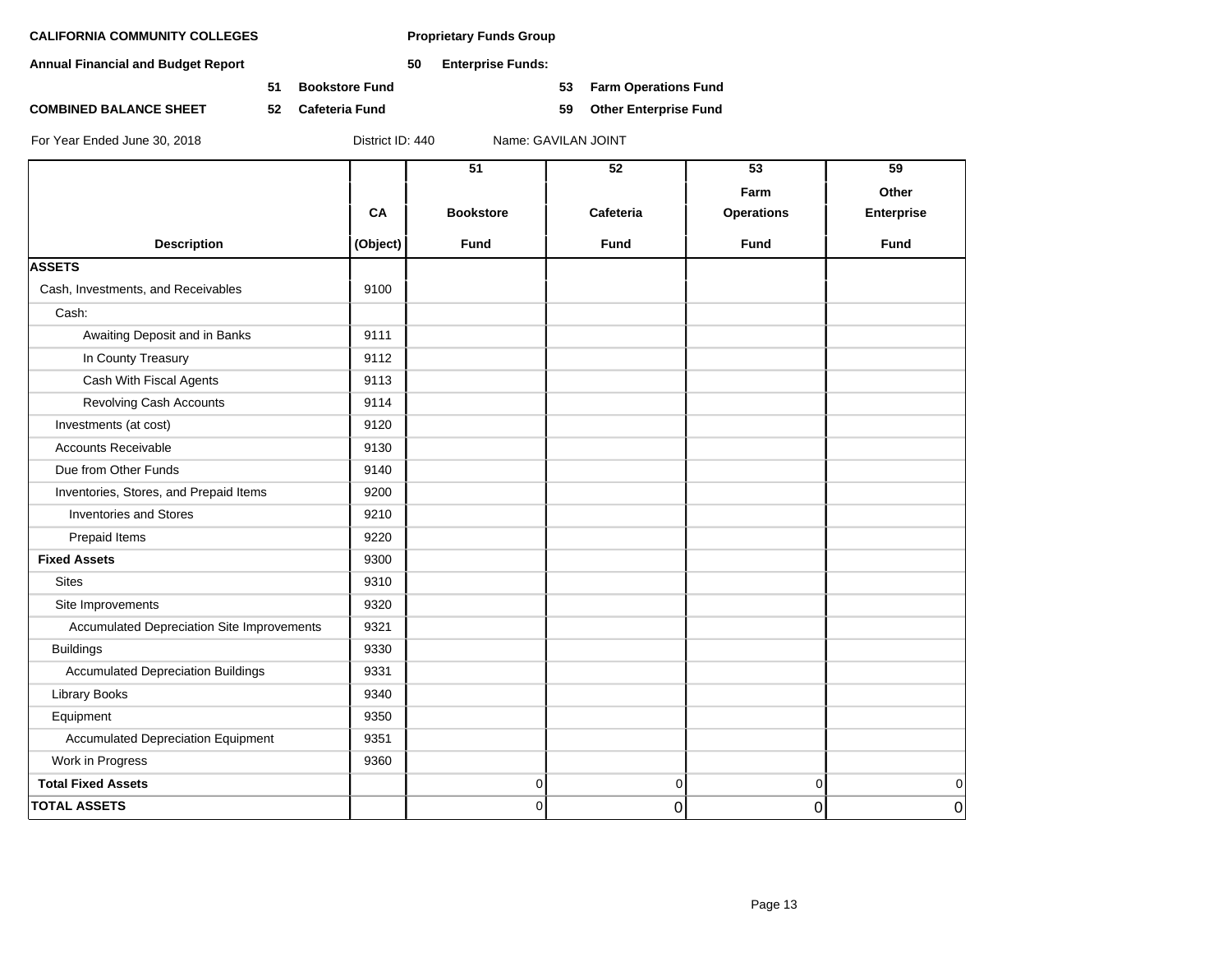**Annual Financial and Budget Report 50 Enterprise Funds:**

**51 Bookstore Fund 53 Farm Operations Fund**

**COMBINED BALANCE SHEET 52 Cafeteria Fund 59 Other Enterprise Fund**

|                                                       |          | $\overline{51}$  | 52             | 53                | 59          |
|-------------------------------------------------------|----------|------------------|----------------|-------------------|-------------|
|                                                       |          |                  |                | Farm              | Other       |
|                                                       | CA       | <b>Bookstore</b> | Cafeteria      | <b>Operations</b> | Enterprise  |
| <b>Description</b>                                    | (Object) | <b>Fund</b>      | <b>Fund</b>    | <b>Fund</b>       | <b>Fund</b> |
| <b>LIABILITIES</b>                                    |          |                  |                |                   |             |
| <b>Current Liabilities and Deferred Revenue</b>       | 9500     |                  |                |                   |             |
| <b>Accounts Payable</b>                               | 9510     |                  |                |                   |             |
| Accrued Salaries and Wages Payable                    | 9520     |                  |                |                   |             |
| <b>Compensated Absences Payable Current</b>           | 9530     |                  |                |                   |             |
| Due to Other Funds                                    | 9540     |                  |                |                   |             |
| <b>Temporary Loans</b>                                | 9550     |                  |                |                   |             |
| Current Portion of Long-Term Debt                     | 9560     |                  |                |                   |             |
| <b>Deferred Revenues</b>                              | 9570     |                  |                |                   |             |
| <b>Total Current Liabilities and Deferred Revenue</b> |          | 0                | $\mathbf 0$    | $\overline{0}$    | $\Omega$    |
| Long-Term Liabilities                                 | 9600     |                  |                |                   |             |
| <b>Bonds Payable</b>                                  | 9610     |                  |                |                   |             |
| Revenue Bonds Payable                                 | 9620     |                  |                |                   |             |
| Certificates of Participation                         | 9630     |                  |                |                   |             |
| Lease Purchase of Capital Lease                       | 9640     |                  |                |                   |             |
| Compensated Absences Long Term                        | 9650     |                  |                |                   |             |
| Post-Employment Benefits Long Term                    | 9660     |                  |                |                   |             |
| Other Long-Term Liabilities                           | 9670     |                  |                |                   |             |
| Total Long-Term Liabilities                           |          | $\overline{0}$   | $\overline{0}$ | $\overline{0}$    | $\mathbf 0$ |
| <b>TOTAL LIABILITIES</b>                              | 968      | 0                | 0              | 0                 | 0           |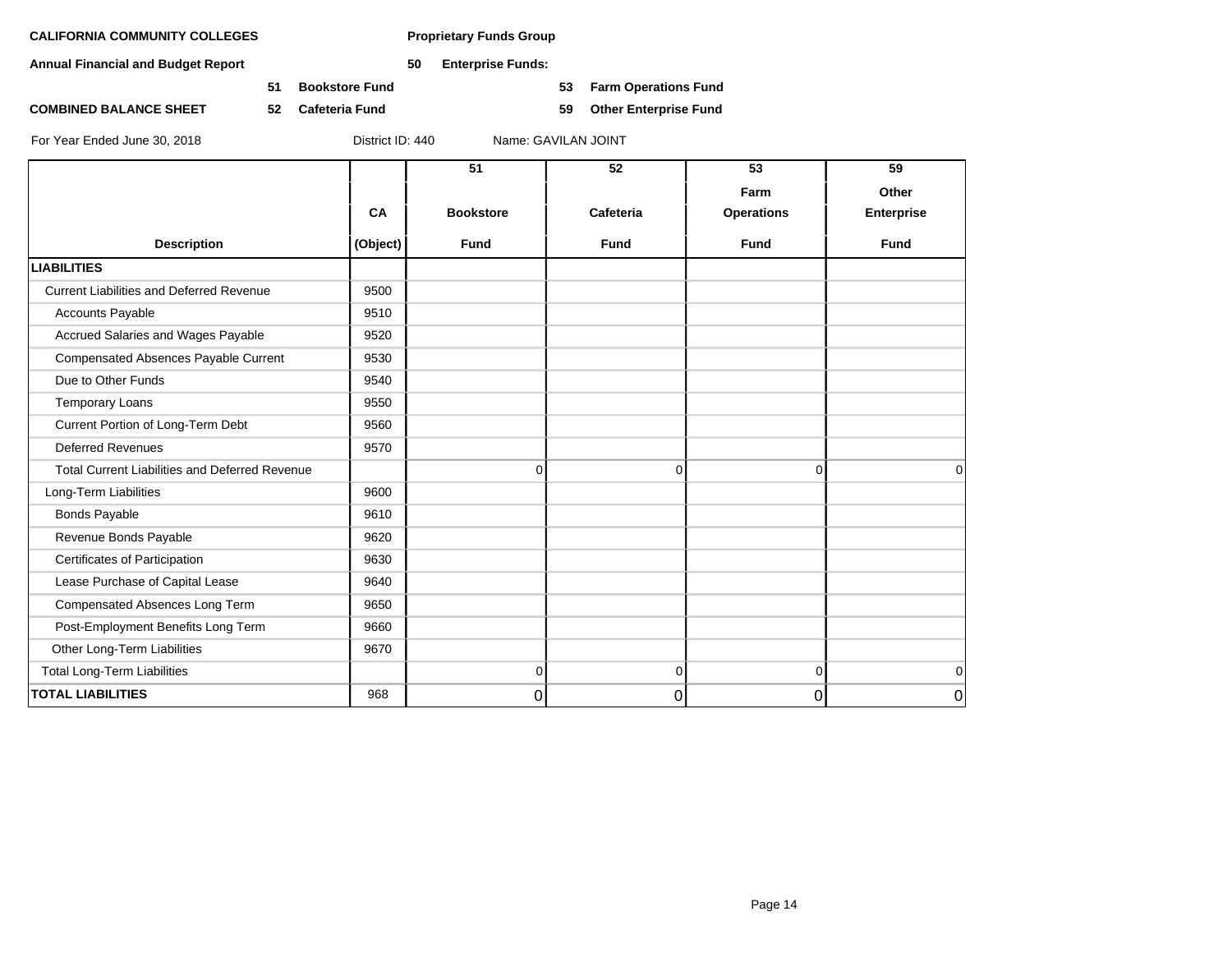**Annual Financial and Budget Report 50 Enterprise Funds:**

**51 Bookstore Fund 53 Farm Operations Fund**

**COMBINED BALANCE SHEET 52 Cafeteria Fund 59 Other Enterprise Fund**

|                                                 |          | 51               | 52          | 53                | 59                |
|-------------------------------------------------|----------|------------------|-------------|-------------------|-------------------|
|                                                 |          |                  |             | Farm              | Other             |
|                                                 | CA       | <b>Bookstore</b> | Cafeteria   | <b>Operations</b> | <b>Enterprise</b> |
| <b>Description</b>                              | (Object) | <b>Fund</b>      | <b>Fund</b> | <b>Fund</b>       | Fund              |
| <b>FUND EQUITY</b>                              |          |                  |             |                   |                   |
| Fund Balance Reserved                           | 9710     |                  |             |                   |                   |
| NonCash Assets                                  | 9711     |                  |             |                   |                   |
| Amounts Restricted by Law for Specific Purposes | 9712     |                  |             |                   |                   |
| Reserve for Encumbrances Credit                 | 9713     |                  |             |                   |                   |
| Reserve for Encumbrances Debit                  | 9714     |                  |             |                   |                   |
| <b>Reserve for Debt Services</b>                | 9715     |                  |             |                   |                   |
| Assigned/Committed                              | 9754     |                  |             |                   |                   |
| Unassigned                                      | 9790     |                  |             |                   |                   |
| <b>Total Reserved Fund Balance</b>              |          | 0                | $\mathbf 0$ | $\overline{0}$    | 0                 |
| Fund Balance (GASB 54)                          | 9750     |                  |             |                   |                   |
| Nonspendable Fund Balance                       | 9751     |                  |             |                   |                   |
| <b>Restricted Fund Balance</b>                  | 9752     |                  |             |                   |                   |
| <b>Committed Fund Balance</b>                   | 9753     |                  |             |                   |                   |
| Assigned Fund Balance                           | 9754     |                  |             |                   |                   |
| <b>Total Designated Fund Balance</b>            |          | 0                | $\mathbf 0$ | $\Omega$          | $\mathbf 0$       |
| Uncommitted(Unrestricted) Fund Balance          | 9790     |                  |             |                   |                   |
| <b>Other Equity</b>                             | 9800     |                  |             |                   |                   |
| <b>Contributed Capital</b>                      | 9810     |                  |             |                   |                   |
| <b>Retained Earnings</b>                        | 9850     |                  |             |                   |                   |
| Investment in General Fixed Assets              | 9890     |                  |             |                   |                   |
| <b>TOTAL FUND EQUITY</b>                        |          | 0                | $\mathbf 0$ | $\overline{0}$    | $\mathbf 0$       |
| TOTAL LIABILITIES AND FUND EQUITY               |          | 0                | $\mathbf 0$ | $\Omega$          | $\mathbf 0$       |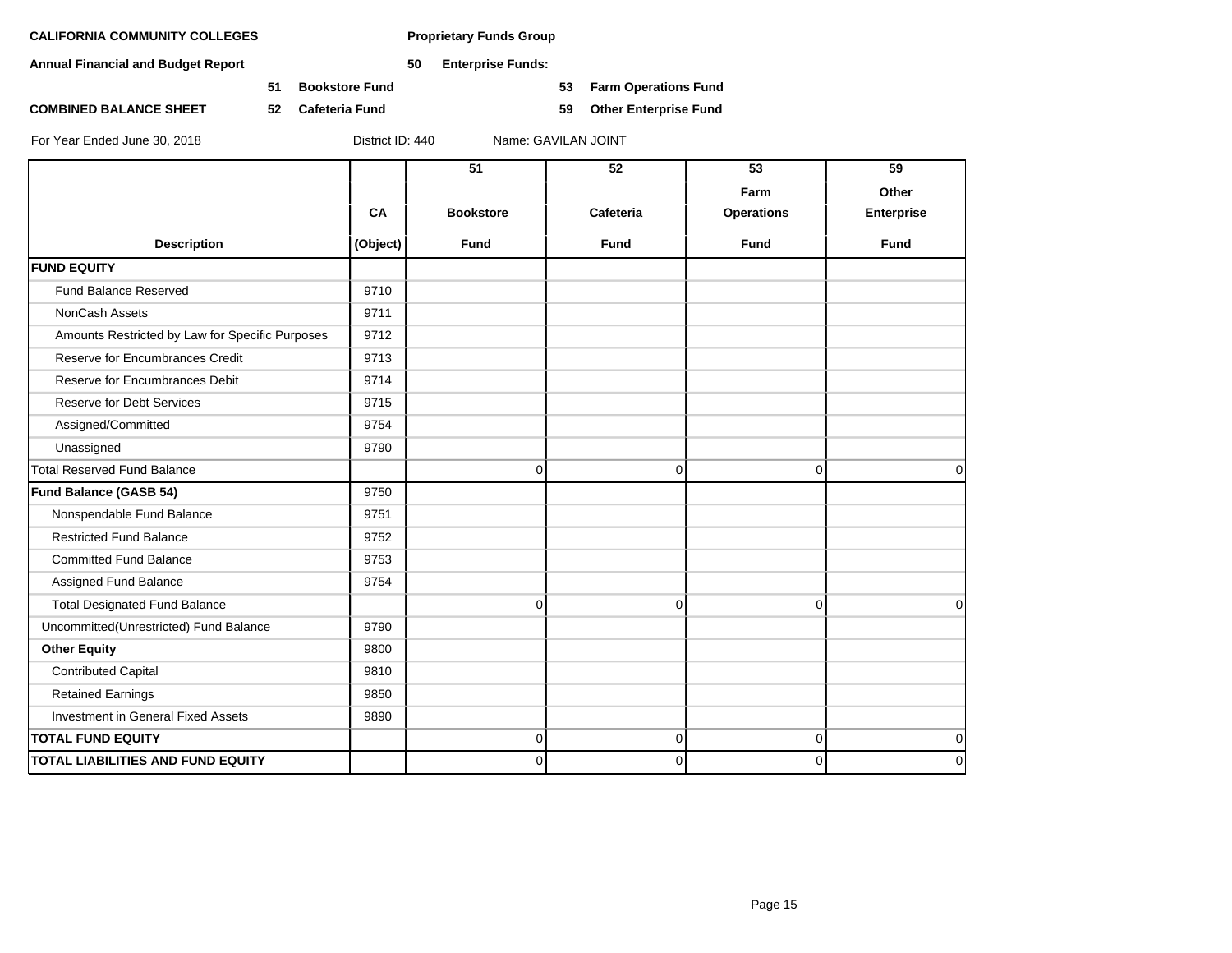- **Annual Financial and Budget Report 60 Internal Service Funds:**
	- **61 Self-Insurance Fund**
- **COMBINED BALANCE SHEET 69 Other Internal Service Fund**

|                                            |          | 61                         | 69                            |
|--------------------------------------------|----------|----------------------------|-------------------------------|
|                                            | CA       |                            | <b>Other Internal Service</b> |
| <b>Description</b>                         | (Object) | <b>Self-Insurance Fund</b> | <b>Fund</b>                   |
| <b>ASSETS</b>                              |          |                            |                               |
| Cash, Investments, and Receivables         | 9100     |                            |                               |
| Cash:                                      |          |                            |                               |
| Awaiting Deposit and in Banks              | 9111     | 192,088                    |                               |
| In County Treasury                         | 9112     |                            |                               |
| Cash With Fiscal Agents                    | 9113     |                            |                               |
| <b>Revolving Cash Accounts</b>             | 9114     |                            |                               |
| Investments (at cost)                      | 9120     |                            |                               |
| <b>Accounts Receivable</b>                 | 9130     | (33,984)                   |                               |
| Due from Other Funds                       | 9140     |                            |                               |
| <b>Student Loans Receivable</b>            | 9150     |                            |                               |
| Inventories, Stores, and Prepaid Items     | 9200     |                            |                               |
| <b>Inventories and Stores</b>              | 9210     |                            |                               |
| Prepaid Items                              | 9220     |                            |                               |
| <b>Fixed Assets</b>                        | 9300     |                            |                               |
| <b>Sites</b>                               | 9310     |                            |                               |
| Site Improvements                          | 9320     |                            |                               |
| Accumulated Depreciation Site Improvements | 9321     |                            |                               |
| <b>Buildings</b>                           | 9330     |                            |                               |
| <b>Accumulated Depreciation Buildings</b>  | 9331     |                            |                               |
| <b>Library Books</b>                       | 9340     |                            |                               |
| Equipment                                  | 9350     |                            |                               |
| <b>Accumulated Depreciation Equipment</b>  | 9351     |                            |                               |
| Work in Progress                           | 9360     |                            |                               |
| <b>Total Fixed Assets</b>                  |          | $\mathbf{0}$               | $\mathbf 0$                   |
| <b>TOTAL ASSETS</b>                        |          | 158,104                    | $\mathbf 0$                   |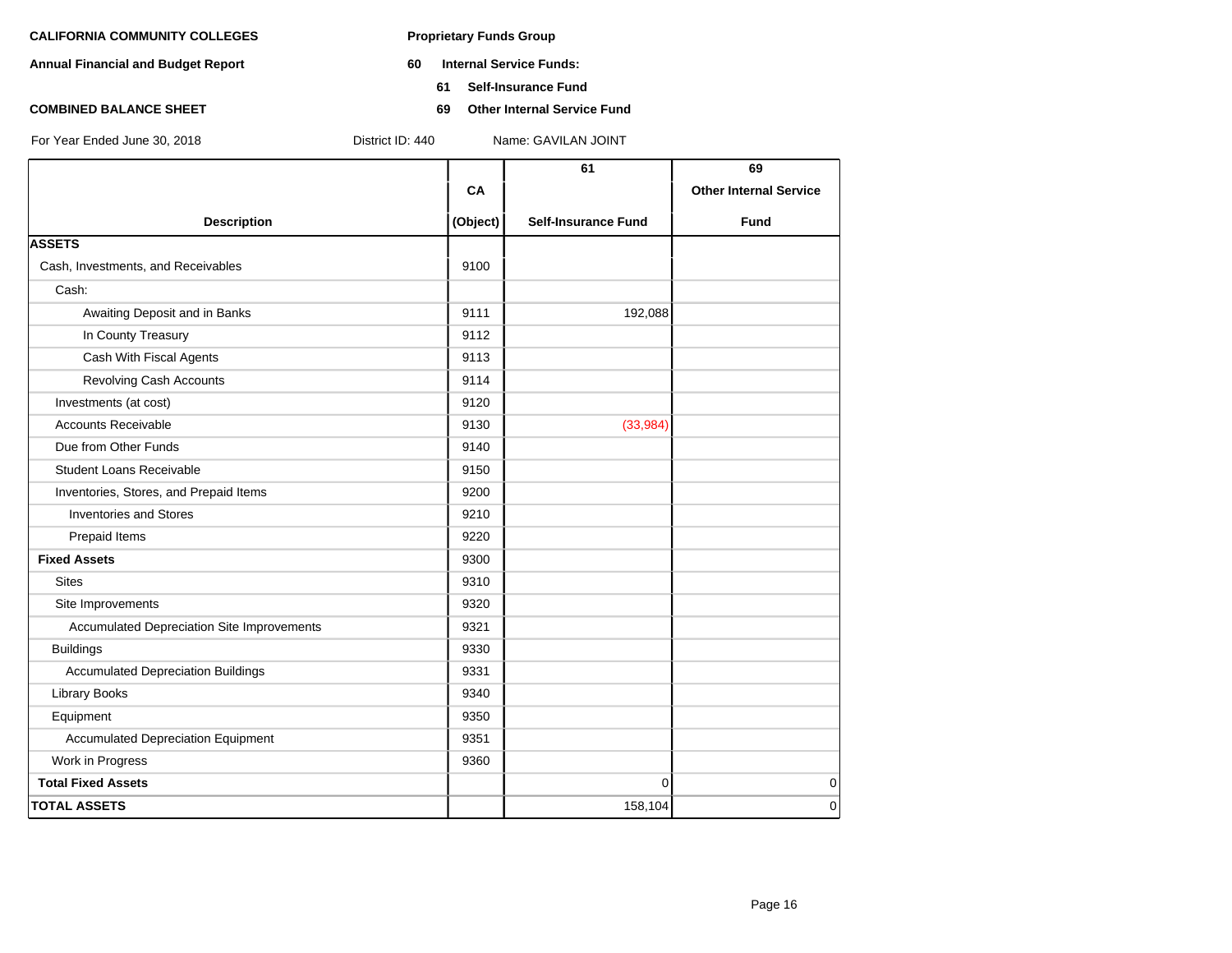- **Annual Financial and Budget Report 60 Internal Service Funds:**
	- **61 Self-Insurance Fund**
- **COMBINED BALANCE SHEET 69 Other Internal Service Fund**

|  | Ear Voor Endad June 20, 2018 |  |  |
|--|------------------------------|--|--|

|                                                       |          | 61                         | 69                            |
|-------------------------------------------------------|----------|----------------------------|-------------------------------|
|                                                       | CA       |                            | <b>Other Internal Service</b> |
| <b>Description</b>                                    | (Object) | <b>Self-Insurance Fund</b> | <b>Fund</b>                   |
| <b>LIABILITIES</b>                                    |          |                            |                               |
| <b>Current Liabilities and Deferred Revenue</b>       | 9500     |                            |                               |
| <b>Accounts Payable</b>                               | 9510     | 49,356                     |                               |
| Accrued Salaries and Wages Payable                    | 9520     |                            |                               |
| Compensated Absences Payable Current                  | 9530     |                            |                               |
| Due to Other Funds                                    | 9540     |                            |                               |
| <b>Temporary Loans</b>                                | 9550     |                            |                               |
| Current Portion of Long-Term Debt                     | 9560     |                            |                               |
| <b>Deferred Revenues</b>                              | 9570     | (12, 861)                  |                               |
| <b>Total Current Liabilities and Deferred Revenue</b> |          | 36,495                     | $\Omega$                      |
| Long-Term Liabilities                                 | 9600     |                            |                               |
| <b>Bonds Payable</b>                                  | 9610     |                            |                               |
| Revenue Bonds Payable                                 | 9620     |                            |                               |
| Certificates of Participation                         | 9630     |                            |                               |
| Lease Purchase of Capital Lease                       | 9640     |                            |                               |
| Compensated Absences Long Term                        | 9650     |                            |                               |
| Post-Employment Benefits Long Term                    | 9660     |                            |                               |
| Other Long-Term Liabilities                           | 9670     |                            |                               |
| <b>Total Long-Term Liabilities</b>                    |          | $\Omega$                   | $\mathbf 0$                   |
| <b>TOTAL LIABILITIES</b>                              | 968      | 36,495                     | 0                             |
|                                                       |          |                            |                               |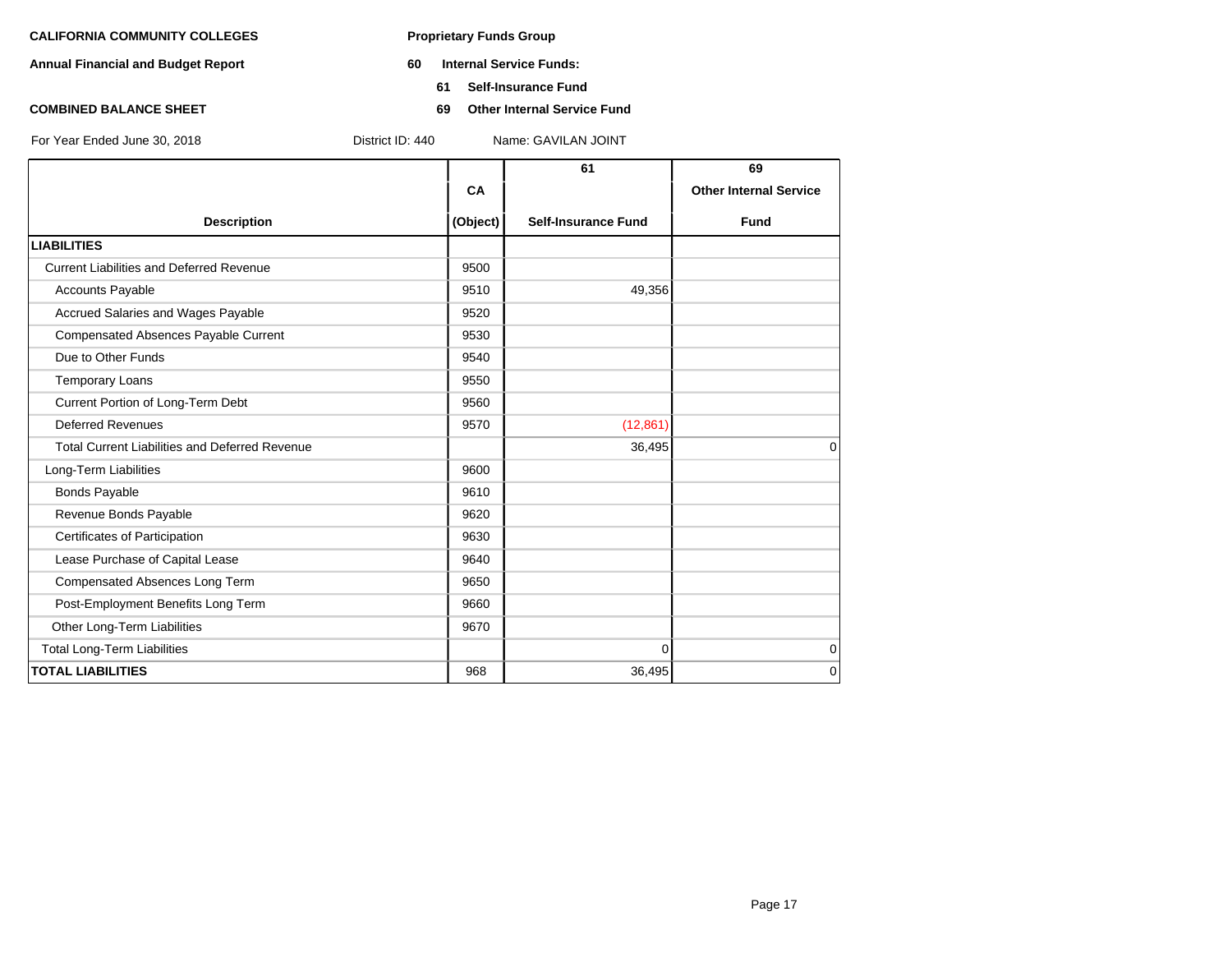- **Annual Financial and Budget Report 60 Internal Service Funds:**
	- **61 Self-Insurance Fund**
- **COMBINED BALANCE SHEET 69 Other Internal Service Fund**

|                                                 |          | 61                         | 69                            |
|-------------------------------------------------|----------|----------------------------|-------------------------------|
|                                                 | CA       |                            | <b>Other Internal Service</b> |
| <b>Description</b>                              | (Object) | <b>Self-Insurance Fund</b> | Fund                          |
| <b>FUND EQUITY</b>                              |          |                            |                               |
| <b>Fund Balance Reserved</b>                    | 9710     |                            |                               |
| NonCash Assets                                  | 9711     |                            |                               |
| Amounts Restricted by Law for Specific Purposes | 9712     |                            |                               |
| <b>Reserve for Encumbrances Credit</b>          | 9713     |                            |                               |
| Reserve for Encumbrances Debit                  | 9714     |                            |                               |
| <b>Reserve for Debt Services</b>                | 9715     |                            |                               |
| Assigned/Committed                              | 9754     |                            |                               |
| Unassigned                                      | 9790     | 121,610                    |                               |
| <b>Total Reserved Fund Balance</b>              |          | 121,610                    | $\Omega$                      |
| Fund Balance (GASB 54)                          | 9750     |                            |                               |
| Nonspendable Fund Balance                       | 9751     |                            |                               |
| <b>Restricted Fund Balance</b>                  | 9752     |                            |                               |
| <b>Committed Fund Balance</b>                   | 9753     |                            |                               |
| Assigned Fund Balance                           | 9754     |                            |                               |
| <b>Total Designated Fund Balance</b>            |          | 0                          | $\Omega$                      |
| Uncommitted(Unrestricted) Fund Balance          | 9790     |                            |                               |
| <b>Other Equity</b>                             | 9800     |                            |                               |
| <b>Contributed Capital</b>                      | 9810     |                            |                               |
| <b>Retained Earnings</b>                        | 9850     |                            |                               |
| <b>Investment in General Fixed Assets</b>       | 9890     |                            |                               |
| <b>TOTAL FUND EQUITY</b>                        |          | 121,610                    | 0                             |
| <b>TOTAL LIABILITIES AND FUND EQUITY</b>        |          | 158,105                    | $\Omega$                      |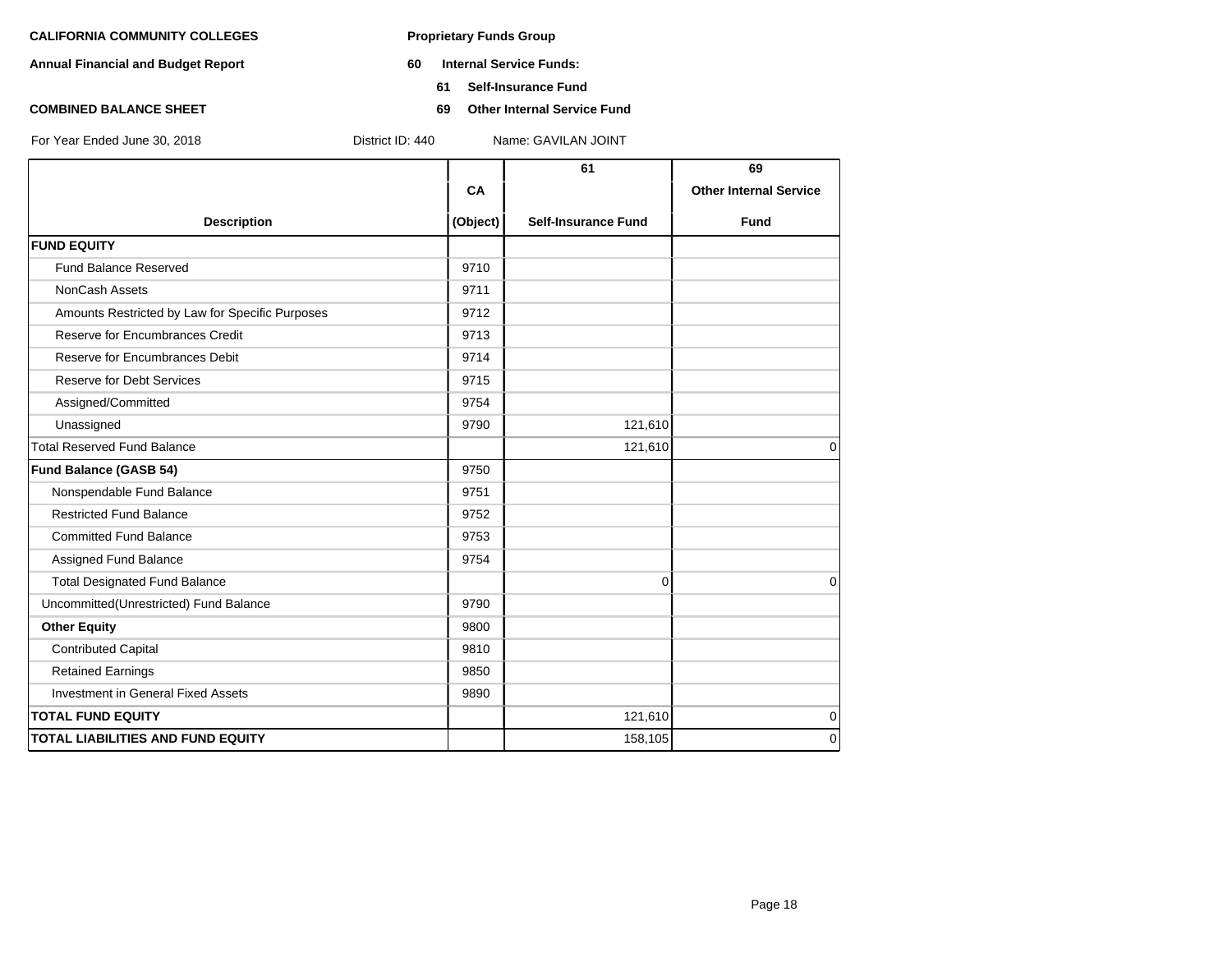# CALIFORNIA COMMUNITY COLLEGES Fiduciary Funds Group

**Annual Financial and Budget Report 70 Trust Funds**

### **COMBINED BALANCE SHEET**

|                                            |          | $\overline{71}$   | $\overline{72}$       | $\overline{73}$     | 74                   | 75                | 76                | 77                | 79                |
|--------------------------------------------|----------|-------------------|-----------------------|---------------------|----------------------|-------------------|-------------------|-------------------|-------------------|
|                                            |          | Associated        | <b>Student</b>        | <b>Student Body</b> | <b>Student</b>       | Scholarship       |                   | <b>Deferred</b>   |                   |
|                                            | CA       | <b>Students</b>   | Representation        | <b>Center Fee</b>   | <b>Financial Aid</b> | and Loan          | Investment        | Compensation      | Other             |
| <b>Description</b>                         | (Object) | <b>Trust Fund</b> | <b>Fee Trust Fund</b> | <b>Trust Fund</b>   | <b>Trust Fund</b>    | <b>Trust Fund</b> | <b>Trust Fund</b> | <b>Trust Fund</b> | <b>Trust Fund</b> |
| <b>ASSETS</b>                              |          |                   |                       |                     |                      |                   |                   |                   |                   |
| Cash, Investments, and Receivables         | 9100     |                   |                       |                     |                      |                   |                   |                   |                   |
| Cash:                                      |          |                   |                       |                     |                      |                   |                   |                   |                   |
| Awaiting Deposit and in Banks              | 9111     | 414,793           |                       | 29,822              | (177, 323)           |                   |                   |                   |                   |
| In County Treasury                         | 9112     |                   |                       |                     |                      |                   |                   |                   |                   |
| Cash With Fiscal Agents                    | 9113     |                   |                       |                     |                      |                   |                   |                   |                   |
| Revolving Cash Accounts                    | 9114     |                   |                       |                     |                      |                   |                   |                   |                   |
| Investments (at cost)                      | 9120     |                   |                       |                     |                      |                   |                   |                   |                   |
| <b>Accounts Receivable</b>                 | 9130     | 740               |                       | 155                 | 28,860               |                   |                   |                   |                   |
| Due from Other Funds                       | 9140     |                   |                       |                     |                      |                   |                   |                   |                   |
| <b>Student Loans Receivable</b>            | 9150     |                   |                       |                     |                      |                   |                   |                   |                   |
| Inventories, Stores, and Prepaid Items     | 9200     |                   |                       |                     |                      |                   |                   |                   |                   |
| <b>Inventories and Stores</b>              | 9210     |                   |                       |                     |                      |                   |                   |                   |                   |
| Prepaid Items                              | 9220     | (384)             |                       |                     |                      |                   |                   |                   |                   |
| <b>Fixed Assets</b>                        | 9300     |                   |                       |                     |                      |                   |                   |                   |                   |
| <b>Sites</b>                               | 9310     |                   |                       |                     |                      |                   |                   |                   |                   |
| Site Improvements                          | 9320     |                   |                       |                     |                      |                   |                   |                   |                   |
| Accumulated Depreciation Site Improvements | 9321     |                   |                       |                     |                      |                   |                   |                   |                   |
| <b>Buildings</b>                           | 9330     |                   |                       |                     |                      |                   |                   |                   |                   |
| <b>Accumulated Depreciation Buildings</b>  | 9331     |                   |                       |                     |                      |                   |                   |                   |                   |
| Library Books                              | 9340     |                   |                       |                     |                      |                   |                   |                   |                   |
| Equipment                                  | 9350     |                   |                       |                     |                      |                   |                   |                   |                   |
| <b>Accumulated Depreciation Equipment</b>  | 9351     |                   |                       |                     |                      |                   |                   |                   |                   |
| Work in Progress                           | 9360     |                   |                       |                     |                      |                   |                   |                   |                   |
| <b>Total Fixed Assets</b>                  |          | $\mathbf 0$       | $\overline{0}$        | $\Omega$            | $\Omega$             | $\overline{0}$    | $\overline{0}$    | $\boldsymbol{0}$  | $\mathbf 0$       |
| <b>TOTAL ASSETS</b>                        |          | 415,149           | $\mathbf 0$           | 29,977              | (148, 463)           | $\overline{0}$    | $\overline{0}$    | $\pmb{0}$         | $\pmb{0}$         |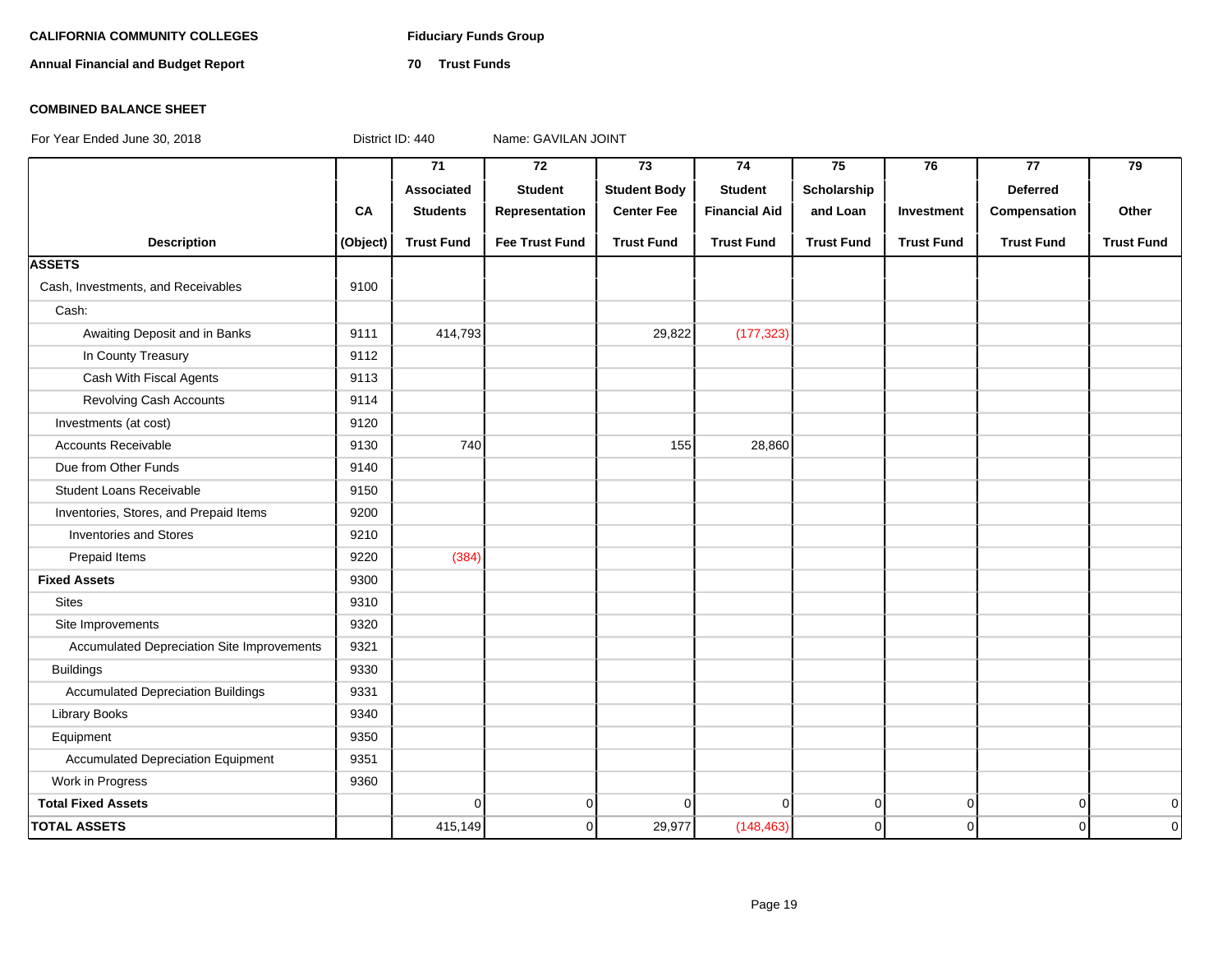# CALIFORNIA COMMUNITY COLLEGES Fiduciary Funds Group

**Annual Financial and Budget Report 70 Trust Funds**

### **COMBINED BALANCE SHEET**

|                                                       |          | 71                | 72                    | 73                  | 74                   | 75                | 76                | 77                | 79                |
|-------------------------------------------------------|----------|-------------------|-----------------------|---------------------|----------------------|-------------------|-------------------|-------------------|-------------------|
|                                                       |          | <b>Associated</b> | <b>Student</b>        | <b>Student Body</b> | <b>Student</b>       | Scholarship       |                   | <b>Deferred</b>   |                   |
|                                                       | CA       | <b>Students</b>   | Representation        | <b>Center Fee</b>   | <b>Financial Aid</b> | and Loan          | Investment        | Compensation      | Other             |
| <b>Description</b>                                    | (Object) | <b>Trust Fund</b> | <b>Fee Trust Fund</b> | <b>Trust Fund</b>   | <b>Trust Fund</b>    | <b>Trust Fund</b> | <b>Trust Fund</b> | <b>Trust Fund</b> | <b>Trust Fund</b> |
| <b>LIABILITIES</b>                                    |          |                   |                       |                     |                      |                   |                   |                   |                   |
| <b>Current Liabilities and Deferred Revenue</b>       | 9500     |                   |                       |                     |                      |                   |                   |                   |                   |
| <b>Accounts Payable</b>                               | 9510     | 10,755            |                       | 950                 |                      |                   |                   |                   |                   |
| Accrued Salaries and Wages Payable                    | 9520     |                   |                       |                     |                      |                   |                   |                   |                   |
| Compensated Absences Payable Current                  | 9530     |                   |                       |                     |                      |                   |                   |                   |                   |
| Due to Other Funds                                    | 9540     |                   |                       |                     |                      |                   |                   |                   |                   |
| <b>Temporary Loans</b>                                | 9550     |                   |                       |                     |                      |                   |                   |                   |                   |
| Current Portion of Long-Term Debt                     | 9560     |                   |                       |                     |                      |                   |                   |                   |                   |
| <b>Deferred Revenues</b>                              | 9570     |                   |                       |                     | (148, 463)           |                   |                   |                   |                   |
| <b>Total Current Liabilities and Deferred Revenue</b> |          | 10,755            | $\Omega$              | 950                 | (148, 463)           | $\overline{0}$    | $\Omega$          | $\Omega$          | $\Omega$          |
| Long-Term Liabilities                                 | 9600     |                   |                       |                     |                      |                   |                   |                   |                   |
| <b>Bonds Payable</b>                                  | 9610     |                   |                       |                     |                      |                   |                   |                   |                   |
| Revenue Bonds Payable                                 | 9620     |                   |                       |                     |                      |                   |                   |                   |                   |
| Certificates of Participation                         | 9630     |                   |                       |                     |                      |                   |                   |                   |                   |
| Lease Purchase of Capital Lease                       | 9640     |                   |                       |                     |                      |                   |                   |                   |                   |
| Compensated Absences Long Term                        | 9650     |                   |                       |                     |                      |                   |                   |                   |                   |
| Post-Employment Benefits Long Term                    | 9660     |                   |                       |                     |                      |                   |                   |                   |                   |
| Other Long-Term Liabilities                           | 9670     |                   |                       |                     |                      |                   |                   |                   |                   |
| <b>Total Long-Term Liabilities</b>                    |          | $\Omega$          | $\overline{0}$        | $\Omega$            | $\Omega$             | $\overline{0}$    | $\overline{0}$    | $\overline{0}$    | $\overline{0}$    |
| <b>TOTAL LIABILITIES</b>                              | 968      | 10,755            | $\Omega$              | 950                 | (148, 463)           | $\overline{0}$    | $\Omega$          | $\Omega$          | $\overline{0}$    |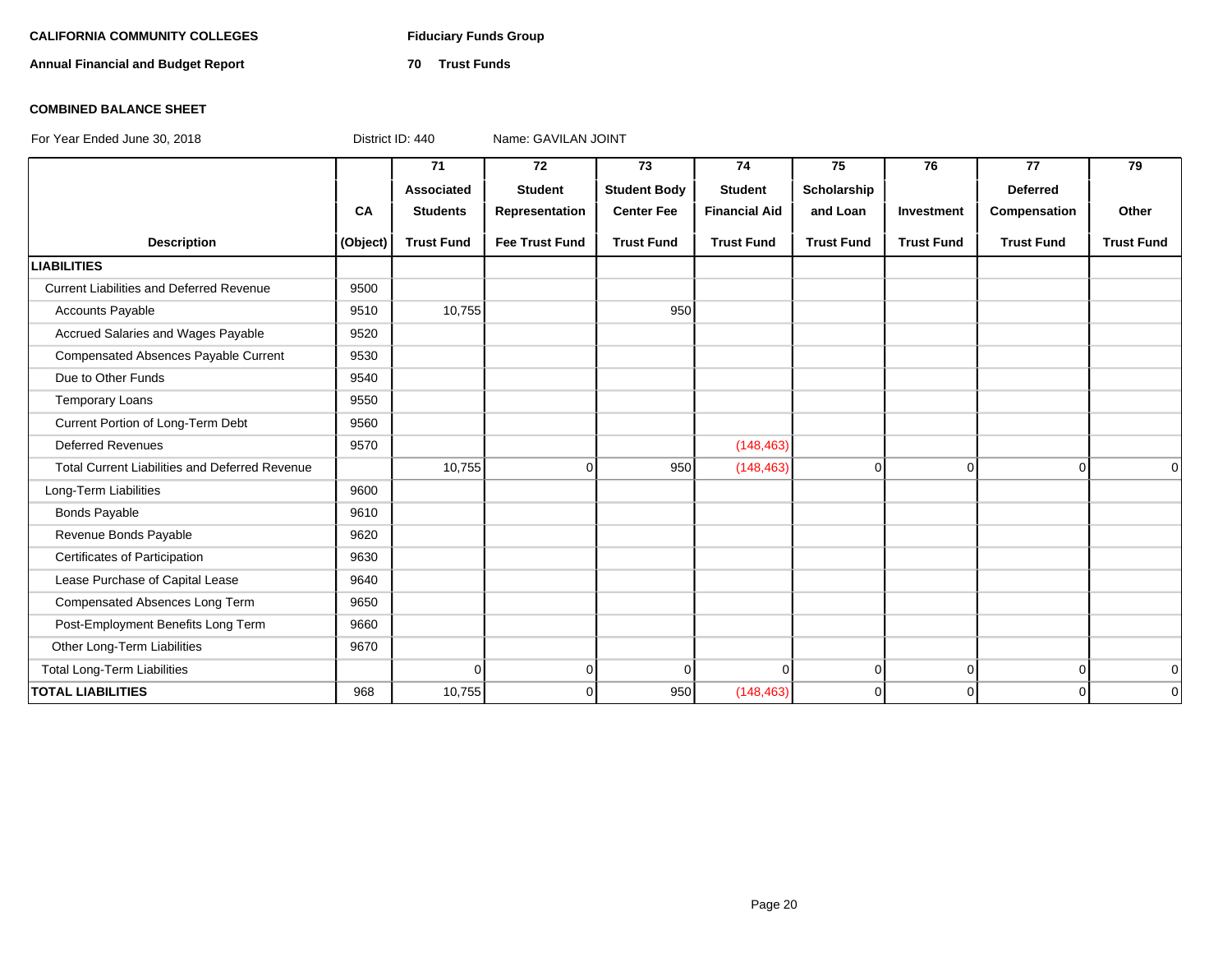# CALIFORNIA COMMUNITY COLLEGES Fiduciary Funds Group

**Annual Financial and Budget Report 70 Trust Funds**

# **COMBINED BALANCE SHEET**

|                                                 |           | 71                | 72                    | 73                  | 74                   | 75                | 76                | 77                | 79                |
|-------------------------------------------------|-----------|-------------------|-----------------------|---------------------|----------------------|-------------------|-------------------|-------------------|-------------------|
|                                                 |           | Associated        | <b>Student</b>        | <b>Student Body</b> | <b>Student</b>       | Scholarship       |                   | <b>Deferred</b>   |                   |
|                                                 | <b>CA</b> | <b>Students</b>   | Representation        | <b>Center Fee</b>   | <b>Financial Aid</b> | and Loan          | Investment        | Compensation      | Other             |
| <b>Description</b>                              | (Object)  | <b>Trust Fund</b> | <b>Fee Trust Fund</b> | <b>Trust Fund</b>   | <b>Trust Fund</b>    | <b>Trust Fund</b> | <b>Trust Fund</b> | <b>Trust Fund</b> | <b>Trust Fund</b> |
| <b>FUND EQUITY</b>                              |           |                   |                       |                     |                      |                   |                   |                   |                   |
| Fund Balance Reserved                           | 9710      |                   |                       |                     |                      |                   |                   |                   |                   |
| NonCash Assets                                  | 9711      |                   |                       |                     |                      |                   |                   |                   |                   |
| Amounts Restricted by Law for Specific Purposes | 9712      |                   |                       |                     |                      |                   |                   |                   |                   |
| Reserve for Encumbrances Credit                 | 9713      |                   |                       |                     |                      |                   |                   |                   |                   |
| Reserve for Encumbrances Debit                  | 9714      |                   |                       |                     |                      |                   |                   |                   |                   |
| <b>Reserve for Debt Services</b>                | 9715      |                   |                       |                     |                      |                   |                   |                   |                   |
| Assigned/Committed                              | 9754      |                   |                       |                     |                      |                   |                   |                   |                   |
| Unassigned                                      | 9790      | 404,393           |                       | 29,027              |                      |                   |                   |                   |                   |
| <b>Total Reserved Fund Balance</b>              |           | 404,393           | $\overline{0}$        | 29,027              | 0                    | 0                 | $\overline{0}$    | $\overline{0}$    | $\overline{0}$    |
| Fund Balance (GASB 54)                          | 9750      |                   |                       |                     |                      |                   |                   |                   |                   |
| Nonspendable Fund Balance                       | 9751      |                   |                       |                     |                      |                   |                   |                   |                   |
| <b>Restricted Fund Balance</b>                  | 9752      |                   |                       |                     |                      |                   |                   |                   |                   |
| <b>Committed Fund Balance</b>                   | 9753      |                   |                       |                     |                      |                   |                   |                   |                   |
| Assigned Fund Balance                           | 9754      |                   |                       |                     |                      |                   |                   |                   |                   |
| <b>Total Designated Fund Balance</b>            |           | $\mathbf 0$       | $\overline{0}$        | $\overline{0}$      | 0                    | $\mathbf 0$       | $\overline{0}$    | $\overline{0}$    | $\Omega$          |
| Uncommitted(Unrestricted) Fund Balance          | 9790      |                   |                       |                     |                      |                   |                   |                   |                   |
| <b>Other Equity</b>                             | 9800      |                   |                       |                     |                      |                   |                   |                   |                   |
| <b>Contributed Capital</b>                      | 9810      |                   |                       |                     |                      |                   |                   |                   |                   |
| <b>Retained Earnings</b>                        | 9850      |                   |                       |                     |                      |                   |                   |                   |                   |
| Investment in General Fixed Assets              | 9890      |                   |                       |                     |                      |                   |                   |                   |                   |
| <b>TOTAL FUND EQUITY</b>                        |           | 404,393           | $\overline{0}$        | 29,027              | $\Omega$             | $\mathbf 0$       | $\overline{0}$    | $\overline{0}$    | 0                 |
| <b>TOTAL LIABILITIES AND FUND EQUITY</b>        |           | 415,148           | $\overline{0}$        | 29,977              | (148, 463)           | 0                 | 0                 | $\Omega$          | $\mathbf 0$       |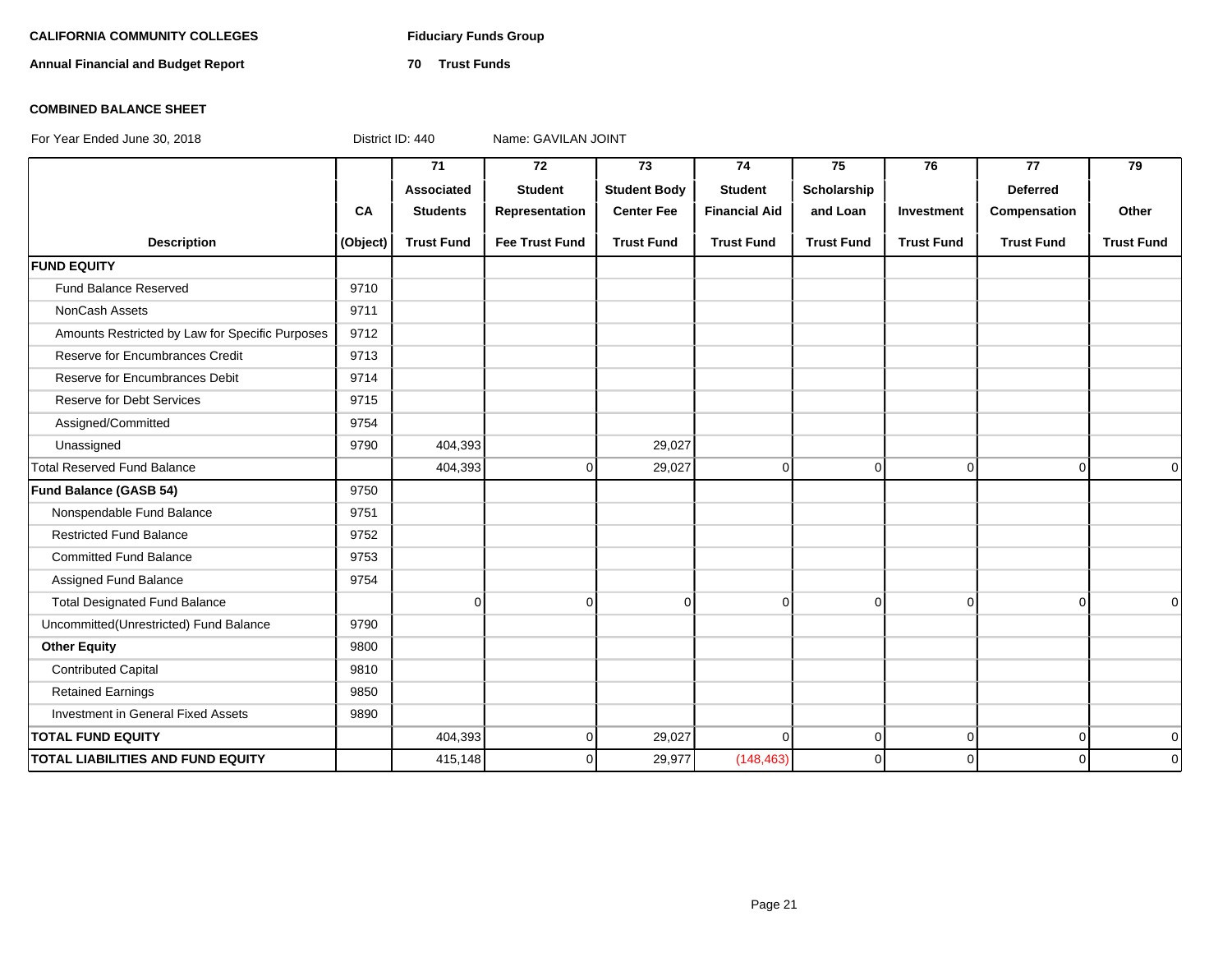### **Annual Financial and Budget Report**

### **SUPPLEMENTAL DATA**

For Actual Year: 2017-2018 District ID: 440 Name: GAVILAN JOINT

**Fund S11 Fund S12 Fund S10 Total Object Unrestricted Restricted General Fund Description Code Actual Actual Actual Federal Revenues** 8100 Forest Revenues and the set of the set of the set of the set of the set of the set of the set of the set of the set of the set of the set of the set of the set of the set of the set of the set of the set of the set of the Higher Education Act 1,985,344 1,985,344 1,985,344 1,985,344 1,985,344 1,985,344 1,985,344 1,985,344 1,985,344 Workforce Investment Act 230,950 230,950 230,950 230,950 230,950 230,950 230,950 230,950 230,950 230,950 230,950 230,950 230,950 230,950 230,950 230,950 230,950 230,950 230,950 230,950 230,950 230,950 230,950 230,950 230,9 Temporary Assistance for Needy Families (TANF) 8140 131,764 131,764 131,764 131,764 Student Financial Aid 24.477 24.477 Veterans Education and and the state of the state of the state of the state of the state of the state of the state of the state of the state of the state of the state of the state of the state of the state of the state of Vocational and Technical Education Act (VATEA) 169,880 169,880 169,880 169,880 169,880 Other Federal Revenues 8190 **686,245** 686,245 **686,245** 686,245 **686,245** 686,245 **686,245 Total Federal Revnues** 8100 **8100** 24,477 3,204,183 3,228,660 **State Revenues** 8600 General Apportionments and the set of the set of the set of the set of the set of the set of the set of the set of the set of the set of the set of the set of the set of the set of the set of the set of the set of the set Apprenticeship Apportionment and the control of the set of the set of the set of the set of the set of the set o State General Apportionment 1990 10 16 16 16 16 17 16 17 16 17 16 17 17 18 19 19 19 19 19 19 19 19 19 19 19 19 1 Other General Apportionment 183,720 183,720 183,720 183,720 183,720 General Categorical Programs 8620 Child Development 8621 0 Extended Opportunity Programs and Services(EOPS) 8622 636,723 636,723 636,723 Disabled Students Programs and Services(DSPS) 8623 8623 762,059 762,059 762,059 Temporary Assistance for Needy Families (TANF) 8624 | 8624 | CONSERVERTED ASSISTANCE OF THE OCCUPATION OF THE O California Work Opportunity and Responsibility to Kids (CalWORKs) 8625 300,938 300,938 300,938 Telecommunications and Technology Infrasturcture Program (TTIP) 8626 0 Other General Categorical Programs 8627 4,356,238 4,356,238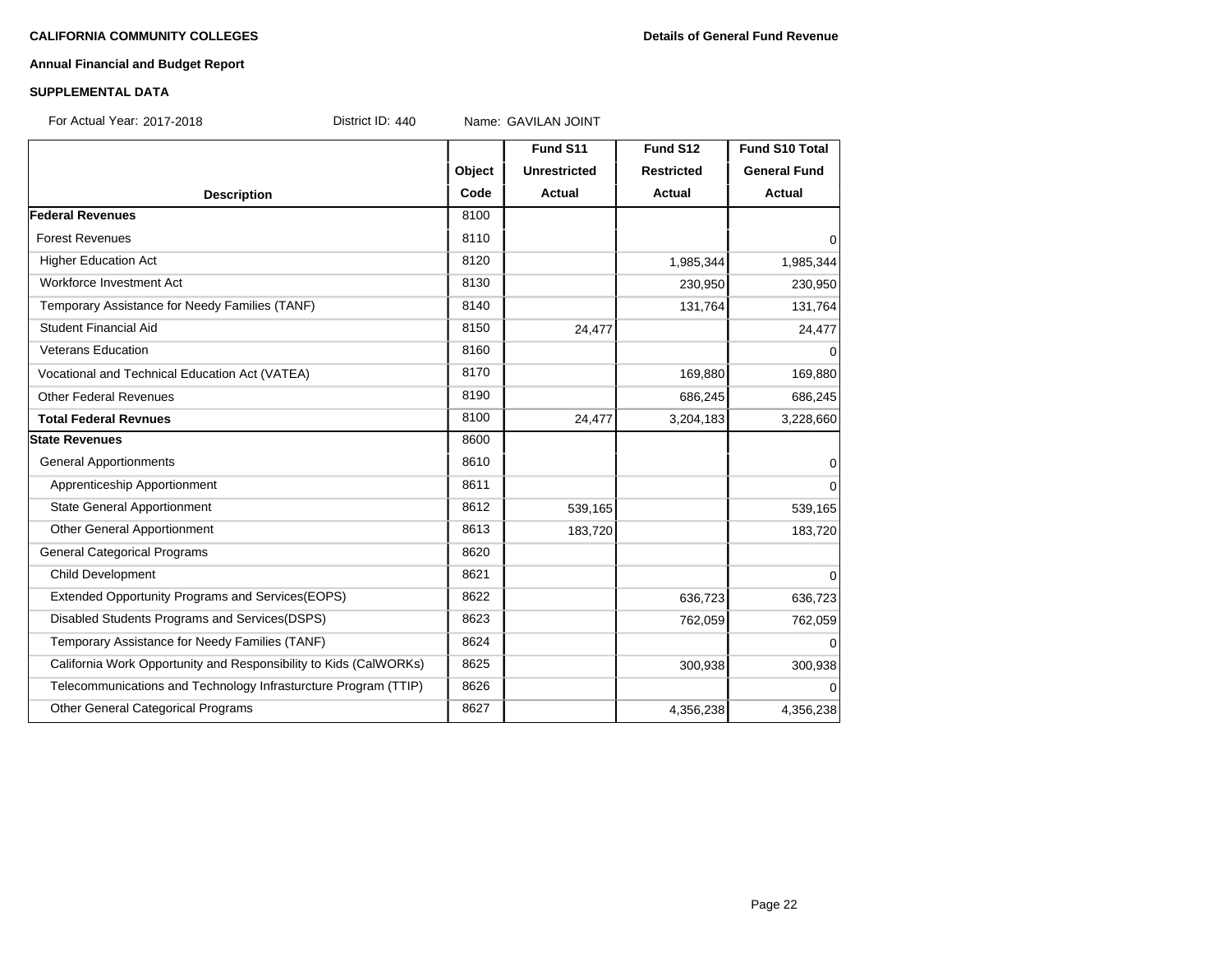### **CALIFORNIA COMMUNITY COLLEGES Details of General Fund Revenue**

# **Annual Financial and Budget Report**

### **SUPPLEMENTAL DATA**

For Actual Year: 2017-2018 Contract ID: 440 Name: GAVILAN JOINT

|                                          |        | Fund S11            | Fund S12          | <b>Fund S10 Total</b> |
|------------------------------------------|--------|---------------------|-------------------|-----------------------|
|                                          | Object | <b>Unrestricted</b> | <b>Restricted</b> | <b>General Fund</b>   |
| <b>Description</b>                       | Code   | Actual              | Actual            | Actual                |
| <b>EPA Proceeds</b>                      | 8630   | 4,102,253           |                   | 4,102,253             |
| Reimburseable Categorical Programs       | 8650   |                     |                   |                       |
| Instructional Inprovement Grant          | 8651   |                     | 326,402           | 326,402               |
| Other Reimburseable Categorical Programs | 8652   |                     | 1,411,730         | 1,411,730             |
| <b>State Tax Subventions</b>             | 8670   |                     |                   |                       |
| Homeowners' Property Tax Refief          | 8671   | 96,080              |                   | 96,080                |
| <b>Timber Yield Tax</b>                  | 8672   | 550                 |                   | 550                   |
| <b>Other State Tax Subventions</b>       | 8673   |                     |                   | 0                     |
| <b>State Non-Tax Revenues</b>            | 8680   |                     |                   |                       |
| <b>State Lottery Proceeds</b>            | 8681   | 967,974             | 438,607           | 1,406,581             |
| <b>State Mandated Costs</b>              | 8685   | 298,881             |                   | 298,881               |
| Other State Non-Tax Revnues              | 8686   |                     |                   | $\Omega$              |
| <b>Other State Revenues</b>              | 8690   |                     | (148, 484)        | (148, 484)            |
| <b>Total State Revenues</b>              | 8600   | 6,188,623           | 8,084,213         | 14,272,836            |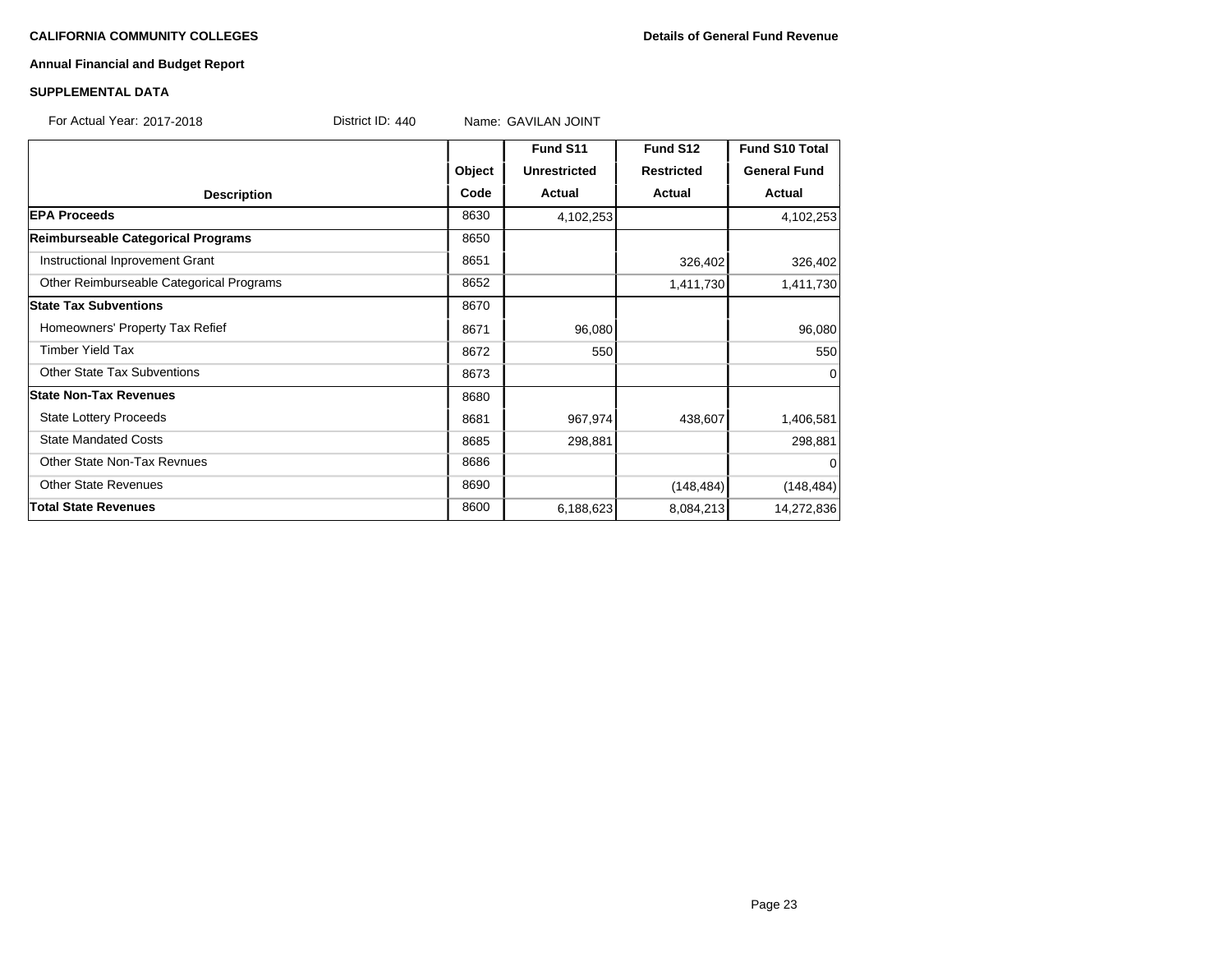### **CALIFORNIA COMMUNITY COLLEGES Details of General Fund Revenue**

# **Annual Financial and Budget Report**

### **SUPPLEMENTAL DATA**

For Actual Year: 2017-2018 District ID: 440 Name: GAVILAN JOINT

|                                                     |        | Fund S11            | Fund S12          | <b>Fund S10 Total</b> |
|-----------------------------------------------------|--------|---------------------|-------------------|-----------------------|
|                                                     | Object | <b>Unrestricted</b> | <b>Restricted</b> | <b>General Fund</b>   |
| <b>Description</b>                                  | Code   | <b>Actual</b>       | <b>Actual</b>     | <b>Actual</b>         |
| <b>Local Revenues</b>                               | 8800   |                     |                   |                       |
| <b>Property Taxes</b>                               | 8810   |                     |                   |                       |
| Tax Allocation, Secured Roll                        | 8811   | 16,341,898          |                   | 16,341,898            |
| Tax Allocation, Supplemental Roll                   | 8812   | 622,161             |                   | 622,161               |
| Tax Allocation, Unsecured Roll                      | 8813   | 1,094,586           |                   | 1,094,586             |
| <b>Prior Years Taxes</b>                            | 8816   | 34,493              |                   | 34,493                |
| Education Revenues Augmentation Fund (ERAF)         | 8817   | 6,011,051           |                   | 6,011,051             |
| Redevelopment Agency Funds - Pass Through           | 8818   | 278,928             |                   | 278,928               |
| Redevelopment Agency Funds - Residual               | 8819   | 1,625,716           |                   | 1,625,716             |
| Redevelopment Agency Funds - Asset Liquidation      | 8819.1 |                     |                   |                       |
| Contributions, Gifts, Grants, and Endowments        | 8820   |                     | 43,609            | 43,609                |
| <b>Contract Services</b>                            | 8830   |                     |                   |                       |
| <b>Contract Instructional Services</b>              | 8831   |                     | 125,976           | 125,976               |
| <b>Other Contranct Services</b>                     | 8832   |                     |                   | 0                     |
| Sales and Commissions                               | 8840   | 56,753              |                   | 56,753                |
| <b>Rentals and Leases</b>                           | 8850   | 155,032             |                   | 155,032               |
| Interest and Investment Income                      | 8860   | 38,164              |                   | 38,164                |
| <b>Student Fees and Charges</b>                     | 8870   |                     |                   |                       |
| <b>Community Services Classes</b>                   | 8872   | (540)               | 245,949           | 245,409               |
| Dormitory                                           | 8873   |                     |                   | $\Omega$              |
| Enrollment                                          | 8874   | 1,890,981           |                   | 1,890,981             |
| Contra Revenue Account                              | 8874.1 |                     |                   | $\mathbf 0$           |
| Field Trips and Use of Nondistrict Facilities       | 8875   |                     |                   | $\overline{0}$        |
| <b>Health Services</b>                              | 8876   |                     | 245,787           | 245,787               |
| Instructional Materials Fees and Sales of Materials | 8877   | 87,590              |                   | 87,590                |
| Insurance                                           | 8878   |                     |                   |                       |
| <b>Student Records</b>                              | 8879   | 20,709              |                   | 20,709                |
| <b>Nonresident Tuition</b>                          | 8880   | 121,698             |                   | 121,698               |
| Parking Services and Public Transportation          | 8881   |                     | 129,677           | 129,677               |
| Other Student Fees and Charges                      | 8885   | 100                 |                   | 100                   |
| <b>Other Local Revenues</b>                         | 8890   | 3,289,919           | 44,455            | 3,334,374             |
| <b>Total Local Revenues</b>                         | 8800   | 31,669,239          | 835,453           | 32,504,692            |
| <b>Total Revenues</b>                               |        | 37,882,339          | 12,123,849        | 50,006,188            |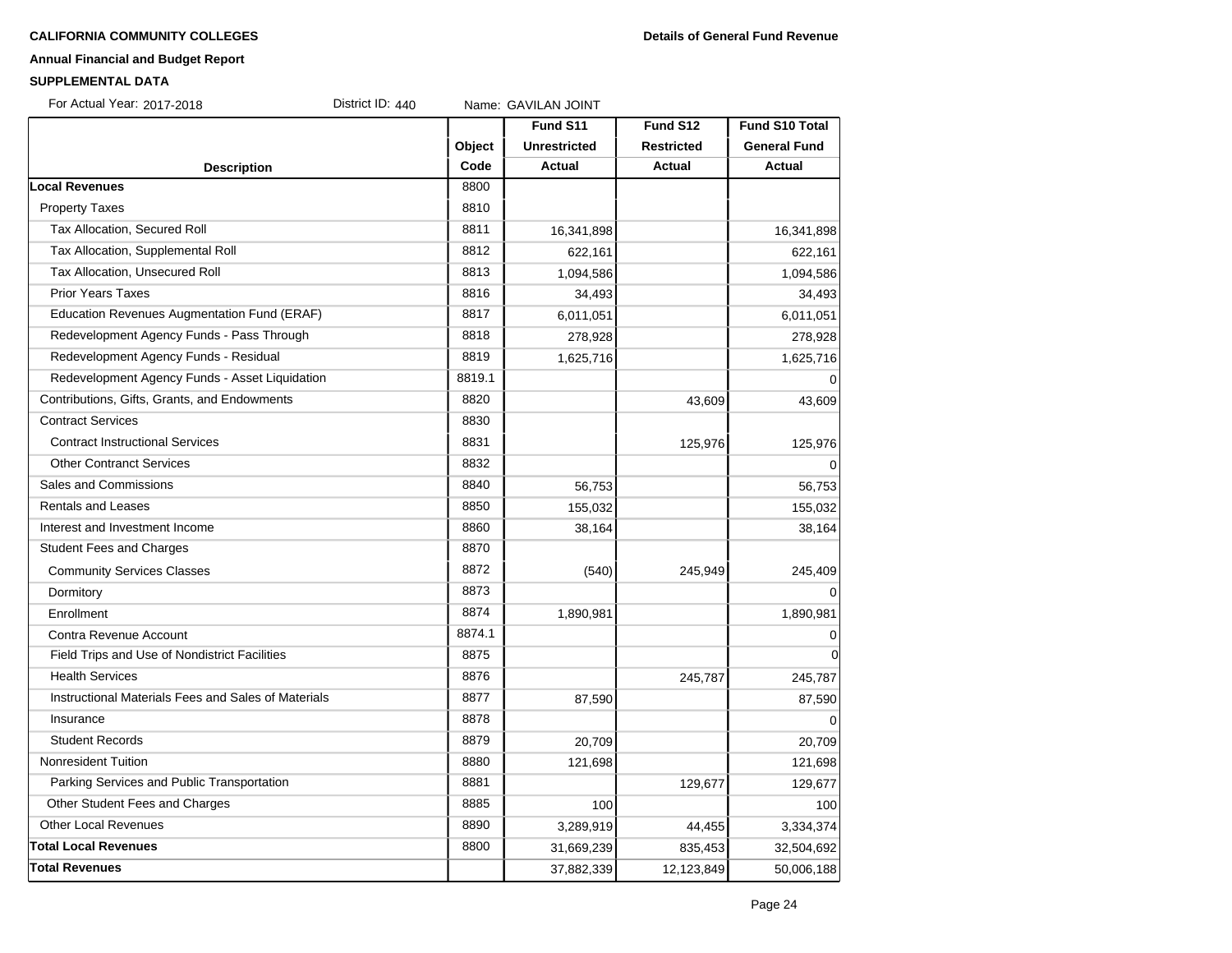# **Annual Financial and Budget Report**

### **SUPPLEMENTAL DATA**

| For Actual Year: 2017-2018                        | District ID: $440$ |        | Name: GAVILAN JOINT |                   |                       |  |
|---------------------------------------------------|--------------------|--------|---------------------|-------------------|-----------------------|--|
|                                                   |                    |        | Fund S11            | Fund S12          | <b>Fund S10 Total</b> |  |
|                                                   |                    | Object | <b>Unrestricted</b> | <b>Restricted</b> | <b>General Fund</b>   |  |
| <b>Description</b>                                |                    | Code   | Actual              | Actual            | Actual                |  |
| <b>Other Financing Sources</b>                    |                    | 8900   |                     |                   |                       |  |
| Proceeds of General Fixed Assets                  |                    | 8910   |                     |                   | 0                     |  |
| Proceeds of Long-Term Debt                        |                    | 8940   |                     |                   | $\Omega$              |  |
| Incoming Transfers -- (8970/8981/8982/8983)       |                    | 898#   | 71,421              | 2,299,381         | 2,370,802             |  |
| <b>Total Other Financing Sources</b>              |                    | 8900   | 71,421              | 2,299,381         | 2,370,802             |  |
| <b>Total Revenues and Other Financing Sources</b> |                    |        | 37,953,760          | 14,423,230        | 52,376,990            |  |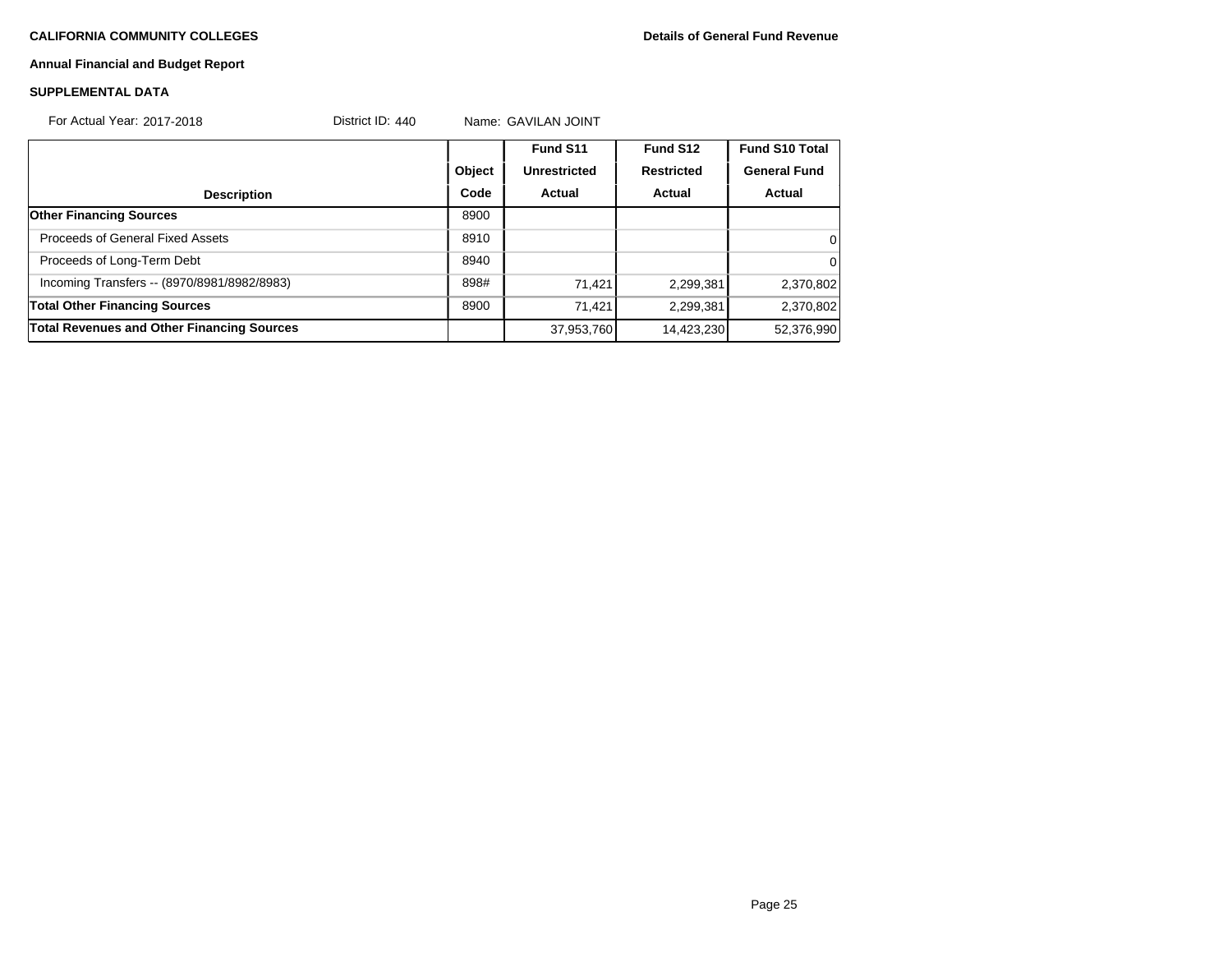**Expend by Instructional Activity**

# **Annual Financial and Budget Report**

# **S10 General Fund - Combined** (Total Unrestricted and Restricted)

# **SUPPLEMENTAL DATA**

For Actual Year: 2017-2018 Budget Year: 2018-2019 District ID: 440 Name: GAVILAN JOINT

|                                                                                                                   |                 | <b>Salaries and Benefits</b> |                      | Operating       | Capital   | Other     | <b>Total</b>   |
|-------------------------------------------------------------------------------------------------------------------|-----------------|------------------------------|----------------------|-----------------|-----------|-----------|----------------|
|                                                                                                                   | <b>Activity</b> |                              | <b>Non</b>           | <b>Expenses</b> | Outlay    | Outgo     |                |
| <b>Activity Classification</b>                                                                                    | Code            | <b>Instructional</b>         | <b>Instructional</b> | $(4000 - 5000)$ | (6000)    | (7000)    |                |
| Agriculture and Natual Resources                                                                                  | 0100            |                              |                      |                 |           |           | $\overline{0}$ |
| Architecture and Environmental Design                                                                             | 0200            |                              |                      |                 |           |           | $\overline{0}$ |
| Environmental Sciences and Technologies                                                                           | 0300            | 53,834                       |                      | 2,164           |           |           | 55,998         |
| <b>Biological Sciences</b>                                                                                        | 0400            | 520,922                      | 11,864               | 30,099          |           |           | 562,885        |
| Business and Management                                                                                           | 0500            | 366,910                      | 59,537               | 35,579          | 18,832    |           | 480,858        |
| Communications                                                                                                    | 0600            | 65,269                       |                      | 1,945           | 3,885     |           | 71,099         |
| Computer and Information Science                                                                                  | 0700            | 686,334                      | 38,824               | 15,518          | 2,005     |           | 742,681        |
| Education                                                                                                         | 0800            | 988,820                      | 589,124              | 341,126         | 21,686    |           | 1,940,756      |
| Engineering and Related Industrial Technology                                                                     | 0900            | 355,518                      | 18,411               | 81,358          | 85,226    |           | 540,513        |
| Fine and Applied Arts                                                                                             | 1000            | 1,049,123                    | 148,408              | 30,383          | 14,384    |           | 1,242,298      |
| Foreign language                                                                                                  | 1100            | 478,942                      | 12,266               | 7,501           |           |           | 498,709        |
| Health                                                                                                            | 1200            | 1,044,810                    | 164,149              | 142,933         | 54,995    |           | 1,406,887      |
| Consumer Education And Home Economics                                                                             | 1300            | 327,387                      | 3,190                | 11,284          |           |           | 341,861        |
| Law                                                                                                               | 1400            |                              |                      |                 |           |           | $\overline{0}$ |
| Humanities(Letters)                                                                                               | 1500            | 1,580,790                    | 31,669               | 3,073           |           |           | 1,615,532      |
| Library Science                                                                                                   | 1600            |                              |                      |                 |           |           | $\overline{0}$ |
| Mathematics                                                                                                       | 1700            | 1,036,415                    | 135,961              | 31,906          | 1,348     |           | 1,205,630      |
| <b>Military Studies</b>                                                                                           | 1800            |                              |                      |                 |           |           | $\Omega$       |
| <b>Physical Sciences</b>                                                                                          | 1900            | 455,825                      | 67,728               | 4,547           |           |           | 528,100        |
| Psychology                                                                                                        | 2000            | 196,806                      |                      |                 |           |           | 196,806        |
| Public Affairs and Services                                                                                       | 2100            | 222,439                      | 5,528                | 2,150,247       | 77,516    |           | 2,455,730      |
| Social Sciences                                                                                                   | 2200            | 1,295,791                    | 21,010               | 735             |           |           | 1,317,536      |
| Commercial Services                                                                                               | 3000            | 345,678                      | 38,279               | 58,235          | 1,395     |           | 443,587        |
| Interdisciplinary Studies                                                                                         | 4900            | 1,413,705                    | 49,231               | 11,078          | 134       |           | 1,474,148      |
| Instruc Staff-Retirees' Bnfts & Retire Incents                                                                    | 5900            |                              |                      |                 |           |           | $\overline{0}$ |
| <b>Sub-Total Instructional Activites</b>                                                                          |                 | 12,485,318                   | 1,395,179            | 2,959,711       | 281,406   |           | 17,121,614     |
| Total Expenditures for GF Activities*                                                                             |                 | 12,805,996                   | 23,632,319           | 10,064,857      | 1,205,606 | 4,120,613 | 51,829,391     |
| *Total Expenditures for GF Activities above is the grand total of Instructional and Non-Instructional activities. |                 |                              |                      |                 |           |           |                |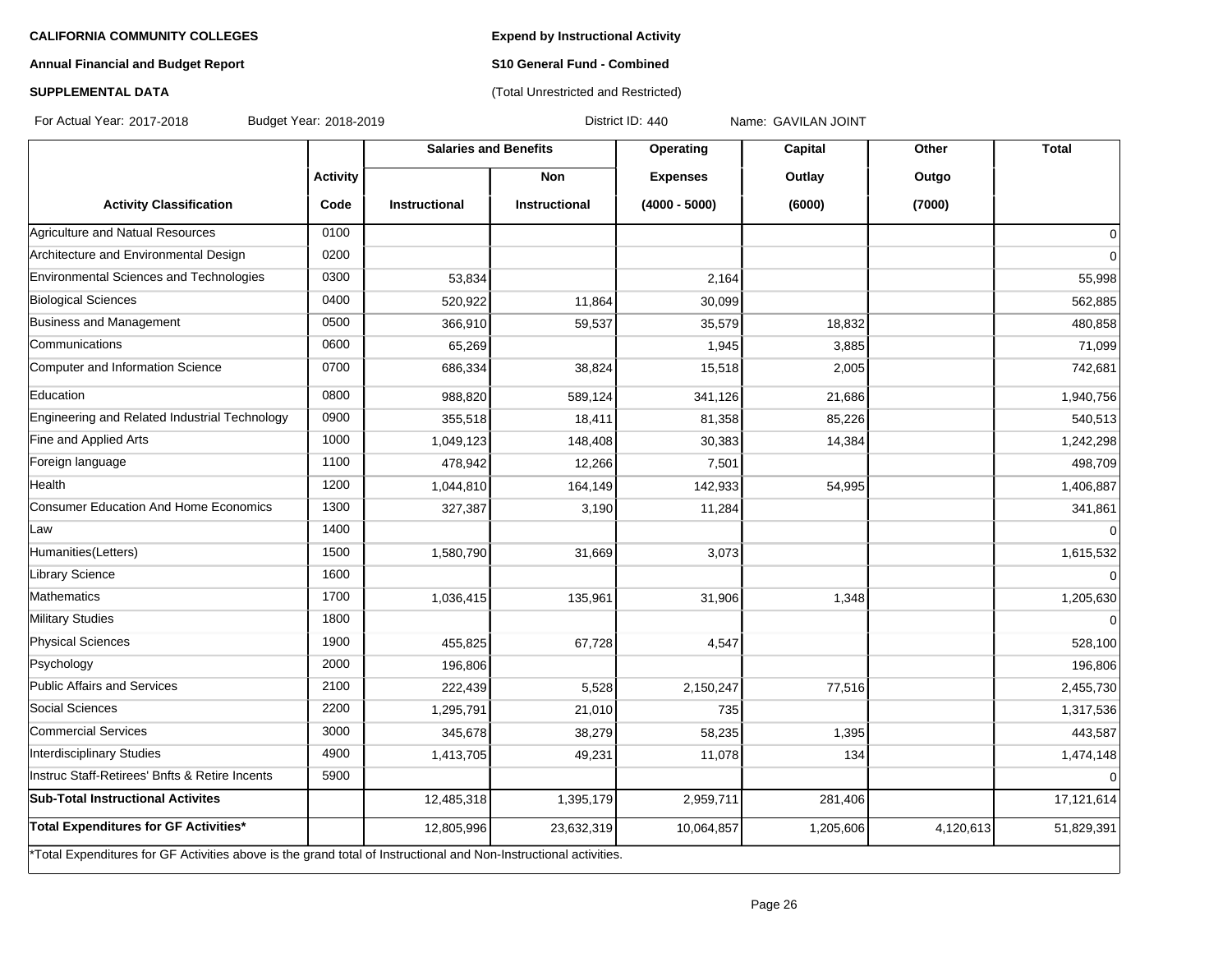# **Annual Financial and Budget Report S10 General Fund - Combined**

# **SUPPLEMENTAL DATA CONSERVATION CONSERVATION** (Total Unrestricted and Restricted)

For Actual Year: 2017-2018 Budget Year: 2018-2019 District ID: 440 Name: GAVILAN JOINT

|                                                 |                 | <b>Salaries and Benefits</b> |                      | Operating       | Capital | Other          | <b>Total</b> |
|-------------------------------------------------|-----------------|------------------------------|----------------------|-----------------|---------|----------------|--------------|
|                                                 | <b>Activity</b> |                              | <b>Non</b>           | <b>Expenses</b> | Outlay  | Outgo          |              |
| <b>Activity Classification</b>                  | Code            | <b>Instructional</b>         | <b>Instructional</b> | $(4000 - 5000)$ | (6000)  | (7000)         |              |
| Instructional Administration and Governance     | 6000            |                              |                      |                 |         |                |              |
| Academic Administration                         | 6010            |                              | 3,286,454            | 1,118,705       | 100,343 |                | 4,505,502    |
| Course and Curriculum Development               | 6020            |                              | 1,011,116            | 2,081           | 600     |                | 1,013,797    |
| Academic / Faculty Senate                       | 6030            |                              | 125,757              | 7,901           |         |                | 133,658      |
| Other Instructional Administration & Governance | 6090            |                              |                      |                 |         |                | $\Omega$     |
| Total Instructional Admin. & Governance         |                 | $\mathbf 0$                  | 4,423,327            | 1,128,687       | 100,943 | $\overline{0}$ | 5,652,957    |
| Instructional Support Services                  | 6100            |                              |                      |                 |         |                |              |
| Learning Center                                 | 6110            | 228,917                      | 106,529              | 2,043           |         |                | 337,489      |
| Library                                         | 6120            |                              | 702,251              | 18,767          | 16,528  |                | 737,546      |
| Media                                           | 6130            |                              | 190,887              | 52              | 8,287   |                | 199,226      |
| Museums and Gallaries                           | 6140            |                              |                      |                 |         |                | $\mathbf 0$  |
| Academic Information Systems and Technology     | 6150            |                              |                      |                 |         |                | $\Omega$     |
| Other Instructional Support Services            | 6190            |                              | 441,879              | 14,717          | 30,159  |                | 486,755      |
| <b>Total Instructional Support Services</b>     |                 | 228,917                      | 1,441,546            | 35,579          | 54,974  | $\overline{0}$ | 1,761,016    |
| Admissions and Records                          | 6200            |                              | 608,727              | 14,107          | 6,000   |                | 628,834      |
| Student Counseling and Guidance                 | 6300            |                              |                      |                 |         |                |              |
| Counseling and Guidance                         | 6310            |                              | 687,230              | 14,219          |         |                | 701,449      |
| Matriculation and Student Assessment            | 6320            |                              | 1,438,283            | 155,059         | 28,219  |                | 1,621,561    |
| Transfer Programs                               | 6330            |                              |                      | 507             |         |                | 507          |
| Career Guidance                                 | 6340            |                              |                      |                 |         |                | $\mathbf 0$  |
| Other Student Counseling and Guidance           | 6390            |                              |                      |                 |         |                | 0            |
| <b>Total Student Couseling and Guidance</b>     |                 | 0                            | 2,125,513            | 169,785         | 28,219  | 0              | 2,323,517    |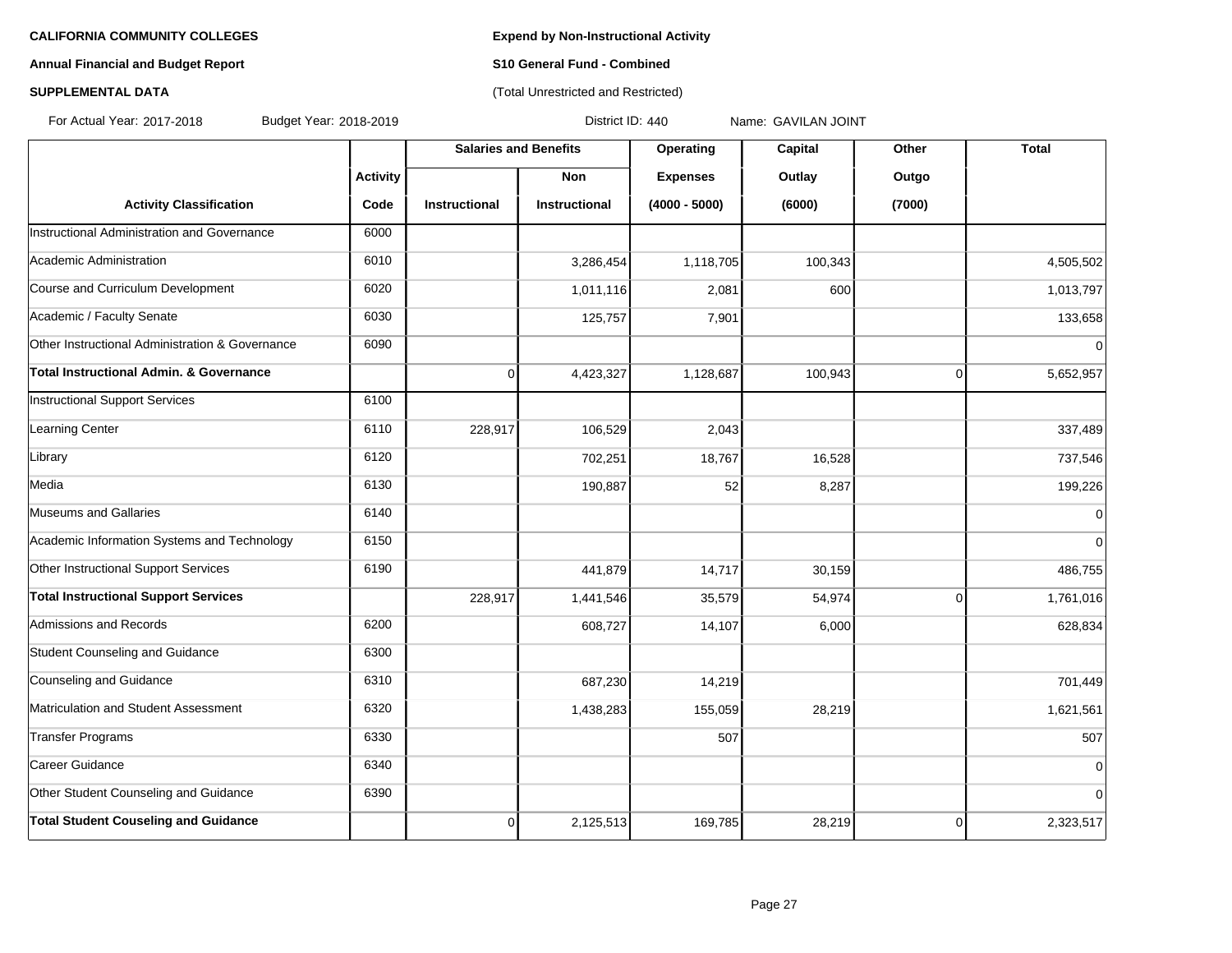## **Annual Financial and Budget Report S10 General Fund - Combined**

# **SUPPLEMENTAL DATA** (Total Unrestricted and Restricted)

For Actual Year: 2017-2018 Budget Year: 2018-2019 District ID: 440 Name: GAVILAN JOINT

|                                                   |                 | <b>Salaries and Benefits</b> |               | Operating       | Capital | Other          | <b>Total</b> |
|---------------------------------------------------|-----------------|------------------------------|---------------|-----------------|---------|----------------|--------------|
|                                                   | <b>Activity</b> |                              | <b>Non</b>    | <b>Expenses</b> | Outlay  | Outgo          |              |
| <b>Activity Classification</b>                    | Code            | Instructional                | Instructional | $(4000 - 5000)$ | (6000)  | (7000)         |              |
| Other Student Services                            | 6400            |                              |               |                 |         |                |              |
| Cal Work Opportunity and Responsibility to Kids * | 6410            | 8,869                        | 492,405       | 14,762          |         | 237,487        | 753,523      |
| Disabled Student Programs and Services (DSPS)     | 6420            |                              | 1,990,763     | 119,656         | 33,976  |                | 2,144,395    |
| Extended Opportunity Programs and Services (EOPS) | 6430            |                              | 598,522       | 47,447          | 4,672   | 331,198        | 981,839      |
| <b>Health Services</b>                            | 6440            |                              | 119,791       | 49,831          | 105     |                | 169,727      |
| Student Personnel Administration                  | 6450            |                              | 717,802       | 52,900          | 50,532  |                | 821,234      |
| Financial Aid Administration                      | 6460            |                              |               |                 |         |                | $\mathbf 0$  |
| <b>Job Placement Services</b>                     | 6470            |                              | 93,156        |                 |         |                | 93,156       |
| Veterans Services                                 | 6480            |                              |               |                 |         |                | $\mathbf 0$  |
| Miscellaneous Student Services                    | 6490            |                              |               | 26,633          | 17,596  | 15,904         | 60,133       |
| <b>Total Other Student Services</b>               |                 | 8,869                        | 4,012,439     | 311,229         | 106,881 | 584,589        | 5,024,007    |
| Operation and maintenance of Plant                | 6500            |                              |               |                 |         |                |              |
| <b>Building Maintenance and Repairs</b>           | 6510            |                              | 461,551       | 564,033         | 4,117   |                | 1,029,701    |
| <b>Custodial Services</b>                         | 6530            |                              | 558,466       | 105,196         |         |                | 663,662      |
| Grounds Maintenance and Repairs                   | 6550            |                              | 443,459       | 156,257         |         |                | 599,716      |
| <b>Utilities</b>                                  | 6570            |                              |               | 994,863         |         |                | 994,863      |
| Other Operations and Maintenance of Plant         | 6590            |                              |               |                 |         |                | $\mathbf 0$  |
| <b>Total Operation and Maintenance of Plant</b>   | 6500            | 0                            | 1,463,476     | 1,820,349       | 4,117   | $\overline{0}$ | 3,287,942    |
| Planning, Policymaking and Coordinations          | 6600            |                              | 609,492       | 357,205         | 4,342   |                | 971,039      |

\* California Work Opportunity and Responsibility to Kids (CalWORKs).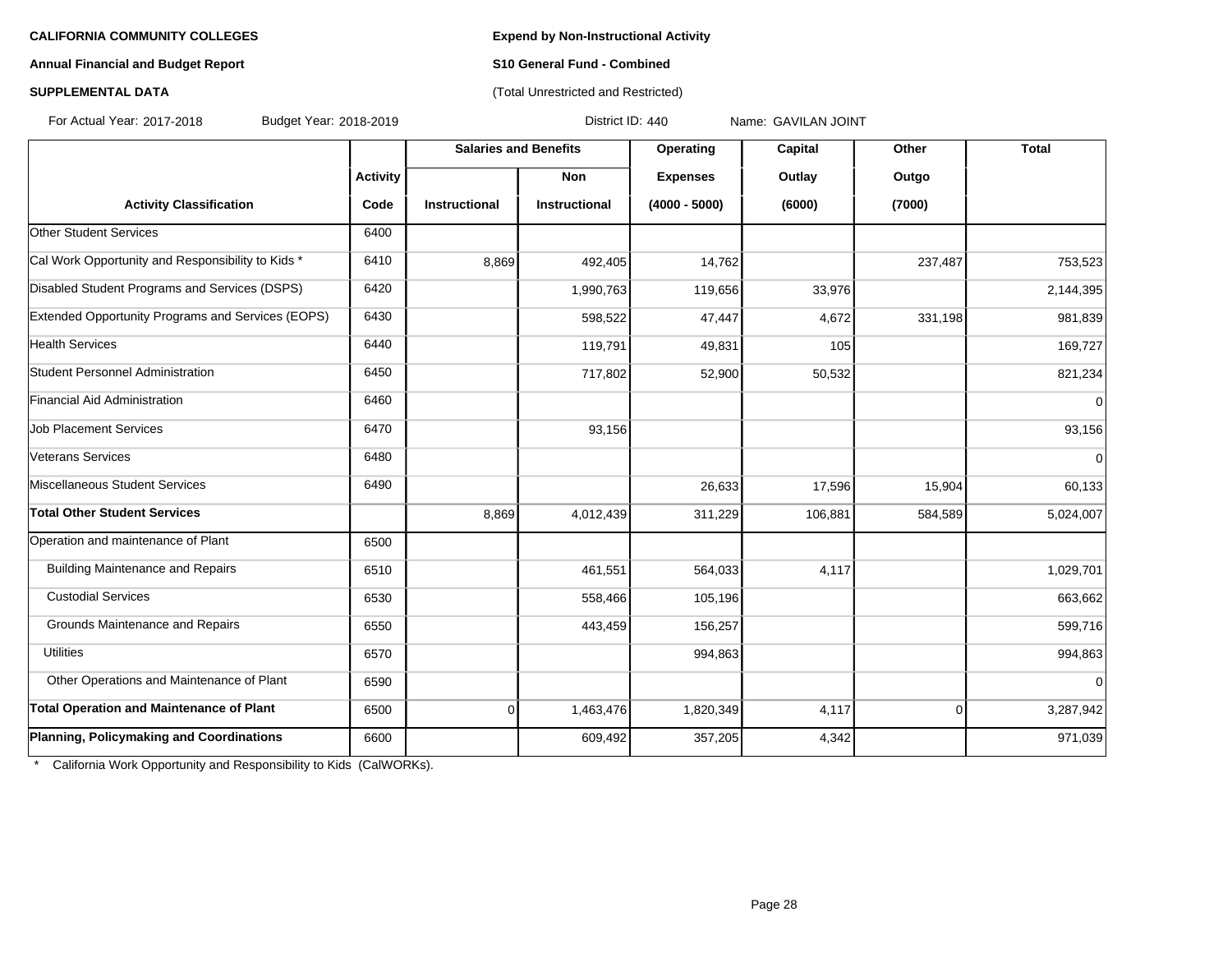## **Annual Financial and Budget Report S10 General Fund - Combined**

# **SUPPLEMENTAL DATA CONSERVATION CONSERVATION** (Total Unrestricted and Restricted)

For Actual Year: 2017-2018 Budget Year: 2018-2019 District ID: 440 Name: GAVILAN JOINT

|                                                     |                 | <b>Salaries and Benefits</b> |                      | Operating       | Capital | Other          | <b>Total</b> |
|-----------------------------------------------------|-----------------|------------------------------|----------------------|-----------------|---------|----------------|--------------|
|                                                     | <b>Activity</b> |                              | <b>Non</b>           | <b>Expenses</b> | Outlay  | Outgo          |              |
| <b>Activity Classification</b>                      | Code            | <b>Instructional</b>         | <b>Instructional</b> | $(4000 - 5000)$ | (6000)  | (7000)         |              |
| General Institutional Support Services              | 6700            |                              |                      |                 |         |                |              |
| <b>Community Relations</b>                          | 6710            |                              | 400,253              | 129,329         | 1,433   |                | 531,015      |
| <b>Fiscal Operations</b>                            | 6720            |                              | 1,801,506            | 1,009,397       | 69,261  |                | 2,880,164    |
| Human Resourses Management                          | 6730            |                              | 813,062              | 58,331          | 2,141   |                | 873,534      |
| Noninstruct Staff Retirees' Benefits & Retirement * | 6740            |                              | 391,613              |                 |         |                | 391,613      |
| <b>Staff Development</b>                            | 6750            |                              |                      | 37,698          |         |                | 37,698       |
| <b>Staff Diversity</b>                              | 6760            |                              | 23,708               | 26,292          |         |                | 50,000       |
| <b>Logistical Services</b>                          | 6770            |                              | 511,607              | 346,362         | 7,737   |                | 865,706      |
| Management Information Systems                      | 6780            |                              | 1,240,199            | 489,783         | 102,736 |                | 1,832,718    |
| Other General Institutional Support Services        | 6790            |                              | 46,846               | 25,219          | 7,107   |                | 79,172       |
| <b>Total General Institutional Support Services</b> | 6700            | 0                            | 5,228,794            | 2,122,411       | 190,415 | $\overline{0}$ | 7,541,620    |
| Community Services & Economic Development           | 6800            |                              |                      |                 |         |                |              |
| <b>Community Recreation</b>                         | 6810            |                              |                      |                 |         |                | $\mathbf 0$  |
| <b>Community Service Classes</b>                    | 6820            | 82,892                       | 575,150              | 445,658         | 10,554  |                | 1,114,254    |
| <b>Community Use of Facilities</b>                  | 6830            |                              | 96,952               | 464             |         |                | 97,416       |
| Economic Development                                | 6840            |                              | 636,373              | 318,332         | 373,459 |                | 1,328,164    |
| Other Community Services & Economic Development     | 6890            |                              |                      |                 |         |                | $\mathbf 0$  |
| <b>Total Community Services</b>                     | 6800            | 82,892                       | 1,308,475            | 764,454         | 384,013 | $\overline{0}$ | 2,539,834    |

\* Noninstructional Staff Retirees' Benefits & Retirement Incentives.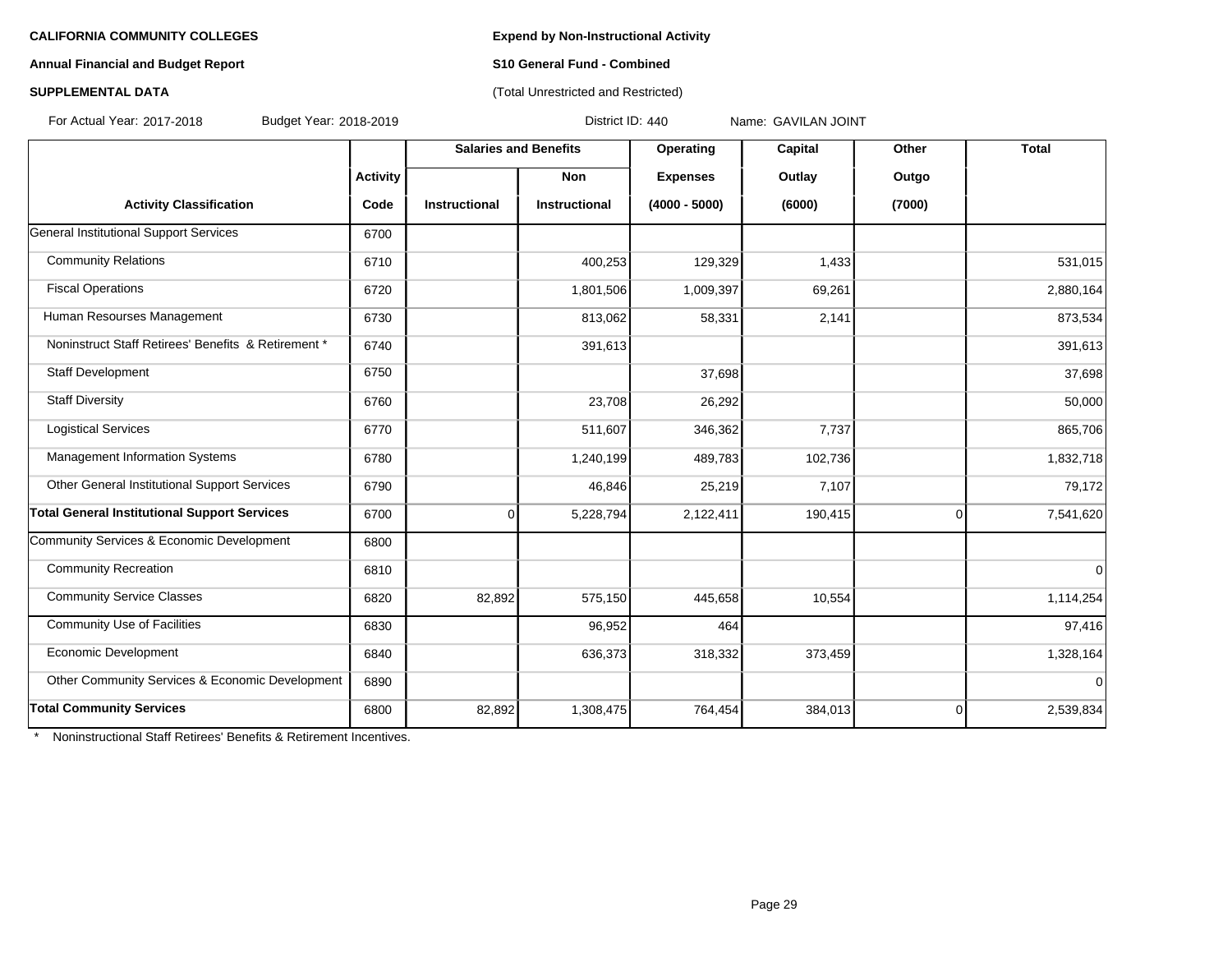**Annual Financial and Budget Report S10 General Fund - Combined**

## **SUPPLEMENTAL DATA CONSERVATION CONSERVATION** (Total Unrestricted and Restricted)

For Actual Year: 2017-2018 Budget Year: 2018-2019 District ID: 440 Name: GAVILAN JOINT

|                                             |                 |                      | <b>Salaries and Benefits</b> | Operating       | Capital | Other    | <b>Total</b> |
|---------------------------------------------|-----------------|----------------------|------------------------------|-----------------|---------|----------|--------------|
|                                             | <b>Activity</b> |                      | <b>Non</b>                   | <b>Expenses</b> | Outlay  | Outgo    |              |
| <b>Activity Classification</b>              | Code            | <b>Instructional</b> | <b>Instructional</b>         | $(4000 - 5000)$ | (6000)  | (7000)   |              |
| <b>Ancillary Services</b>                   | 6900            |                      |                              |                 |         |          |              |
| Bookstore                                   | 6910            |                      |                              |                 |         |          | $\mathbf 0$  |
| <b>Child Development Centers</b>            | 6920            |                      |                              |                 |         |          | 0            |
| Farm Operations                             | 6930            |                      |                              |                 |         |          | 0            |
| <b>Food Services</b>                        | 6940            |                      |                              |                 |         |          | 0            |
| Parking                                     | 6950            |                      | 166,025                      | (45, 336)       |         |          | 120,689      |
| <b>Student and Co-Curricular Activities</b> | 6960            |                      |                              |                 |         |          | $\Omega$     |
| <b>Student Housing</b>                      | 6970            |                      |                              |                 |         |          | 0            |
| <b>Other Ancillary Services</b>             | 6990            |                      |                              | 100,791         | 3,628   |          | 104,419      |
| <b>Total Ancillary Services</b>             | 6900            | $\Omega$             | 166,025                      | 55,455          | 3,628   | $\Omega$ | 225,108      |
| Auxiliary Operations                        | 7000            |                      |                              |                 |         |          |              |
| <b>Contract Education</b>                   | 7010            |                      | 3,396                        | 181             |         |          | 3,577        |
| <b>Other Auxiliary Operations</b>           | 7090            |                      | 845,930                      | 325,704         | 40,668  | 21,757   | 1,234,059    |
| <b>Total Auxiliary Operations</b>           | 7000            | $\overline{0}$       | 849,326                      | 325,885         | 40,668  | 21,757   | 1,237,636    |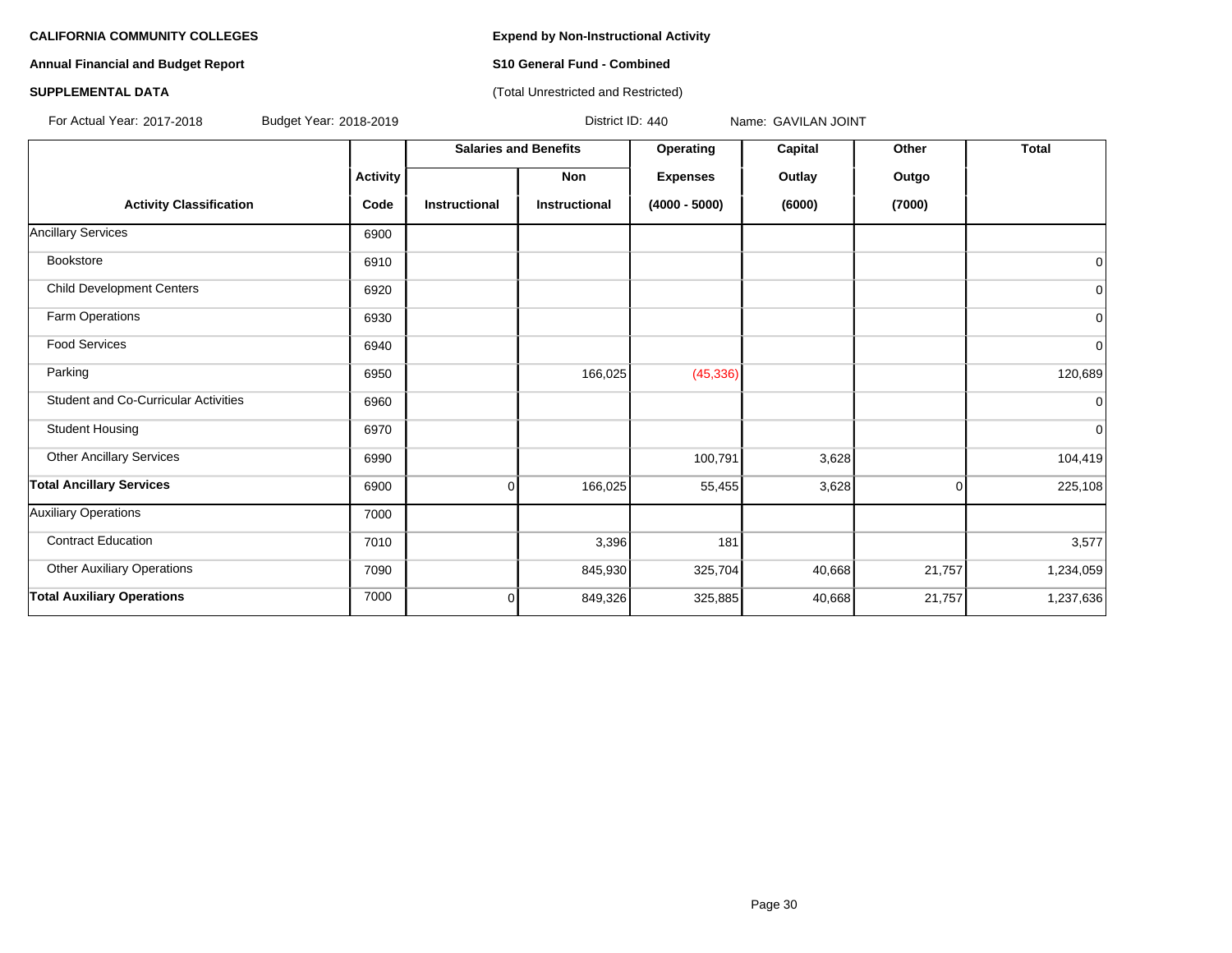**Annual Financial and Budget Report S10 General Fund - Combined**

## **SUPPLEMENTAL DATA CONSERVATION CONSERVATION** (Total Unrestricted and Restricted)

For Actual Year: 2017-2018 Budget Year: 2018-2019 District ID: 440 Name: GAVILAN JOINT

|                                                   |                 | <b>Salaries and Benefits</b> |                      | Operating       | Capital   | Other     | <b>Total</b> |
|---------------------------------------------------|-----------------|------------------------------|----------------------|-----------------|-----------|-----------|--------------|
|                                                   | <b>Activity</b> |                              | Non                  | <b>Expenses</b> | Outlay    | Outgo     |              |
| <b>Activity Classification</b>                    | Code            | Instructional                | <b>Instructional</b> | $(4000 - 5000)$ | (6000)    | (7000)    |              |
| <b>Physical Property and Related Acquisitions</b> | 7100            |                              |                      |                 |           |           | 0            |
| Long-Term Debt and Other Financing                | 7200            |                              |                      |                 |           |           |              |
| Long Term Debt                                    | 7210            |                              |                      |                 |           |           | $\mathbf 0$  |
| Tax revenue Anticipation Notes                    | 7220            |                              |                      |                 |           |           | 0            |
| Other Financing                                   | 7290            |                              |                      |                 |           |           | $\mathbf 0$  |
| <b>Total Long-Term Debt and Other Financing</b>   | 7200            | 0                            | $\Omega$             | 0               | $\Omega$  | $\Omega$  | 0            |
| Transfers, Student Aid and Other Outgo            | 7300            |                              |                      |                 |           |           |              |
| Transfers                                         | 7310            |                              |                      |                 |           | 1,698,325 | 1,698,325    |
| <b>Student Aid</b>                                | 7320            |                              |                      |                 |           | 946,723   | 946,723      |
| Other Outgo                                       | 7390            |                              |                      |                 |           | 869,219   | 869,219      |
| Total Transfers, Student Aid and Other Outgo      | 7300            | $\Omega$                     | $\Omega$             | 0               | $\Omega$  | 3,514,267 | 3,514,267    |
|                                                   |                 |                              |                      |                 |           |           |              |
| <b>Sub-Total Non-Instructional Activites</b>      |                 | 320,678                      | 22,237,140           | 7,105,146       | 924,200   | 4,120,613 | 34,707,777   |
|                                                   |                 |                              |                      |                 |           |           |              |
| Total Expenditures General Fund: activities *     |                 | 12,805,996                   | 23,632,319           | 10,064,857      | 1,205,606 | 4,120,613 | 51,829,391   |

\* Total Expenditures for the General Fund: Instructional Activities and Non-Instructional Activities.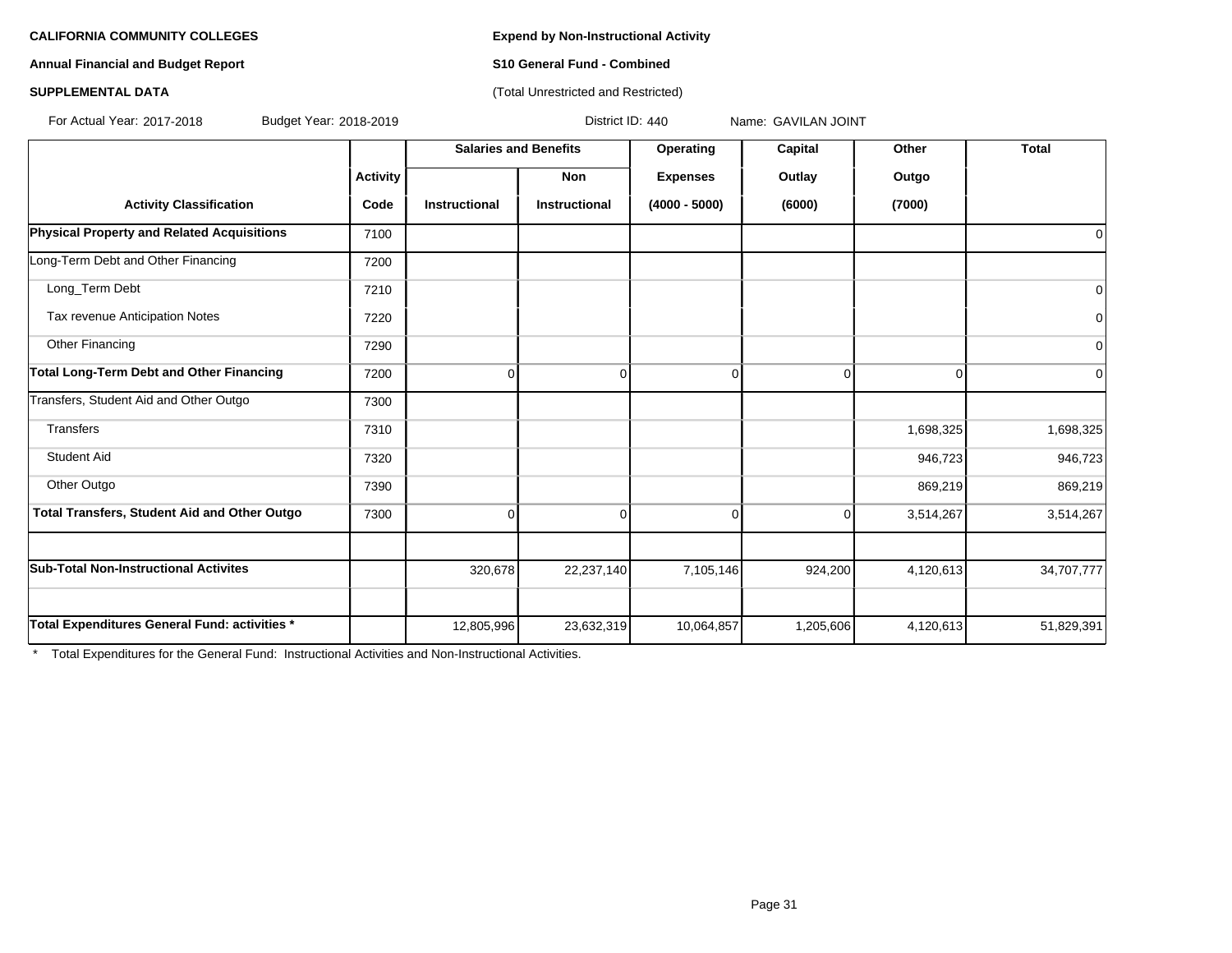### **Gann Appropriations Limit GANN Report**

DISTRICT NAME: GAVILAN JOINT

| Π.   |     | 2018-2019 Appropriations Limit:                                                                           |          |             |              |
|------|-----|-----------------------------------------------------------------------------------------------------------|----------|-------------|--------------|
|      | A.  | 2017-2018 Appropriations Limit:                                                                           |          |             | \$64,167,131 |
|      | IB. | 2018-2019 Price Factor:                                                                                   | 1.0367   |             |              |
|      | IC. | Population factor:                                                                                        |          |             |              |
|      |     | 1. 2016-2017 Second Period Actual FTES                                                                    | 5,302.16 |             |              |
|      |     | 2. 2017-2018 Second Period Actual FTES                                                                    | 5,402.14 |             |              |
|      |     | 3. 2017-2018 Population change factor (C2/C1)                                                             | 1.0189   |             |              |
|      | ID. | 2017-2018 Limit adjusted by inflation and population factors (A * B * C.3)                                |          |             | \$67,779,332 |
|      | IE. | Adjustments to increase limit:                                                                            |          |             |              |
|      |     | 1. Transfers in of financial responsibility                                                               |          | \$0         |              |
|      |     | 2. Temporary voter approved increases                                                                     |          | $\Omega$    |              |
|      |     | 3. Total adjustments - increase                                                                           |          |             | $\mathbf 0$  |
|      |     | Sub-Total $(D + E.3)$                                                                                     |          |             | \$67,779,332 |
|      | IF. | Adjustments to decrease limit:                                                                            |          |             |              |
|      |     | 1. Transfers out of financial responsibility                                                              |          | \$0         |              |
|      |     | 2. Lapses of voter approved increases                                                                     |          | $\mathbf 0$ |              |
|      |     | 3. Total adjustments - decrease                                                                           |          |             | $\mathbf 0$  |
|      | IG. | 2018-2019 Appropriations Limit (D + E.3 - F.3)                                                            |          |             | \$67,779,332 |
| III. |     | 2018-2019 Appropriations Subject to Limit:                                                                |          |             |              |
|      | IA. | State Aid (General Apportionment, Apprenticeship Allowance, Basic Skills, and Partnership for Excellence) |          |             | 5,366,137    |
|      | IB. | State Subventions (Home Owners Property Tax Relief, Timber Yield tax, etc.)                               |          |             | 48,509       |
|      | C.  | Local Property taxes                                                                                      |          |             | 28,669,348   |
|      | ID. | <b>Estimated excess Debt Service taxes</b>                                                                |          |             | $\pmb{0}$    |
|      | E.  | Estimated Parcel taxes, Square Foot taxes, etc.                                                           |          |             | $\mathbf 0$  |
|      | IF. | Interest on proceeds of taxes                                                                             |          |             | $\mathbf 0$  |
|      | IG. | Local appropriations from taxes for unreimbursed State, court, and federal mandates                       |          |             | 0            |
|      | IH. | 2018-2019 Appropriations Subject to Limit                                                                 |          |             | \$34,083,994 |
|      |     |                                                                                                           |          |             |              |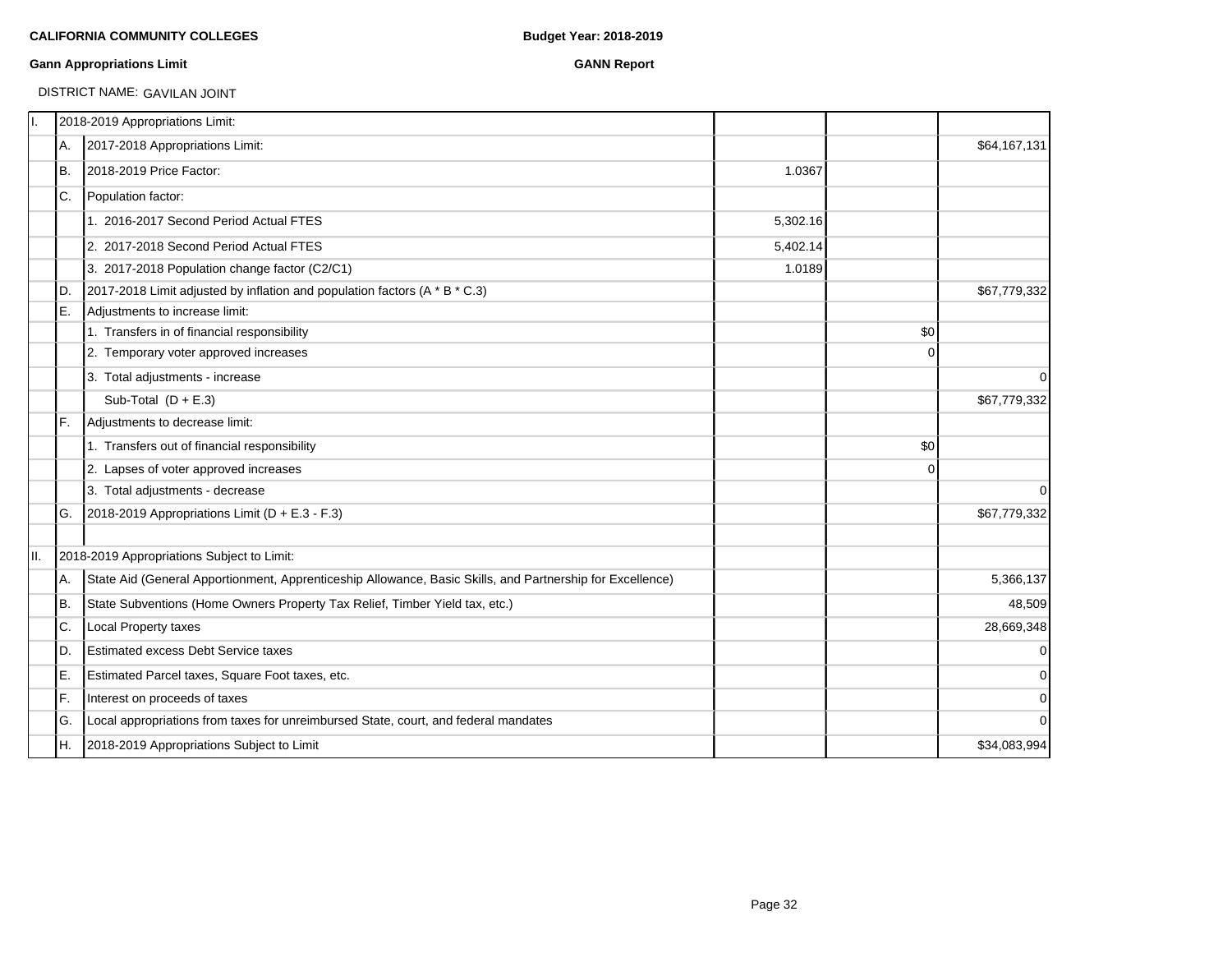**Governmental Funds Group**

Annual Financial and Budget Report

**10 General Fund**

# REVENUES, EXPENDITURES, AND FUND BALANCE DATA

### **440** GAVILAN JOINT

For Actual Year: 2017-2018 Budget Year: 2018-2019

| <b>General Fund</b> |  |
|---------------------|--|
|---------------------|--|

|                                                           | Object |                             | <b>Fund: 11</b> |                           | <b>Fund: 12</b> |              | <b>Fund: 10</b> |  |
|-----------------------------------------------------------|--------|-----------------------------|-----------------|---------------------------|-----------------|--------------|-----------------|--|
|                                                           | Code   | <b>UNRESTRICTED SUBFUND</b> |                 | <b>RESTRICTED SUBFUND</b> |                 | <b>TOTAL</b> |                 |  |
| <b>Description</b>                                        |        | Actual                      | <b>Budget</b>   | Actual                    | <b>Budget</b>   | Actual       | <b>Budget</b>   |  |
| <b>REVENUES:</b>                                          |        |                             |                 |                           |                 |              |                 |  |
| <b>Federal Revenues</b>                                   | 8100   | 24,477                      |                 | 3,204,183                 | 3,479,566       | 3,228,660    | 3,479,566       |  |
| <b>State Revenues</b>                                     | 8600   | 6,188,623                   | 3,656,491       | 8,084,213                 | 7,504,142       | 14,272,836   | 11,160,633      |  |
| <b>Local Revenues</b>                                     | 8800   | 31,669,239                  | 32,757,908      | 835,453                   | 1,204,716       | 32,504,692   | 33,962,624      |  |
| <b>Total Revenues</b>                                     |        | 37,882,339                  | 36,414,399      | 12,123,849                | 12,188,424      | 50,006,188   | 48,602,823      |  |
| <b>EXPENDITURES:</b>                                      |        |                             |                 |                           |                 |              |                 |  |
| <b>Academic Salaries</b>                                  | 1000   | 13,753,479                  | 12,814,580      | 3,413,014                 | 2,721,767       | 17,166,493   | 15,536,347      |  |
| <b>Classified Salaries</b>                                | 2000   | 7,035,133                   | 7,030,959       | 2,792,040                 | 2,496,325       | 9,827,173    | 9,527,284       |  |
| <b>Employee Benefits</b>                                  | 3000   | 7,276,076                   | 7,739,909       | 2,168,573                 | 2,482,636       | 9,444,649    | 10,222,545      |  |
| Supplies and Materials                                    | 4000   | 564,616                     | 612,945         | 417,825                   | 2,161,714       | 982,441      | 2,774,659       |  |
| Other Operating Expenses and Services                     | 5000   | 7,200,634                   | 6,621,678       | 1,881,782                 | 1,457,706       | 9,082,416    | 8,079,384       |  |
| Capital Outlay                                            | 6000   | 325,455                     | 206,616         | 880,151                   | 1,102,951       | 1,205,606    | 1,309,567       |  |
| <b>Total Expenditures</b>                                 |        | 36,155,393                  | 35,026,687      | 11,553,385                | 12,423,099      | 47,708,778   | 47,449,786      |  |
| <b>Excess /(Deficiency) of Revenues over Expenditures</b> |        | 1,726,946                   | 1,387,712       | 570,464                   | (234, 675)      | 2,297,410    | 1,153,037       |  |
| <b>Other Financing Sources</b>                            | 8900   | 71,421                      |                 | 2,299,381                 | 2,290,383       | 2,370,802    | 2,290,383       |  |
| <b>Other Outgo</b>                                        | 7000   | 1,668,325                   | 1,387,712       | 2,452,288                 | 2,055,708       | 4,120,613    | 3,443,420       |  |
| Net Increase/(Decrease) in Fund Balance                   |        | 130,042                     |                 | 417,557                   | $\Omega$        | 547,599      |                 |  |
| <b>BEGINNING FUND BALANCE:</b>                            |        |                             |                 |                           |                 |              |                 |  |
| Net Beginning Balance, July 1                             | 9010   | 4,620,427                   | 4,750,460       | (2)                       | 417,555         | 4,620,425    | 5,168,015       |  |
| <b>Prior Years Adustments</b>                             | 9020   | (9)                         |                 |                           |                 | (9)          |                 |  |
| <b>Adjusted Beginning Balance</b>                         | 9030   | 4,620,418                   |                 | (2)                       |                 | 4,620,416    |                 |  |
| Ending Fund Balance, June 30                              |        | 4,750,460                   | 4,750,460       | 417,555                   | 417,555         | 5,168,015    | 5,168,015       |  |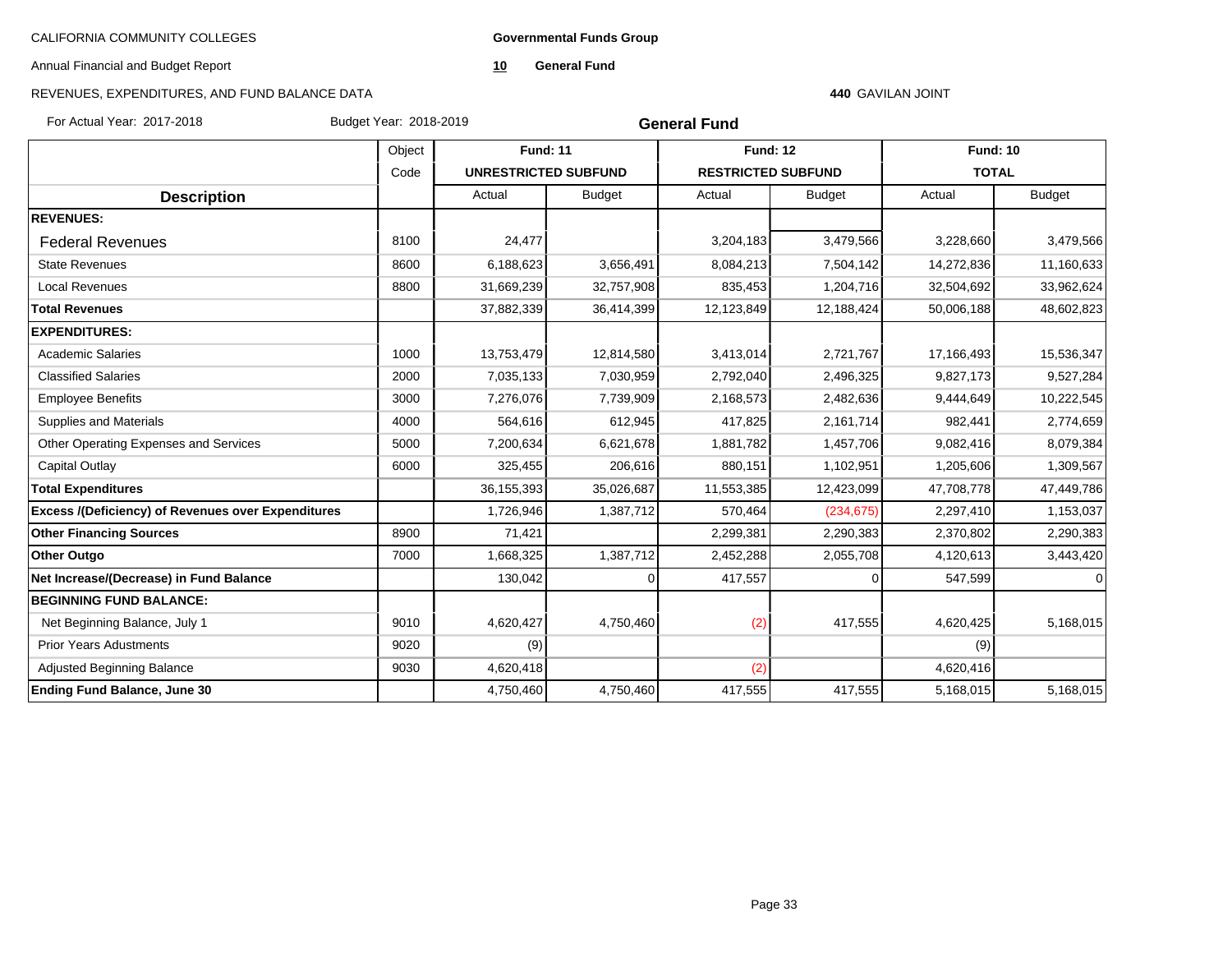**Governmental Funds Group**

**Annual Financial and Budget Report**

20 Debt service Funds

### **440** GAVILAN JOINT

# **REVENUES, EXPENDITURES, AND FUND BALANCE DATA**

For Actual Year: 2017-2018 Budget Year: 2018-2019 **DEBT SERVICE FUNDS**

|                                             | Object Code | <b>Fund: 21</b>          |               | <b>Fund: 22</b>              |                | <b>Fund: 29</b>         |               |
|---------------------------------------------|-------------|--------------------------|---------------|------------------------------|----------------|-------------------------|---------------|
|                                             |             | <b>BOND INTEREST AND</b> |               | <b>REVENUE BOND INTEREST</b> |                |                         |               |
|                                             |             | <b>REDEMPTION FUND</b>   |               | <b>AND REDEMPTION FUND</b>   |                | OTHER DEBT SERVICE FUND |               |
| <b>Description</b>                          |             | <b>Actual</b>            | <b>Budget</b> | <b>Actual</b>                | <b>Budget</b>  | <b>Actual</b>           | <b>Budget</b> |
| <b>REVENUES:</b>                            |             |                          |               |                              |                |                         |               |
| <b>Federal Revenues</b>                     | 8100        |                          |               |                              |                |                         |               |
| <b>State Revenues</b>                       | 8600        | 40,018                   | 25,273        |                              |                |                         |               |
| <b>Local Revenues</b>                       | 8800        | 5,862,779                | 6,343,501     |                              |                | 103,579                 | 315,000       |
| <b>Total Revenues</b>                       |             | 5,902,797                | 6,368,774     | $\Omega$                     | $\Omega$       | 103,579                 | 315,000       |
| <b>Other Financing Sources</b>              | 8900        |                          |               |                              |                |                         |               |
| Interfund Transfers In                      | 8981        |                          |               |                              |                |                         |               |
| Other Incoming Transfers                    | 8983        |                          |               |                              |                |                         |               |
| <b>Total Other Financing Sources</b>        |             | $\Omega$                 | $\Omega$      | $\Omega$                     | $\Omega$       | $\Omega$                | 0             |
| Other Outgo                                 | 7000        |                          |               |                              |                |                         |               |
| Debt Retirement (Long Term Debt)            | 7100        |                          |               |                              |                |                         |               |
| <b>Debt Reduction</b>                       | 7110        | 1,895,000                | 2,170,000     |                              |                |                         |               |
| Debt Interest and Other Service Charges     | 7120        | 3,905,805                | 4,071,350     |                              |                |                         | 500           |
| <b>Transfers Outgoing</b>                   | 7300 & 7400 |                          |               |                              |                |                         |               |
| Reserve for Contingencies                   | 7900        |                          |               |                              |                |                         |               |
| <b>Total Other Outgo</b>                    | 7000        | 5,800,805                | 6,241,350     | $\overline{0}$               | $\overline{0}$ | $\mathbf 0$             | 500           |
| Net Other Financing Sources / (Other Outgo) | 8900 & 7000 | (5,800,805)              | (6,241,350)   | $\overline{0}$               | $\Omega$       | $\Omega$                | (500)         |
| Net Increase/Decrease in Fund Balance       |             | 101,992                  | 127,424       | 0                            | $\Omega$       | 103,579                 | 314,500       |
| <b>BEGINNING FUND BALANCE:</b>              |             |                          |               |                              |                |                         |               |
| Net Beginning Balance, July 1               | 9010        | (2,079,643)              | 4,568,960     |                              | $\overline{0}$ | 7,978,982               | 8,082,061     |
| <b>Prior Years Adustments</b>               | 9020        | 6,546,611                |               |                              |                | (500)                   |               |
| Adjusted Beginning Balance                  | 9030        | 4,466,968                |               | $\Omega$                     |                | 7,978,482               |               |
| <b>Ending Fund Balance, June 30</b>         |             | 4,568,960                | 4,696,384     | $\Omega$                     | $\Omega$       | 8,082,061               | 8,396,561     |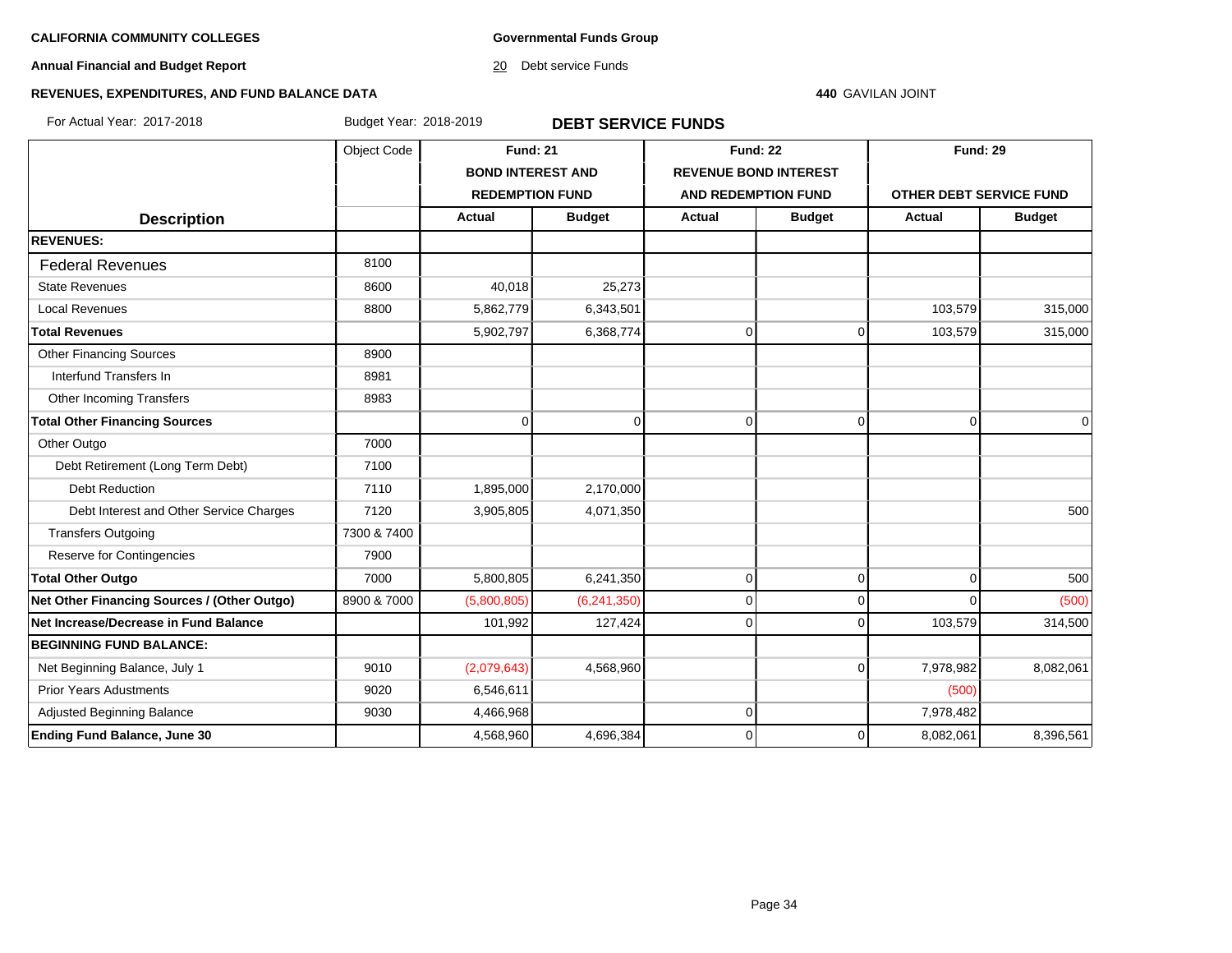**Annual Financial and Budget Report**

**Governmental Funds Group**

**30 Special Revenue Funds -- Part 1**

### **440** GAVILAN JOINT

| For Actual Year: 2017-2018                                | Budget Year: 2018-2019 |                       | <b>Special Revenue Funds</b> |                |                       |          |                               |  |  |  |
|-----------------------------------------------------------|------------------------|-----------------------|------------------------------|----------------|-----------------------|----------|-------------------------------|--|--|--|
|                                                           | Object                 | <b>FUND: 31</b>       |                              |                | <b>FUND 32</b>        |          | <b>FUND 33</b>                |  |  |  |
|                                                           | Code                   | <b>BOOKSTORE FUND</b> |                              |                | <b>CAFETERIA FUND</b> |          | <b>CHILD DEVELOPMENT FUND</b> |  |  |  |
| <b>Description</b>                                        |                        | Actual                | <b>Budget</b>                | Actual         | <b>Budget</b>         | Actual   | <b>Budget</b>                 |  |  |  |
| <b>REVENUES:</b>                                          |                        |                       |                              |                |                       |          |                               |  |  |  |
| <b>Federal Revenues</b>                                   | 8100                   |                       |                              |                |                       |          |                               |  |  |  |
| <b>State Revenues</b>                                     | 8600                   |                       |                              |                |                       |          |                               |  |  |  |
| <b>Local Revenues</b>                                     | 8800                   |                       |                              |                |                       |          |                               |  |  |  |
| <b>Total Income</b>                                       |                        | $\overline{0}$        | $\overline{0}$               | $\overline{0}$ | $\overline{0}$        |          | $\overline{0}$                |  |  |  |
| <b>Expenditures</b>                                       |                        |                       |                              |                |                       |          |                               |  |  |  |
| <b>Academic Salaries</b>                                  | 1000                   |                       |                              |                |                       |          |                               |  |  |  |
| <b>Classified Salaries</b>                                | 2000                   |                       |                              |                |                       |          |                               |  |  |  |
| <b>Employee Benefits</b>                                  | 3000                   |                       |                              |                |                       |          |                               |  |  |  |
| Supplies and Materials                                    | 4000                   |                       |                              |                |                       |          |                               |  |  |  |
| Other Operating Expenses and Services                     | 5000                   |                       |                              |                |                       |          |                               |  |  |  |
| <b>Capital Outlay</b>                                     | 6000                   |                       |                              |                |                       |          |                               |  |  |  |
| <b>Total Expenditures</b>                                 |                        | $\overline{0}$        | $\mathbf 0$                  | $\Omega$       | $\overline{0}$        |          | $\overline{0}$                |  |  |  |
| <b>Excess /(Deficiency) of Revenues over Expenditures</b> |                        | $\overline{0}$        | 0                            | $\Omega$       | $\Omega$              | $\Omega$ | $\overline{0}$                |  |  |  |
| <b>Other Financing Sources</b>                            | 8900                   |                       |                              |                |                       |          |                               |  |  |  |
| Other Outgo                                               | 7000                   |                       |                              |                |                       |          |                               |  |  |  |
| Net Increase/(Decrease) in Fund Balance                   |                        | $\overline{0}$        | $\Omega$                     | C              | $\Omega$              |          | $\Omega$                      |  |  |  |
| <b>Begining Fund Balance:</b>                             |                        |                       |                              |                |                       |          |                               |  |  |  |
| Net Beginning Balance, July 1                             | 9010                   |                       | $\Omega$                     |                | $\Omega$              | n        | $\overline{0}$                |  |  |  |
| <b>Prior Years Adustments</b>                             | 9020                   |                       |                              |                |                       |          |                               |  |  |  |
| Adjusted Beginning Balance                                | 9030                   | $\overline{0}$        |                              | $\overline{0}$ |                       | $\Omega$ |                               |  |  |  |
| <b>Ending Fund Balance, June 30</b>                       |                        | $\Omega$              | $\mathbf 0$                  | $\Omega$       | $\mathbf 0$           | $\Omega$ | $\Omega$                      |  |  |  |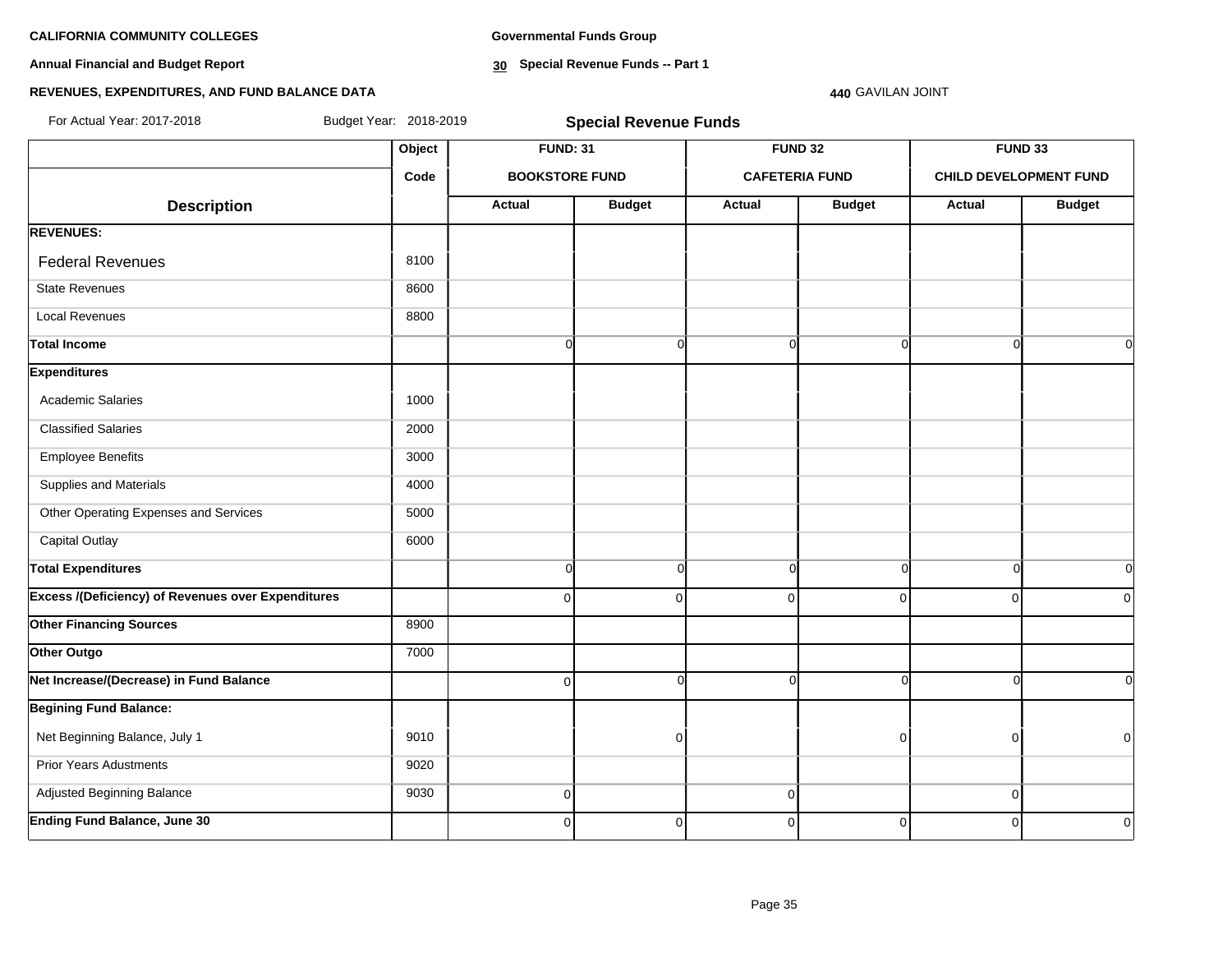**Annual Financial and Budget Report**

**Governmental Funds Group**

**30 Special Revenue Funds -- Part 2**

# **REVENUES, EXPENDITURES, AND FUND BALANCE DATA**

# **440** GAVILAN JOINT

| For Actual Year: 2017-2018                                | Budget Year: 2018-2019 |                            | <b>Special Revenue Funds</b>      |                                  |                |                                       |                |
|-----------------------------------------------------------|------------------------|----------------------------|-----------------------------------|----------------------------------|----------------|---------------------------------------|----------------|
|                                                           | Object                 |                            | <b>FUND: 34</b><br><b>FUND 35</b> |                                  |                | FUND 39<br>OTHER SPECIAL REVENUE FUND |                |
|                                                           | Code                   | <b>FARM OPERATION FUND</b> |                                   | <b>REVENUE BOND PROJECT FUND</b> |                |                                       |                |
| <b>Description</b>                                        |                        | <b>Actual</b>              | <b>Budget</b>                     | Actual                           | <b>Budget</b>  | Actual                                | <b>Budget</b>  |
| <b>REVENUES:</b>                                          |                        |                            |                                   |                                  |                |                                       |                |
| <b>Federal Revenues</b>                                   | 8100                   |                            |                                   |                                  |                |                                       |                |
| <b>State Revenues</b>                                     | 8600                   |                            |                                   |                                  |                |                                       |                |
| <b>Local Revenues</b>                                     | 8800                   |                            |                                   |                                  |                |                                       |                |
| <b>Total Income</b>                                       |                        | $\overline{0}$             | <sub>0</sub>                      | $\Omega$                         | $\Omega$       | n                                     | $\Omega$       |
| <b>Expenditures</b>                                       |                        |                            |                                   |                                  |                |                                       |                |
| <b>Academic Salaries</b>                                  | 1000                   |                            |                                   |                                  |                |                                       |                |
| <b>Classified Salaries</b>                                | 2000                   |                            |                                   |                                  |                |                                       |                |
| <b>Employee Benefits</b>                                  | 3000                   |                            |                                   |                                  |                |                                       |                |
| Supplies and Materials                                    | 4000                   |                            |                                   |                                  |                |                                       |                |
| Other Operating Expenses and Services                     | 5000                   |                            |                                   |                                  |                |                                       |                |
| Capital Outlay                                            | 6000                   |                            |                                   |                                  |                |                                       |                |
| <b>Total Expenditures</b>                                 |                        | $\overline{0}$             | $\overline{0}$                    | $\Omega$                         | $\Omega$       | $\Omega$                              | $\overline{0}$ |
| <b>Excess /(Deficiency) of Revenues over Expenditures</b> |                        | $\overline{0}$             | $\overline{0}$                    | $\Omega$                         | $\Omega$       | $\Omega$                              | $\Omega$       |
| <b>Other Financing Sources</b>                            | 8900                   |                            |                                   |                                  |                |                                       |                |
| Other Outgo                                               | 7000                   |                            |                                   |                                  |                |                                       |                |
| Net Increase/(Decrease) in Fund Balance                   |                        | $\mathbf 0$                | $\overline{0}$                    | ∩                                | $\Omega$       |                                       | $\Omega$       |
| <b>Begining Fund Balance:</b>                             |                        |                            |                                   |                                  |                |                                       |                |
| Net Beginning Balance, July 1                             | 9010                   |                            | 0                                 |                                  | $\Omega$       |                                       | $\Omega$       |
| <b>Prior Years Adustments</b>                             | 9020                   |                            |                                   |                                  |                |                                       |                |
| Adjusted Beginning Balance                                | 9030                   | $\mathbf 0$                |                                   | $\overline{0}$                   |                | $\mathbf 0$                           |                |
| <b>Ending Fund Balance, June 30</b>                       |                        | $\overline{0}$             | $\overline{0}$                    | $\Omega$                         | $\overline{0}$ | $\Omega$                              | $\Omega$       |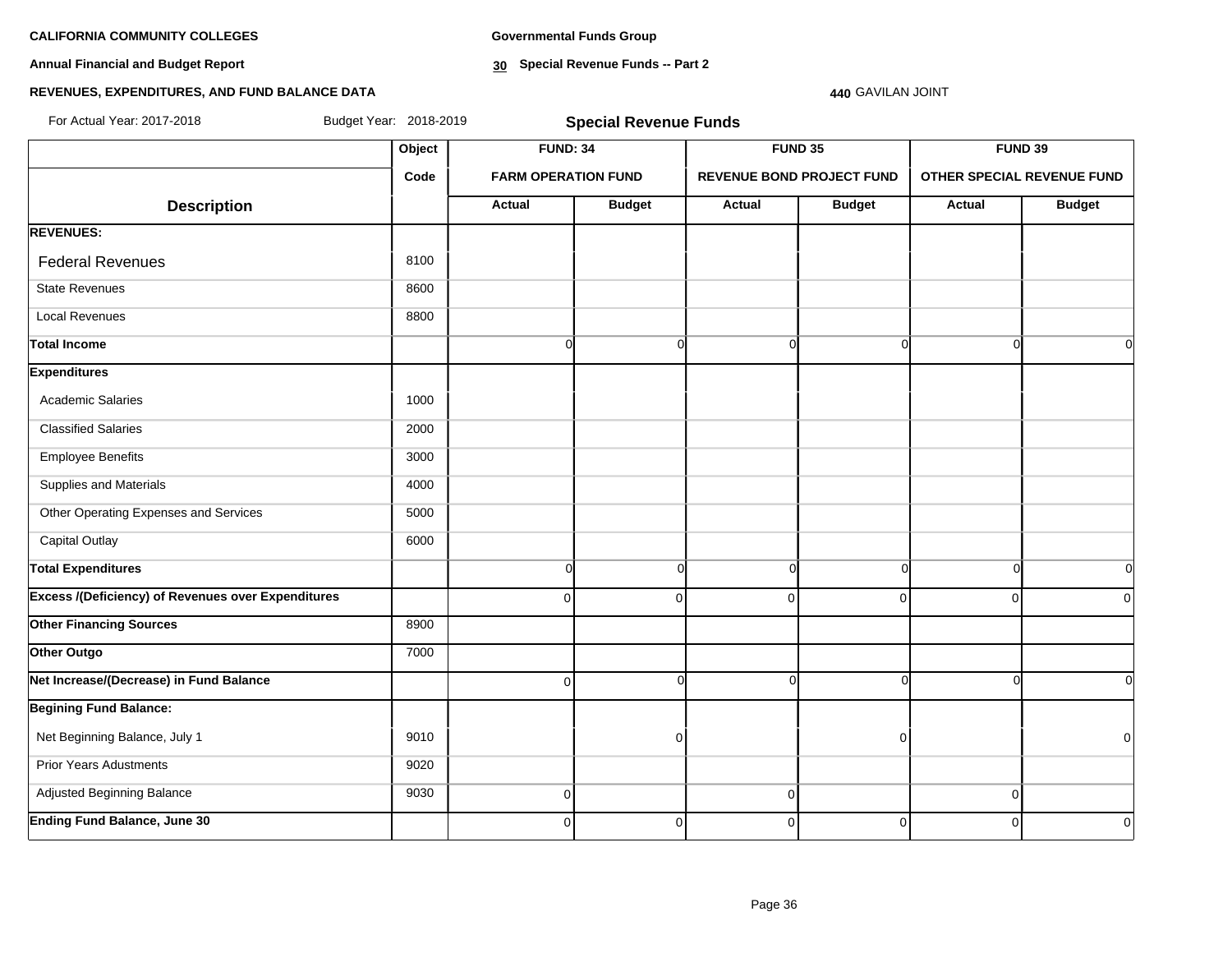**Annual Financial and Budget Report**

**Governmental Funds Group**

**40 Capital Projects Funds**

### **440** GAVILAN JOINT

| For Actual Year: 2017-2018                         | Budget Year: 2018-2019 |                                     | <b>Capital Projects Funds</b> |                                       |               |                                     |               |
|----------------------------------------------------|------------------------|-------------------------------------|-------------------------------|---------------------------------------|---------------|-------------------------------------|---------------|
|                                                    | Object                 | <b>FUND: 41</b>                     |                               | <b>FUND 42</b>                        |               | FUND <sub>43</sub>                  |               |
|                                                    | Code                   | <b>CAPITAL QUTLAY PROJECTS FUND</b> |                               | <b>REVENUE BOND CONSTRUCTION FUND</b> |               | <b>GENERAL OBLIGATION BOND FUND</b> |               |
| <b>Description</b>                                 |                        | Actual                              | <b>Budget</b>                 | <b>Actual</b>                         | <b>Budget</b> | Actual                              | <b>Budget</b> |
| <b>REVENUES:</b>                                   |                        |                                     |                               |                                       |               |                                     |               |
| <b>Federal Revenues</b>                            | 8100                   |                                     |                               |                                       |               |                                     |               |
| <b>State Revenues</b>                              | 8600                   | 362,088                             | 825,000                       |                                       |               |                                     |               |
| <b>Local Revenues</b>                              | 8800                   | 53,497                              |                               | 63,460                                |               |                                     |               |
| <b>Total Income</b>                                |                        | 415,585                             | 825,000                       | 63,460                                | $\Omega$      | $\Omega$                            |               |
| <b>Expenditures</b>                                |                        |                                     |                               |                                       |               |                                     |               |
| <b>Academic Salaries</b>                           | 1000                   |                                     |                               |                                       |               |                                     |               |
| <b>Classified Salaries</b>                         | 2000                   |                                     |                               |                                       |               |                                     |               |
| <b>Employee Benefits</b>                           | 3000                   |                                     |                               |                                       |               |                                     |               |
| Supplies and Materials                             | 4000                   |                                     |                               |                                       |               |                                     |               |
| Other Operating Expenses and Services              | 5000                   | 630,850                             | 825,000                       | 182,325                               |               |                                     |               |
| <b>Capital Outlay</b>                              | 6000                   | 9,715,675                           |                               | 4,800,832                             |               |                                     |               |
| <b>Total Expenditures</b>                          |                        | 10,346,525                          | 825,000                       | 4,983,157                             | $\Omega$      | $\cap$                              | 0             |
| Excess /(Deficiency) of Revenues over Expenditures |                        | (9,930,940)                         | $\Omega$                      | (4,919,697)                           | $\Omega$      |                                     | $\Omega$      |
| <b>Other Financing Sources</b>                     | 8900                   |                                     |                               |                                       |               |                                     |               |
| Other Outgo                                        | 7000                   | 200,325                             |                               |                                       |               |                                     |               |
| Net Increase/(Decrease) in Fund Balance            |                        | (10, 131, 265)                      | ∩                             | (4,919,697)                           | $\Omega$      |                                     | $\Omega$      |
| <b>Begining Fund Balance:</b>                      |                        |                                     |                               |                                       |               |                                     |               |
| Net Beginning Balance, July 1                      | 9010                   | 7,891,025                           | (2, 240, 242)                 | 4,919,700                             | $\mathbf 0$   |                                     | 0             |
| <b>Prior Years Adustments</b>                      | 9020                   | (2)                                 |                               | (3)                                   |               |                                     |               |
| Adjusted Beginning Balance                         | 9030                   | 7,891,023                           |                               | 4,919,697                             |               | $\mathbf 0$                         |               |
| <b>Ending Fund Balance, June 30</b>                |                        | (2, 240, 242)                       | (2, 240, 242)                 | $\mathbf 0$                           | 0             | 0                                   | 0             |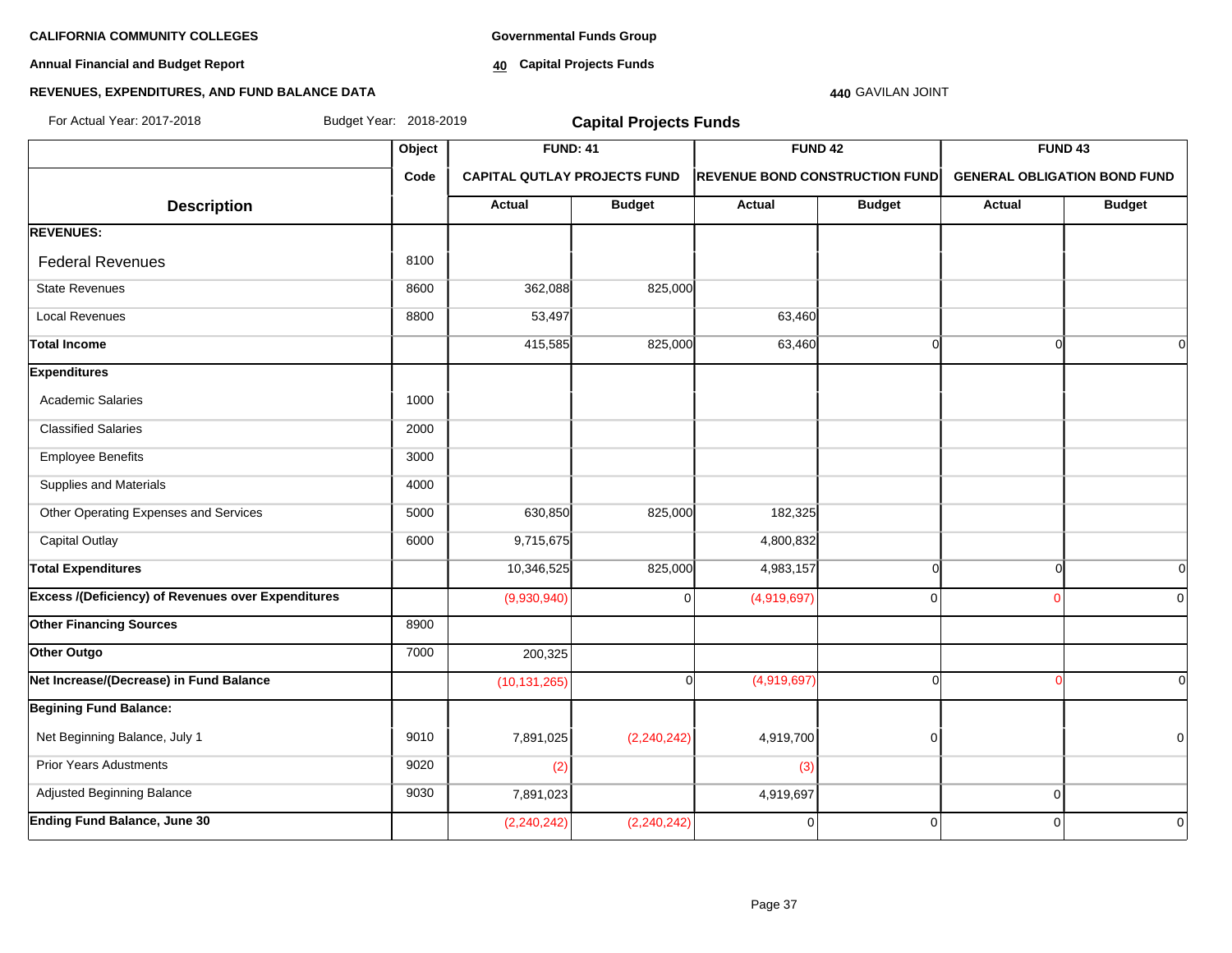**Proprietary Funds Group**

**Annual Financial and Budget Report**

**50 Enterprise Funds Group -- Part 1**

# **REVENUES, EXPENDITURES, AND FUND BALANCE DATA**

For Actual Year: 2017-2018 Budget Year: 2018-2019 **Enterprise Funds**

**440** GAVILAN JOINT

|                                         | Object | <b>FUND: 51</b>       |                | <b>FUND 52</b>        |                | <b>FUND 53</b>         |                |
|-----------------------------------------|--------|-----------------------|----------------|-----------------------|----------------|------------------------|----------------|
|                                         | Code   | <b>BOOKSTORE FUND</b> |                | <b>CAFETERIA FUND</b> |                | <b>FARM OPERATIONS</b> |                |
| <b>Description</b>                      |        | <b>Actual</b>         | <b>Budget</b>  | Actual                | <b>Budget</b>  | Actual                 | <b>Budget</b>  |
| <b>REVENUES:</b>                        |        |                       |                |                       |                |                        |                |
| <b>Local Revenues</b>                   | 8800   |                       |                |                       |                |                        |                |
| <b>Other Financing Sources</b>          | 8900   |                       |                |                       |                |                        |                |
| <b>Total Income</b>                     |        | $\overline{0}$        | $\overline{0}$ | $\Omega$              | $\Omega$       | $\Omega$               | $\Omega$       |
| <b>Cost of Sales</b>                    | 5890   |                       |                |                       |                |                        |                |
| <b>Gross Profit or Loss</b>             |        | $\overline{0}$        | $\overline{0}$ | $\Omega$              | $\Omega$       | $\cap$                 | $\overline{0}$ |
| <b>Expenditures</b>                     |        |                       |                |                       |                |                        |                |
| Academic Salaries                       | 1000   |                       |                |                       |                |                        |                |
| <b>Classified Salaries</b>              | 2000   |                       |                |                       |                |                        |                |
| <b>Employee Benefits</b>                | 3000   |                       |                |                       |                |                        |                |
| Supplies and Materials                  | 4000   |                       |                |                       |                |                        |                |
| Other Operating Expenses and Services   | 5000   |                       |                |                       |                |                        |                |
| <b>Capital Outlay</b>                   | 6000   |                       |                |                       |                |                        |                |
| <b>Total Expenditures</b>               |        | $\overline{0}$        | $\overline{0}$ | $\Omega$              | $\Omega$       | $\Omega$               | $\overline{0}$ |
| <b>Net Profit or Loss</b>               |        | $\overline{0}$        | $\overline{0}$ | 0                     | $\Omega$       | $\mathbf 0$            | $\overline{0}$ |
| Other Outgo                             | 7000   |                       |                |                       |                |                        |                |
| Net Increase/(Decrease) in Fund Balance |        | $\overline{0}$        | $\overline{0}$ | $\mathbf 0$           | $\Omega$       | $\Omega$               | $\overline{0}$ |
| <b>Begining Fund Balance:</b>           |        |                       |                |                       |                |                        |                |
| Net Beginning Balance, July 1           | 9010   |                       | $\Omega$       |                       | $\overline{0}$ |                        | $\overline{0}$ |
| <b>Prior Years Adustments</b>           | 9020   |                       |                |                       |                |                        |                |
| Adjusted Beginning Balance              | 9030   | $\overline{0}$        |                | $\mathbf 0$           |                | $\mathbf 0$            |                |
| <b>Ending Fund Balance, June 30</b>     |        | $\overline{0}$        | $\overline{0}$ | $\mathbf 0$           | $\Omega$       | $\Omega$               | $\overline{0}$ |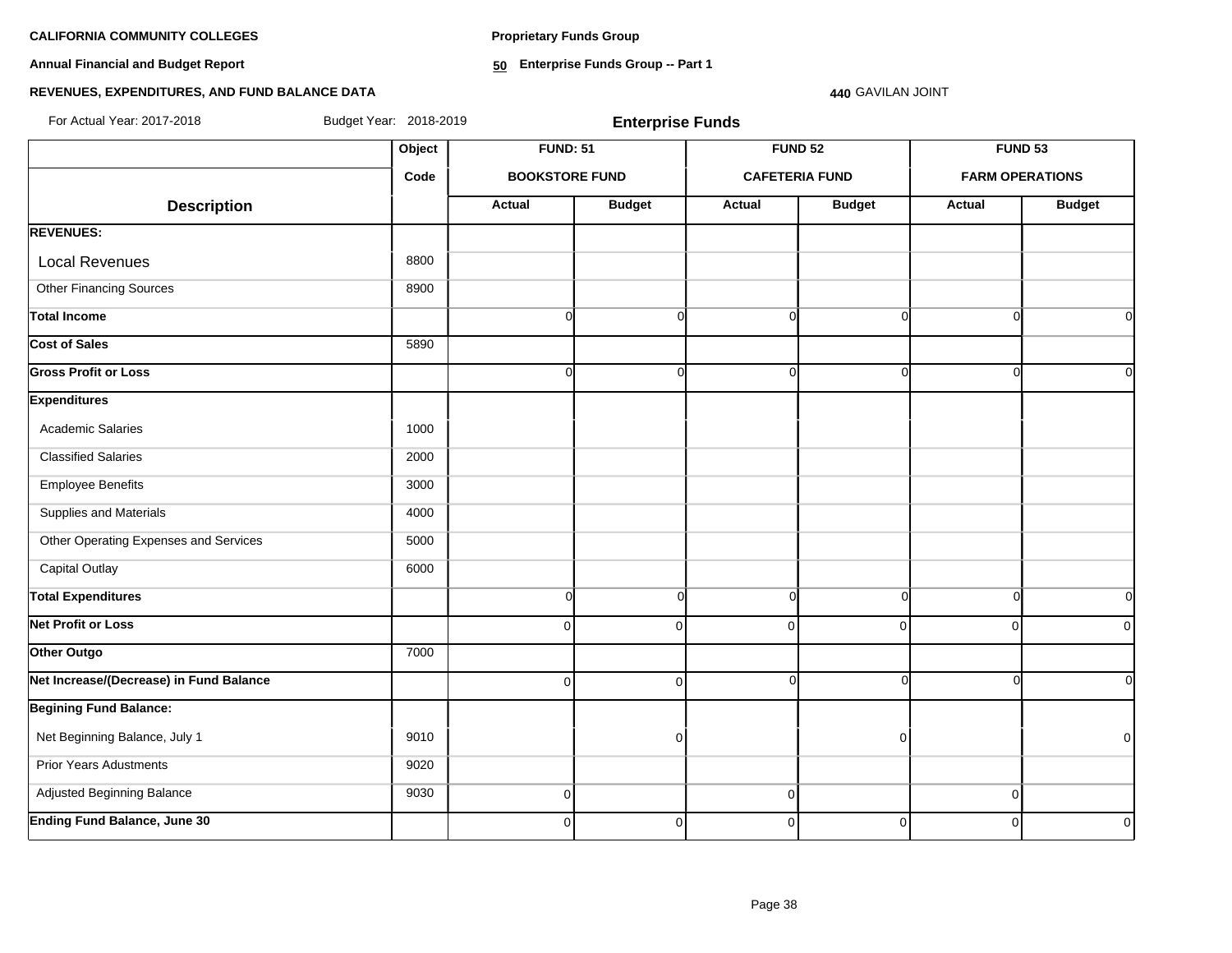**Proprietary Funds Group**

**Annual Financial and Budget Report**

**50 Enterprise Funds Group -- Part 2**

### **REVENUES, EXPENDITURES, AND FUND BALANCE DATA**

**440** GAVILAN JOINT

Object **FUND: 59 Code OTHER ENTERPRISE FUND Description Actual** Budget **REVENUES:** Local Revenues and all the state of the state of the state of the state of the state of the state of the state of the state of the state of the state of the state of the state of the state of the state of the state of the Other Financing Sources 8900 **Total Income** 0 0 **Cost of Sales** 5890 **Gross Profit or Loss** 0 0 **Expenditures** Academic Salaries 1000 Classified Salaries 2000 Employee Benefits 3000 Supplies and Materials 4000 Other Operating Expenses and Services **1000** 5000 Capital Outlay 6000 **Total Expenditures** Company of Company Company of Company Company of Company Company Company Company Company Company Company Company Company Company Company Company Company Company Company Company Company Company Company **Net Profit or Loss** 0 0 **Other Outgo** 7000 **Net Increase/(Decrease) in Fund Balance** 0 0 **Begining Fund Balance:** Net Beginning Balance, July 1 9010 0 Prior Years Adustments **9020**  Adjusted Beginning Balance 9030 0 For Actual Year: 2017-2018 Budget Year: 2018-2019 **Enterprise Funds**

**Ending Fund Balance, June 30** 0 0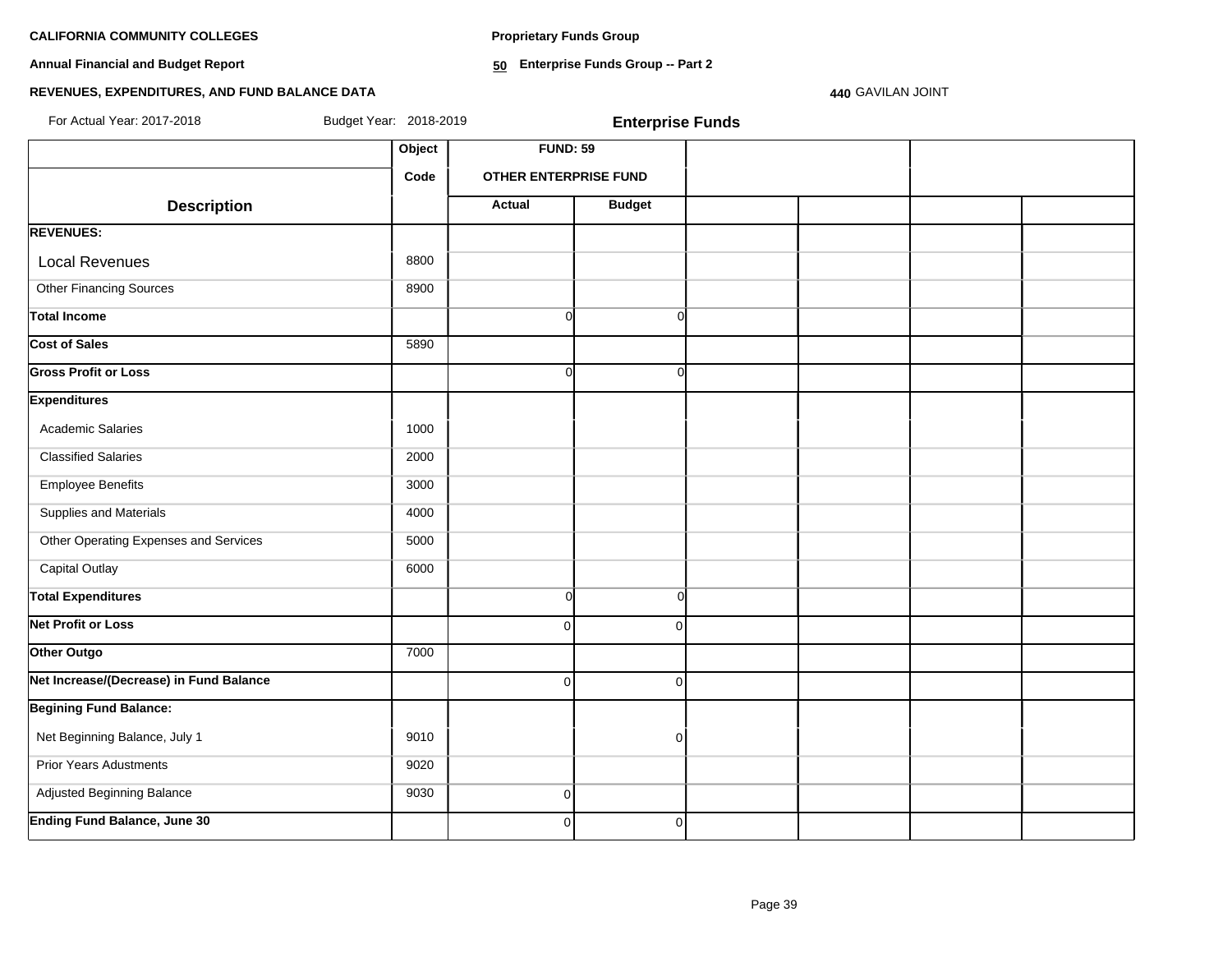**Annual Financial and Budget Report**

**Proprietary Funds Group**

**60 Enterprise Funds Group** 

### **440** GAVILAN JOINT

| For Actual Year: 2017-2018              | Budget Year: 2018-2019 | <b>Internal Service Funds</b> |                 |                                     |                    |  |
|-----------------------------------------|------------------------|-------------------------------|-----------------|-------------------------------------|--------------------|--|
|                                         | Object                 |                               | <b>FUND: 61</b> |                                     | FUND <sub>69</sub> |  |
|                                         | Code                   | <b>SELF-INSURANCE FUND</b>    |                 | <b>OTHER INTERNAL SERVICES FUND</b> |                    |  |
| <b>Description</b>                      |                        | Actual                        | <b>Budget</b>   | <b>Actual</b>                       | <b>Budget</b>      |  |
| <b>REVENUES:</b>                        |                        |                               |                 |                                     |                    |  |
| <b>Local Revenues</b>                   | 8800                   | 127,694                       | 283,683         |                                     |                    |  |
| <b>Other Financing Sources</b>          | 8900                   | 200,000                       |                 |                                     |                    |  |
| <b>Total Income</b>                     |                        | 327,694                       | 283,683         | $\Omega$                            | $\Omega$           |  |
| <b>Expenditures</b>                     |                        |                               |                 |                                     |                    |  |
| Academic Salaries                       | 1000                   |                               |                 |                                     |                    |  |
| <b>Classified Salaries</b>              | 2000                   |                               |                 |                                     |                    |  |
| <b>Employee Benefits</b>                | 3000                   |                               |                 |                                     |                    |  |
| Supplies and Materials                  | 4000                   |                               |                 |                                     |                    |  |
| Other Operating Expenses and Services   | 5000                   | 197,093                       | 283,683         |                                     |                    |  |
| <b>Capital Outlay</b>                   | 6000                   | 8,991                         |                 |                                     |                    |  |
| <b>Total Expenditures</b>               |                        | 206,084                       | 283,683         | $\Omega$                            | $\Omega$           |  |
| <b>Net Profit or Loss</b>               |                        | 121,610                       | $\Omega$        | $\Omega$                            | $\Omega$           |  |
| Other Outgo                             | 7000                   |                               |                 |                                     |                    |  |
| Net Increase/(Decrease) in Fund Balance |                        | 121,610                       | $\Omega$        | n                                   | ∩                  |  |
| <b>Begining Fund Balance:</b>           |                        |                               |                 |                                     |                    |  |
| Net Beginning Balance, July 1           | 9010                   | $\overline{0}$                | 121,610         |                                     | $\Omega$           |  |
| <b>Prior Years Adustments</b>           | 9020                   |                               |                 |                                     |                    |  |
| Adjusted Beginning Balance              | 9030                   | $\overline{0}$                |                 | $\mathbf 0$                         |                    |  |
| <b>Ending Fund Balance, June 30</b>     |                        | 121,610                       | 121,610         | $\mathbf 0$                         | $\mathbf 0$        |  |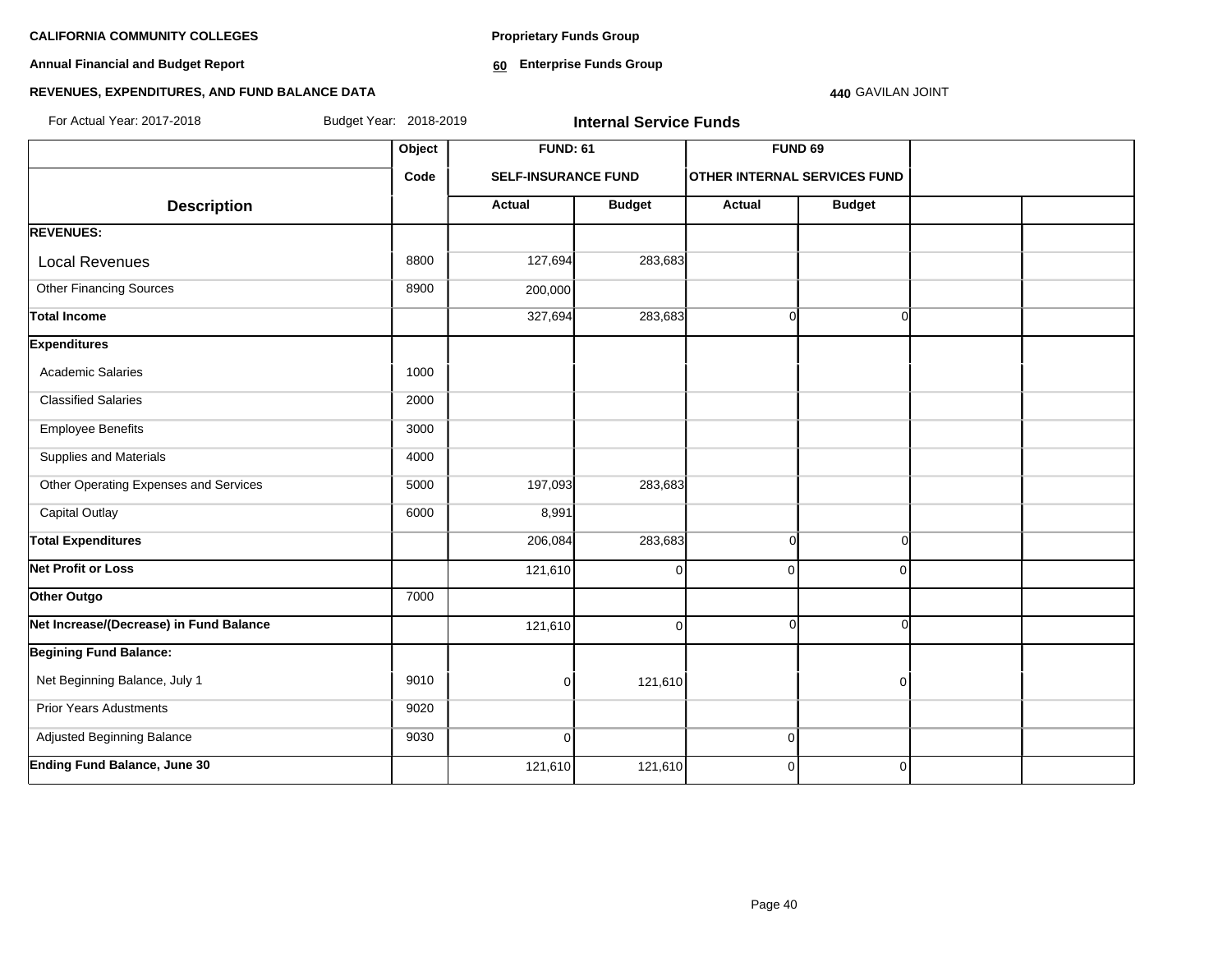**Annual Financial and Budget Report**

**Fiduciary Funds Group**

**70 Fiduciary Funds Group -- Part 1**

### **440** GAVILAN JOINT

| For Actual Year: 2017-2018                                |        | Budget Year: 2018-2019<br><b>Fiduciary Funds Group</b>           |               |                                                |                |                                   |               |  |  |
|-----------------------------------------------------------|--------|------------------------------------------------------------------|---------------|------------------------------------------------|----------------|-----------------------------------|---------------|--|--|
|                                                           | Object | <b>FUND: 71</b><br><b>ASSOCIATED STUDENTS TRUST FUND</b><br>Code |               |                                                | <b>FUND 72</b> | FUND <sub>73</sub>                |               |  |  |
|                                                           |        |                                                                  |               | <b>REPRESENTATION FEE TRUST</b><br><b>FUND</b> |                | <b>BODY CENTER FEE TRUST FUND</b> |               |  |  |
| <b>Description</b>                                        |        | Actual                                                           | <b>Budget</b> | <b>Actual</b>                                  | <b>Budget</b>  | <b>Actual</b>                     | <b>Budget</b> |  |  |
| <b>REVENUES:</b>                                          |        |                                                                  |               |                                                |                |                                   |               |  |  |
| <b>Federal Revenues</b>                                   | 8100   |                                                                  |               |                                                |                |                                   |               |  |  |
| <b>State Revenues</b>                                     | 8600   |                                                                  |               |                                                |                |                                   |               |  |  |
| <b>Local Revenues</b>                                     | 8800   | 157,661                                                          | 76,500        |                                                |                | 6,053                             |               |  |  |
| <b>Total Income</b>                                       |        | 157,661                                                          | 76,500        | $\Omega$                                       | $\Omega$       | 6,053                             | 0l            |  |  |
| <b>Expenditures</b>                                       |        |                                                                  |               |                                                |                |                                   |               |  |  |
| <b>Academic Salaries</b>                                  | 1000   |                                                                  |               |                                                |                |                                   |               |  |  |
| <b>Classified Salaries</b>                                | 2000   |                                                                  |               |                                                |                | 7,475                             | 7,340         |  |  |
| <b>Employee Benefits</b>                                  | 3000   |                                                                  |               |                                                |                | 3,883                             | 4,060         |  |  |
| Supplies and Materials                                    | 4000   | 64,762                                                           | 25,800        |                                                |                |                                   |               |  |  |
| Other Operating Expenses and Services                     | 5000   | 43,346                                                           | 105,515       |                                                |                | 51,359                            | 51,300        |  |  |
| <b>Capital Outlay</b>                                     | 6000   | 109,995                                                          | 16,500        |                                                |                |                                   |               |  |  |
| <b>Total Expenditures</b>                                 |        | 218,103                                                          | 147,815       | $\Omega$                                       | $\Omega$       | 62,717                            | 62,700        |  |  |
| <b>Excess /(Deficiency) of Revenues over Expenditures</b> |        | (60, 442)                                                        | (71, 315)     | $\Omega$                                       | $\Omega$       | (56, 664)                         | (62, 700)     |  |  |
| <b>Other Financing Sources</b>                            | 8900   |                                                                  |               |                                                |                | 85,691                            |               |  |  |
| Other Outgo                                               | 7000   | 18,300                                                           | 9,000         |                                                |                |                                   |               |  |  |
| Net Increase/(Decrease) in Fund Balance                   |        | (78, 742)                                                        | (80, 315)     | $\Omega$                                       | $\Omega$       | 29,027                            | (62, 700)     |  |  |
| <b>Begining Fund Balance:</b>                             |        |                                                                  |               |                                                |                |                                   |               |  |  |
| Net Beginning Balance, July 1                             | 9010   | 483,133                                                          | 404,393       |                                                | $\mathbf 0$    | (73,605)                          | 29,027        |  |  |
| <b>Prior Years Adustments</b>                             | 9020   | $\overline{2}$                                                   |               |                                                |                | 73,605                            |               |  |  |
| Adjusted Beginning Balance                                | 9030   | 483,135                                                          |               | $\mathbf 0$                                    |                | $\Omega$                          |               |  |  |
| <b>Ending Fund Balance, June 30</b>                       |        | 404,393                                                          | 324,078       | 0                                              | $\Omega$       | 29,027                            | (33, 673)     |  |  |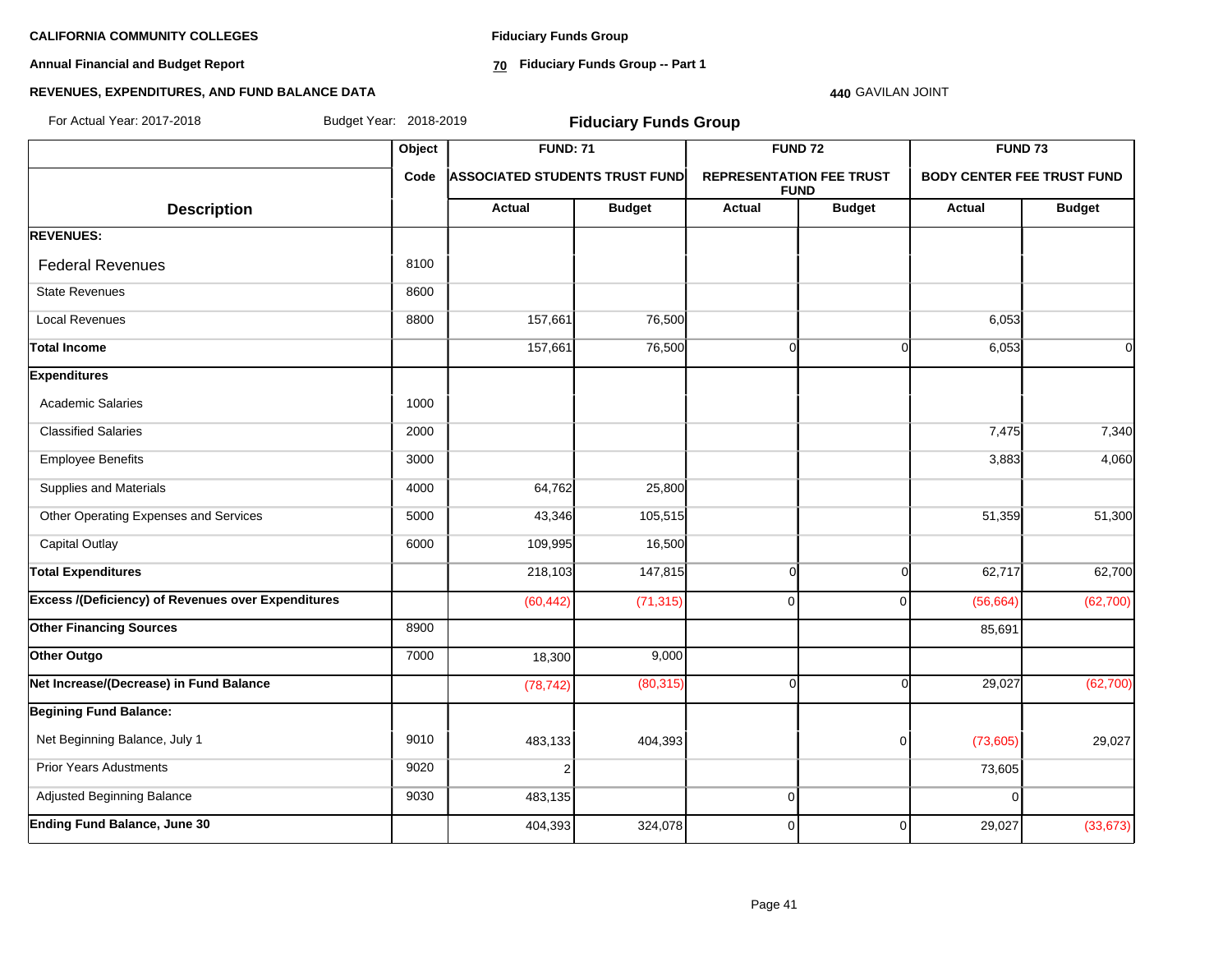**Annual Financial and Budget Report**

**Fiduciary Funds Group**

**70 Fiduciary Funds Group -- Part 2**

### **440** GAVILAN JOINT

| For Actual Year: 2017-2018                                |        | Budget Year: 2018-2019<br><b>Fiduciary Funds Group</b> |                |                                                    |                    |                              |               |
|-----------------------------------------------------------|--------|--------------------------------------------------------|----------------|----------------------------------------------------|--------------------|------------------------------|---------------|
|                                                           | Object | <b>FUND: 74</b>                                        |                |                                                    | FUND <sub>75</sub> | FUND 76                      |               |
|                                                           | Code   | <b>FINANCIAL AID TRUST FUND</b>                        |                | <b>SCHOLARSHIP &amp; LOAN TRUST</b><br><b>FUND</b> |                    | <b>INVESTMENT TRUST FUND</b> |               |
| <b>Description</b>                                        |        | Actual                                                 | <b>Budget</b>  | <b>Actual</b>                                      | <b>Budget</b>      | Actual                       | <b>Budget</b> |
| <b>REVENUES:</b>                                          |        |                                                        |                |                                                    |                    |                              |               |
| <b>Federal Revenues</b>                                   | 8100   | 5,884,420                                              | 6,500,000      |                                                    |                    |                              |               |
| <b>State Revenues</b>                                     | 8600   |                                                        |                |                                                    |                    |                              |               |
| <b>Local Revenues</b>                                     | 8800   |                                                        |                |                                                    |                    |                              |               |
| <b>Total Income</b>                                       |        | 5,884,420                                              | 6,500,000      | $\overline{0}$                                     | $\Omega$           | $\cap$                       | $\Omega$      |
| <b>Expenditures</b>                                       |        |                                                        |                |                                                    |                    |                              |               |
| <b>Academic Salaries</b>                                  | 1000   |                                                        |                |                                                    |                    |                              |               |
| <b>Classified Salaries</b>                                | 2000   |                                                        |                |                                                    |                    |                              |               |
| <b>Employee Benefits</b>                                  | 3000   |                                                        |                |                                                    |                    |                              |               |
| Supplies and Materials                                    | 4000   |                                                        |                |                                                    |                    |                              |               |
| Other Operating Expenses and Services                     | 5000   |                                                        | 9,475          |                                                    |                    |                              |               |
| <b>Capital Outlay</b>                                     | 6000   |                                                        |                |                                                    |                    |                              |               |
| <b>Total Expenditures</b>                                 |        | $\Omega$                                               | 9,475          | $\overline{0}$                                     | $\Omega$           | $\Omega$                     | <sub>0</sub>  |
| <b>Excess /(Deficiency) of Revenues over Expenditures</b> |        | 5,884,420                                              | 6,490,525      | $\Omega$                                           | U                  | $\Omega$                     | $\Omega$      |
| <b>Other Financing Sources</b>                            | 8900   |                                                        |                |                                                    |                    |                              |               |
| Other Outgo                                               | 7000   | 5,884,420                                              | 6,490,525      |                                                    |                    |                              |               |
| Net Increase/(Decrease) in Fund Balance                   |        | $\Omega$                                               | n              | $\Omega$                                           |                    |                              | $\Omega$      |
| <b>Begining Fund Balance:</b>                             |        |                                                        |                |                                                    |                    |                              |               |
| Net Beginning Balance, July 1                             | 9010   | $\Omega$                                               | O              |                                                    |                    |                              | $\mathbf 0$   |
| <b>Prior Years Adustments</b>                             | 9020   |                                                        |                |                                                    |                    |                              |               |
| Adjusted Beginning Balance                                | 9030   | $\overline{0}$                                         |                | $\overline{0}$                                     |                    | $\mathbf 0$                  |               |
| <b>Ending Fund Balance, June 30</b>                       |        | $\overline{0}$                                         | $\overline{0}$ | $\overline{0}$                                     | 0                  | $\mathbf 0$                  | 0             |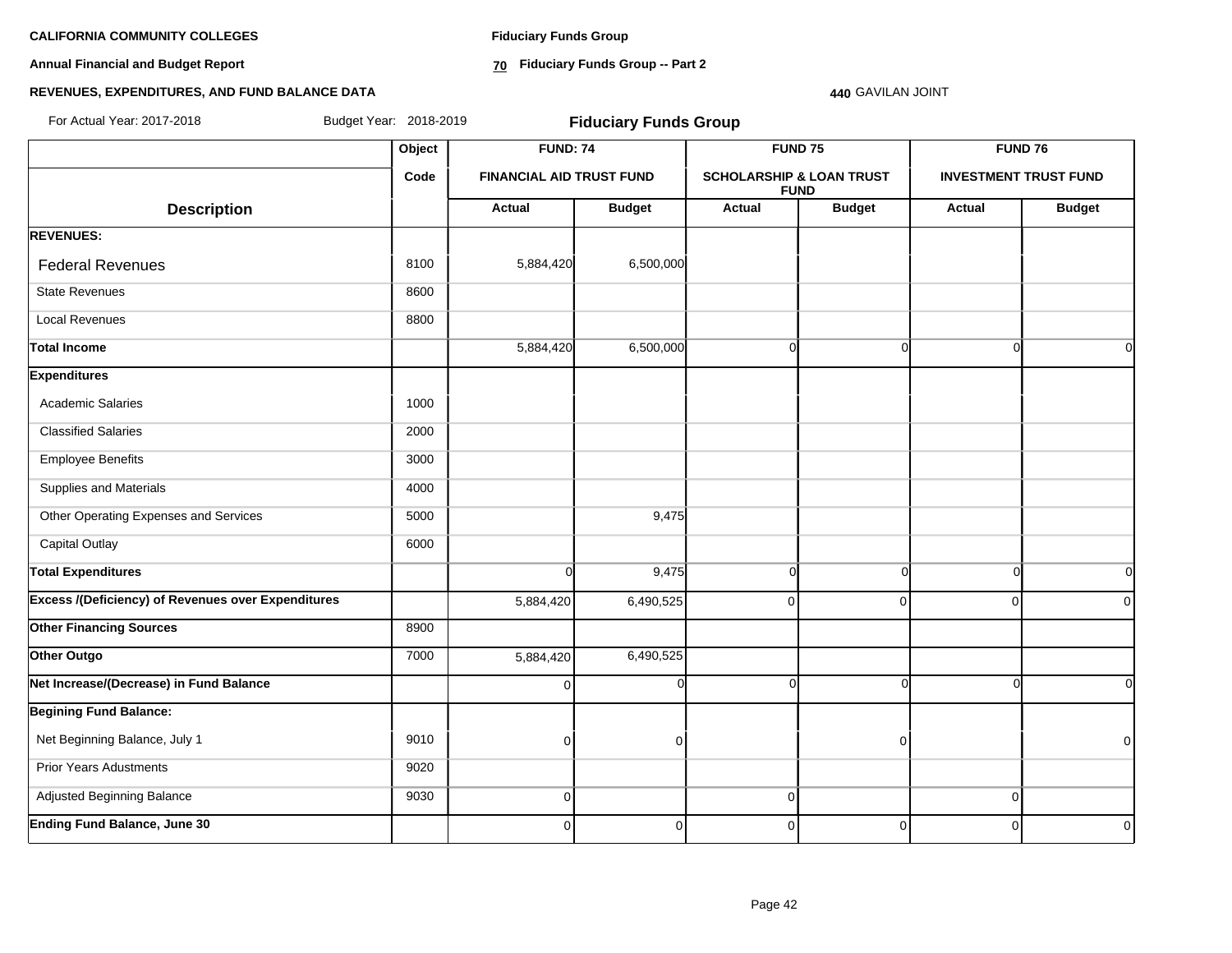**Annual Financial and Budget Report**

**Fiduciary Funds Group**

**70 Fiduciary Funds Group -- Part 3**

**440** GAVILAN JOINT

| For Actual Year: 2017-2018                                | Budget Year: 2018-2019 |                | <b>Fiduciary Funds Group</b>     |                          |               |  |
|-----------------------------------------------------------|------------------------|----------------|----------------------------------|--------------------------|---------------|--|
|                                                           |                        |                | <b>FUND: 77</b>                  | <b>FUND 79</b>           |               |  |
|                                                           | Code                   |                | DEFERRED COMPENSATION TRUST FUND | <b>OTHER TRUST FUNDS</b> |               |  |
| <b>Description</b>                                        |                        | <b>Actual</b>  | <b>Budget</b>                    | <b>Actual</b>            | <b>Budget</b> |  |
| <b>REVENUES:</b>                                          |                        |                |                                  |                          |               |  |
| <b>Federal Revenues</b>                                   | 8100                   |                |                                  |                          |               |  |
| <b>State Revenues</b>                                     | 8600                   |                |                                  |                          |               |  |
| <b>Local Revenues</b>                                     | 8800                   |                |                                  |                          |               |  |
| <b>Total Income</b>                                       |                        | $\overline{0}$ | $\overline{0}$                   | $\Omega$                 | 0I            |  |
| <b>Expenditures</b>                                       |                        |                |                                  |                          |               |  |
| <b>Academic Salaries</b>                                  | 1000                   |                |                                  |                          |               |  |
| <b>Classified Salaries</b>                                | 2000                   |                |                                  |                          |               |  |
| <b>Employee Benefits</b>                                  | 3000                   |                |                                  |                          |               |  |
| Supplies and Materials                                    | 4000                   |                |                                  |                          |               |  |
| Other Operating Expenses and Services                     | 5000                   |                |                                  |                          |               |  |
| <b>Capital Outlay</b>                                     | 6000                   |                |                                  |                          |               |  |
| <b>Total Expenditures</b>                                 |                        | 0              | $\overline{0}$                   | $\mathbf 0$              | 0l            |  |
| <b>Excess /(Deficiency) of Revenues over Expenditures</b> |                        | $\Omega$       | $\overline{0}$                   | $\mathbf 0$              | 0             |  |
| <b>Other Financing Sources</b>                            | 8900                   |                |                                  |                          |               |  |
| Other Outgo                                               | 7000                   |                |                                  |                          |               |  |
| Net Increase/(Decrease) in Fund Balance                   |                        | 0              | $\overline{0}$                   | $\Omega$                 | οI            |  |
| <b>Begining Fund Balance:</b>                             |                        |                |                                  |                          |               |  |
| Net Beginning Balance, July 1                             | 9010                   |                | $\overline{0}$                   |                          | $\mathbf 0$   |  |
| <b>Prior Years Adustments</b>                             | 9020                   |                |                                  |                          |               |  |
| Adjusted Beginning Balance                                | 9030                   | $\overline{0}$ |                                  | $\mathbf 0$              |               |  |
| <b>Ending Fund Balance, June 30</b>                       |                        | $\overline{0}$ | $\overline{0}$                   | $\mathbf 0$              | $\mathbf 0$   |  |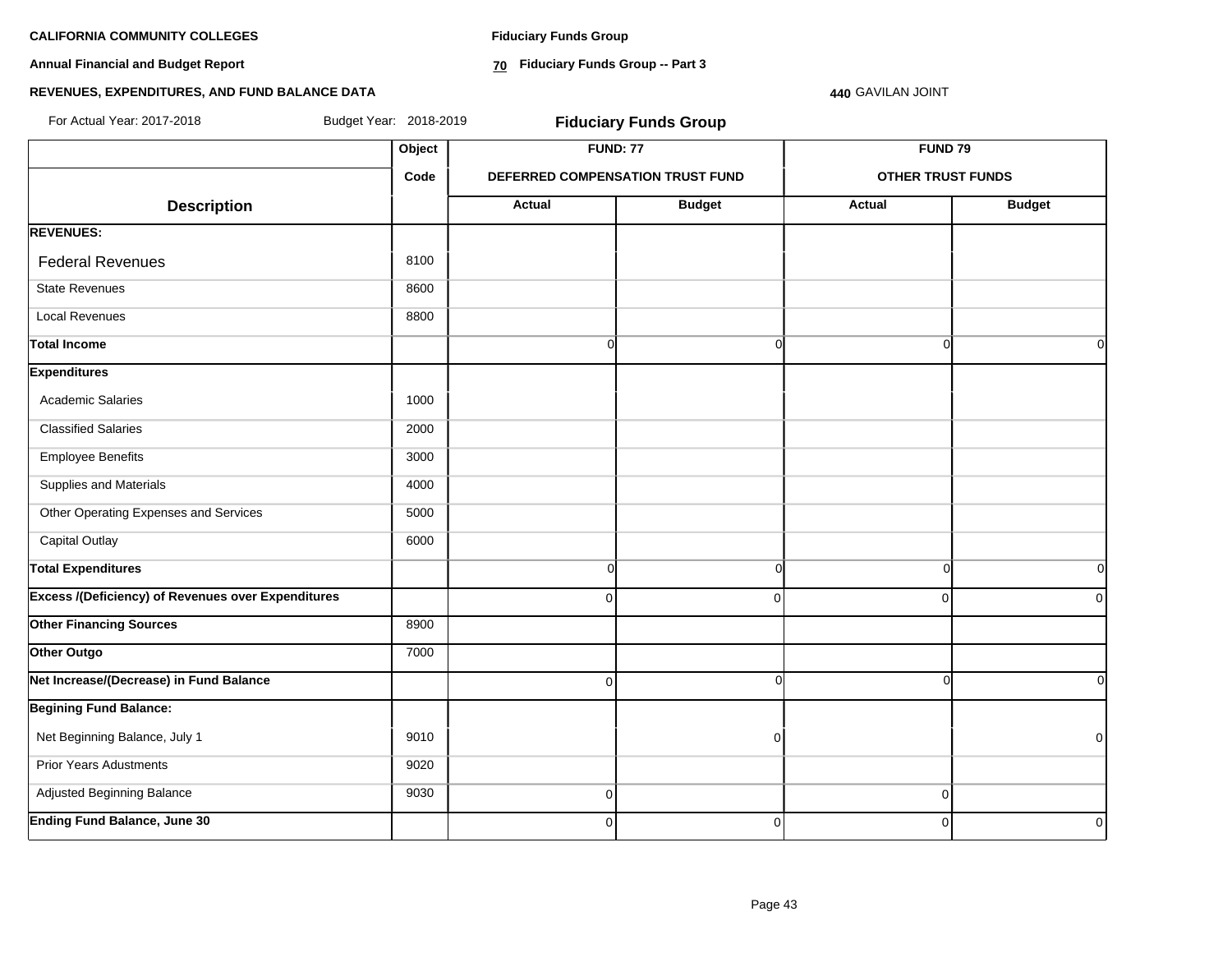**Interfund Transfer Report**

# **Annual Financial and Budget Report**

### **SUPPLEMENTAL DATA**

| <b>For Actual Year:</b> | 2017-2018                  |                   | District ID: 440<br>Name: GAVILAN JOINT    |                    |
|-------------------------|----------------------------|-------------------|--------------------------------------------|--------------------|
| <b>Fund</b>             |                            | Fund              |                                            | Amount             |
| Number In               | <b>Fund Name</b>           | <b>Number Out</b> | <b>Fund Name</b>                           | <b>Transferred</b> |
| 12                      | <b>IRESTRICTED SUBFUND</b> | 11                | <b>IUNRESTRICTED SUBFUND</b>               | 114,606            |
| 11                      | IUNRESTRICTED SUBFUND      | 12                | <b>IRESTRICTED SUBFUND</b>                 | 1,397,541          |
|                         | IUNRESTRICTED SUBFUND      | 61                | <b>ISELF-INSURANCE FUND</b>                | 200,000            |
|                         | IUNRESTRICTED SUBFUND      | 73                | <b>ISTUDENT BODY CENTER FEE TRUST FUND</b> | 85,691             |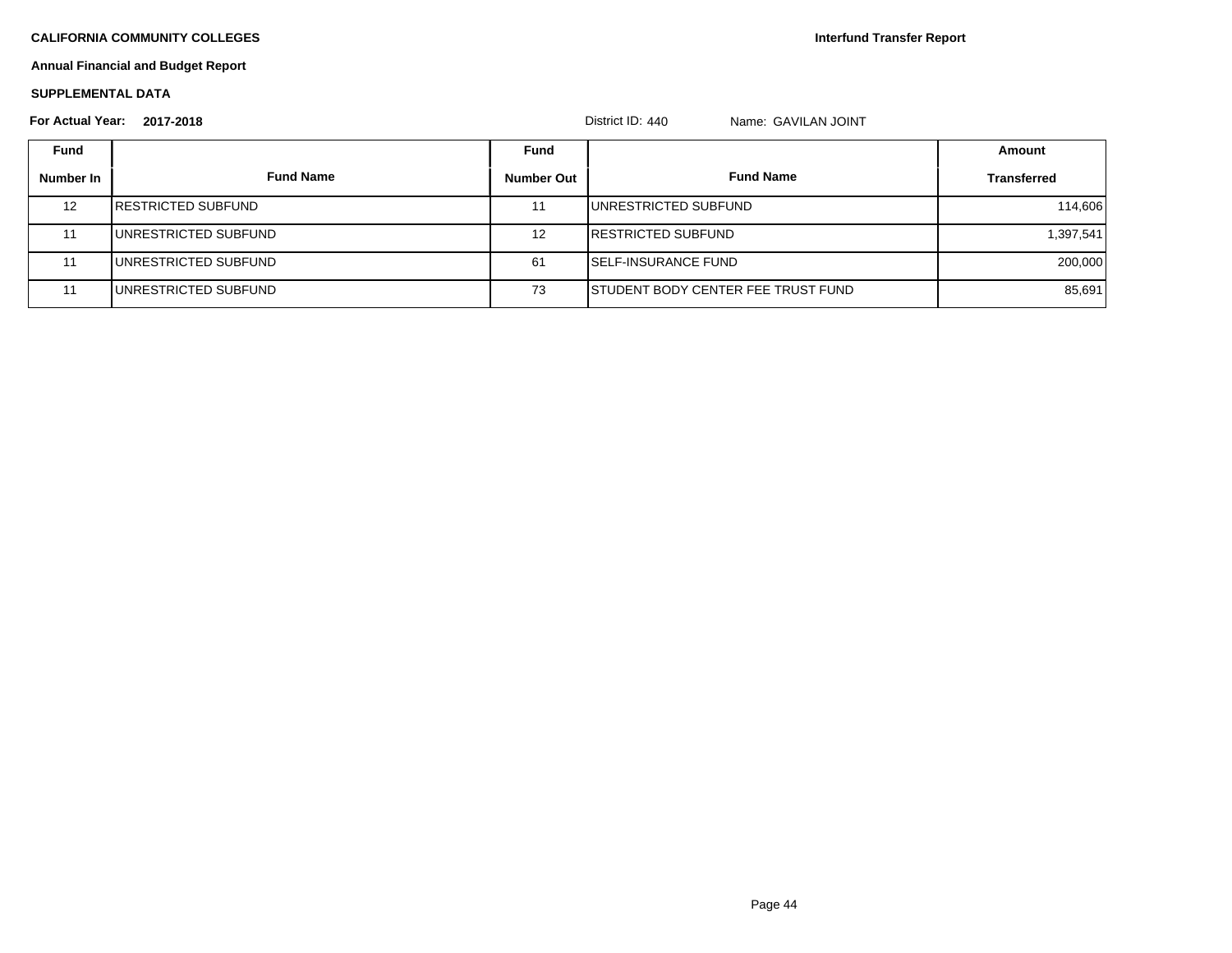| <b>CALIFORNIA COMMUNITY COLLEGES</b> | <b>Receipt and Expenditures of Lottery Proceeds</b> |
|--------------------------------------|-----------------------------------------------------|
|                                      |                                                     |

**SUPPLEMENTAL DATA** L10 GENERAL FUND

| <b>Annual Financial and Budget Report</b> |  | <b>Lottery Actual Report</b> |
|-------------------------------------------|--|------------------------------|

| For Actual Year: 2017-2018 | Budget Ye |
|----------------------------|-----------|
|                            |           |

ear: 2018-2019 **For Actual Year: 2018-2019** Bustrict ID: 440 Name: GAVILAN JOINT

| <b>Activity Classification</b>        | <b>Activity Code</b> | <b>Unrestricted</b>           |                |                | <b>Restricted Prop 20</b> |                  |                |
|---------------------------------------|----------------------|-------------------------------|----------------|----------------|---------------------------|------------------|----------------|
| Lottery Adjustments and Proceeds:     |                      |                               |                |                |                           |                  |                |
| Net Beginning Balance, July 1         | 9010                 |                               |                |                |                           |                  |                |
| Adjustments                           | 9020                 |                               |                |                |                           |                  |                |
| Adjusted Beginning Balance            | 9030                 |                               | $\overline{0}$ |                |                           | $\Omega$         |                |
| Actual Fiscal Year Data               |                      |                               |                |                |                           |                  |                |
| State Lottery Proceeds:               | 8681                 |                               | 967,974        |                |                           | 438,607          |                |
|                                       |                      |                               |                |                |                           | Instructional    |                |
|                                       |                      | Instructional & Institutional |                |                |                           | <b>Materials</b> |                |
|                                       |                      | Unrestricted                  |                |                |                           | Propostition 20  | Total          |
|                                       |                      | Instructional                 | Support        | Support        |                           |                  |                |
|                                       |                      | Activities                    | Activities     | Activities     | Total                     | Instructional    |                |
|                                       |                      | (AC 0100-5900)                | (AC 6000-6700) | (AC 6800-7390) | Unrestricted              | (AC 0100-4900)   |                |
| <b>Expenditures</b>                   |                      |                               |                |                |                           |                  |                |
| <b>Academic Salaries</b>              | 1000                 |                               |                |                | $\overline{0}$            |                  | $\pmb{0}$      |
| <b>Classified Salaries</b>            | 2000                 |                               |                |                | $\Omega$                  |                  | $\pmb{0}$      |
| <b>Employee Benefits</b>              | 3000                 |                               |                |                | $\overline{0}$            |                  | $\mathbf 0$    |
| <b>Supplies &amp; Materials</b>       | 4000                 |                               |                |                |                           |                  |                |
| Software                              | 4100                 |                               |                |                | $\Omega$                  |                  | $\overline{0}$ |
| Books, Magazines, & Periodicals       | 4200                 |                               |                |                | $\Omega$                  |                  | $\overline{0}$ |
| Instructional Supplies & Materials    | 4300                 |                               | 248,605        |                | 248,605                   |                  | 248,605        |
| Noninstructional Supplies & Mtrls     | 4400                 |                               |                |                | 0                         |                  | $\overline{0}$ |
| <b>Total Supplies and Materials</b>   |                      | 0                             | 248,605        | $\Omega$       | 248,605                   | $\mathbf 0$      | 248,605        |
| Other Operating Expenses and Services | 5000                 |                               | 719,369        |                | 719,369                   | 339,325          | 1,058,694      |
| <b>Capital Outlay</b>                 | 6000                 |                               |                |                |                           |                  |                |
| Library Books                         | 6300                 |                               |                |                | $\mathbf 0$               | 17,426           | 17,426         |
| Equipment                             | 6400                 |                               |                |                |                           |                  |                |
| Equipment - Additional                | 6410                 |                               |                |                | $\overline{0}$            |                  | $\mathbf 0$    |
| Equipment - Replacement               | 6420                 |                               |                |                | $\Omega$                  |                  | $\Omega$       |
| <b>Total Capital Outlay</b>           |                      | $\Omega$                      | 0              | $\Omega$       | $\Omega$                  | 17,426           | 17,426         |
| Other Outgo                           | 7000                 |                               |                |                | $\Omega$                  |                  | $\Omega$       |
| <b>Total Expenditures</b>             |                      | 0                             | 967,974        | $\Omega$       | 967,974                   | 356,751          | 1,324,725      |
| <b>Ending Balance</b>                 |                      |                               |                |                | $\Omega$                  | 81,856           | 81,856         |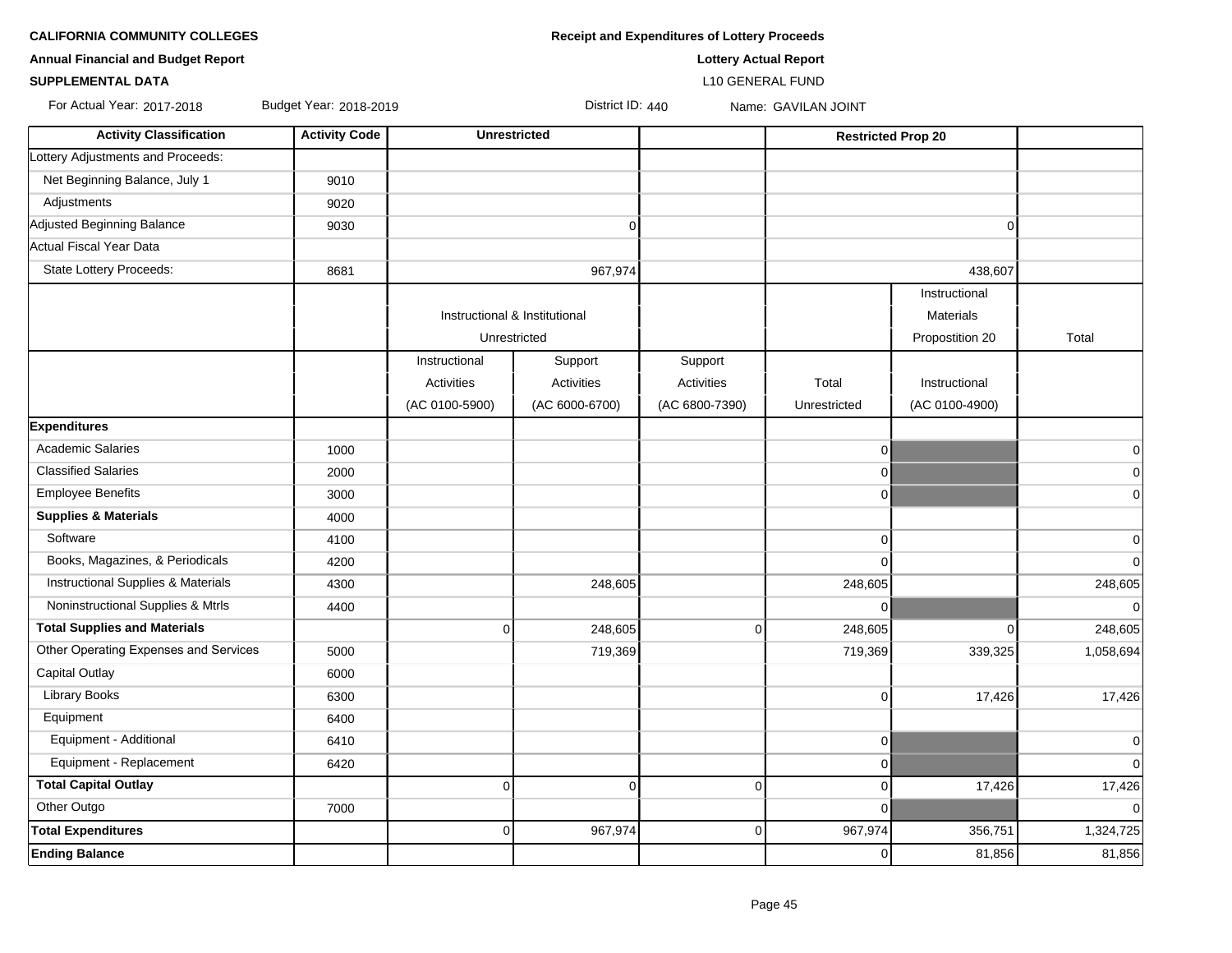**CALIFORNIA COMMUNITY COLLEGES Receipt and Expenditures of Lottery Proceeds** 

**Annual Financial and Budget Report Lottery Budget Report**

### **SUPPLEMENTAL DATA** L10 GENERAL FUND

For Actual Year: 2017-2018 Budget Year: 2018-2019 Contract Contract ID: 440 Name: GAVILAN JOINT

| <b>Activity Classification</b>        | <b>Activity Code</b> | <b>Unrestricted</b>                                             |                   |                   | <b>Restricted Prop 20</b> |                        |                |
|---------------------------------------|----------------------|-----------------------------------------------------------------|-------------------|-------------------|---------------------------|------------------------|----------------|
| Lottery Adjustments and Proceeds:     |                      |                                                                 |                   |                   |                           |                        |                |
| Net Beginning Balance, July 1         | 9010                 |                                                                 |                   |                   |                           | 81,856                 |                |
| Adjustments                           | 9020                 |                                                                 |                   |                   |                           |                        |                |
| Adjusted Beginning Balance            | 9030                 | $\mathbf 0$                                                     |                   |                   | 81,856                    |                        |                |
| Budget Fiscal Year Data               |                      |                                                                 |                   |                   |                           |                        |                |
| State Lottery Proceeds:               | 8681                 | 800,400                                                         |                   |                   | 249,600                   |                        |                |
|                                       |                      |                                                                 |                   |                   |                           | Instructional          |                |
|                                       |                      | <b>Instructional &amp; Institutional</b><br><b>Unrestricted</b> |                   |                   |                           | <b>Materials</b>       |                |
|                                       |                      |                                                                 |                   |                   |                           | <b>Propostition 20</b> | <b>Total</b>   |
|                                       |                      | Instructional                                                   | <b>Support</b>    | <b>Support</b>    |                           |                        |                |
|                                       |                      | <b>Activities</b>                                               | <b>Activities</b> | <b>Activities</b> | <b>Total</b>              | <b>Instructional</b>   |                |
|                                       |                      | (AC 0100-5900)                                                  | (AC 6000-6700)    | (AC 6800-7390)    | Unrestricted              | (AC 0100-4900)         |                |
| <b>Expenditures</b>                   |                      |                                                                 |                   |                   |                           |                        |                |
| <b>Academic Salaries</b>              | 1000                 |                                                                 |                   |                   | $\overline{0}$            |                        | 0              |
| <b>Classified Salaries</b>            | 2000                 |                                                                 |                   |                   | $\overline{0}$            |                        | $\overline{0}$ |
| <b>Employee Benefits</b>              | 3000                 |                                                                 |                   |                   | $\overline{0}$            |                        | $\overline{0}$ |
| <b>Supplies &amp; Materials</b>       | 4000                 |                                                                 |                   |                   |                           |                        |                |
| Software                              | 4100                 |                                                                 |                   |                   | $\overline{0}$            |                        | 0              |
| Books, Magazines, & Periodicals       | 4200                 |                                                                 |                   |                   | $\Omega$                  |                        | 0              |
| Instructional Supplies & Materials    | 4300                 |                                                                 | 306,614           |                   | 306,614                   |                        | 306,614        |
| Noninstructional Supplies & Mtrls     | 4400                 |                                                                 |                   |                   | $\overline{0}$            |                        | $\Omega$       |
| <b>Total Supplies and Materials</b>   |                      | $\overline{0}$                                                  | 306,614           | $\Omega$          | 306,614                   | $\Omega$               | 306,614        |
| Other Operating Expenses and Services | 5000                 |                                                                 | 493,786           |                   | 493,786                   | 54,912                 | 548,698        |
| <b>Capital Outlay</b>                 | 6000                 |                                                                 |                   |                   |                           |                        |                |
| <b>Library Books</b>                  | 6300                 |                                                                 |                   |                   | $\overline{0}$            | 276,544                | 276,544        |
| Equipment                             | 6400                 |                                                                 |                   |                   |                           |                        |                |
| Equipment - Additional                | 6410                 |                                                                 |                   |                   | $\overline{0}$            |                        | $\overline{0}$ |
| Equipment - Replacement               | 6420                 |                                                                 |                   |                   | $\overline{0}$            |                        | $\Omega$       |
| <b>Total Capital Outlay</b>           |                      | $\mathbf 0$                                                     | $\Omega$          | 0                 | $\overline{0}$            | 276,544                | 276,544        |
| Other Outgo                           | 7000                 |                                                                 |                   |                   | $\Omega$                  |                        |                |
| <b>Total Expenditures</b>             |                      | $\pmb{0}$                                                       | 800,400           | $\overline{0}$    | 800,400                   | 331,456                | 1,131,856      |
| <b>Ending Balance</b>                 |                      |                                                                 |                   |                   | $\overline{0}$            | $\mathbf 0$            |                |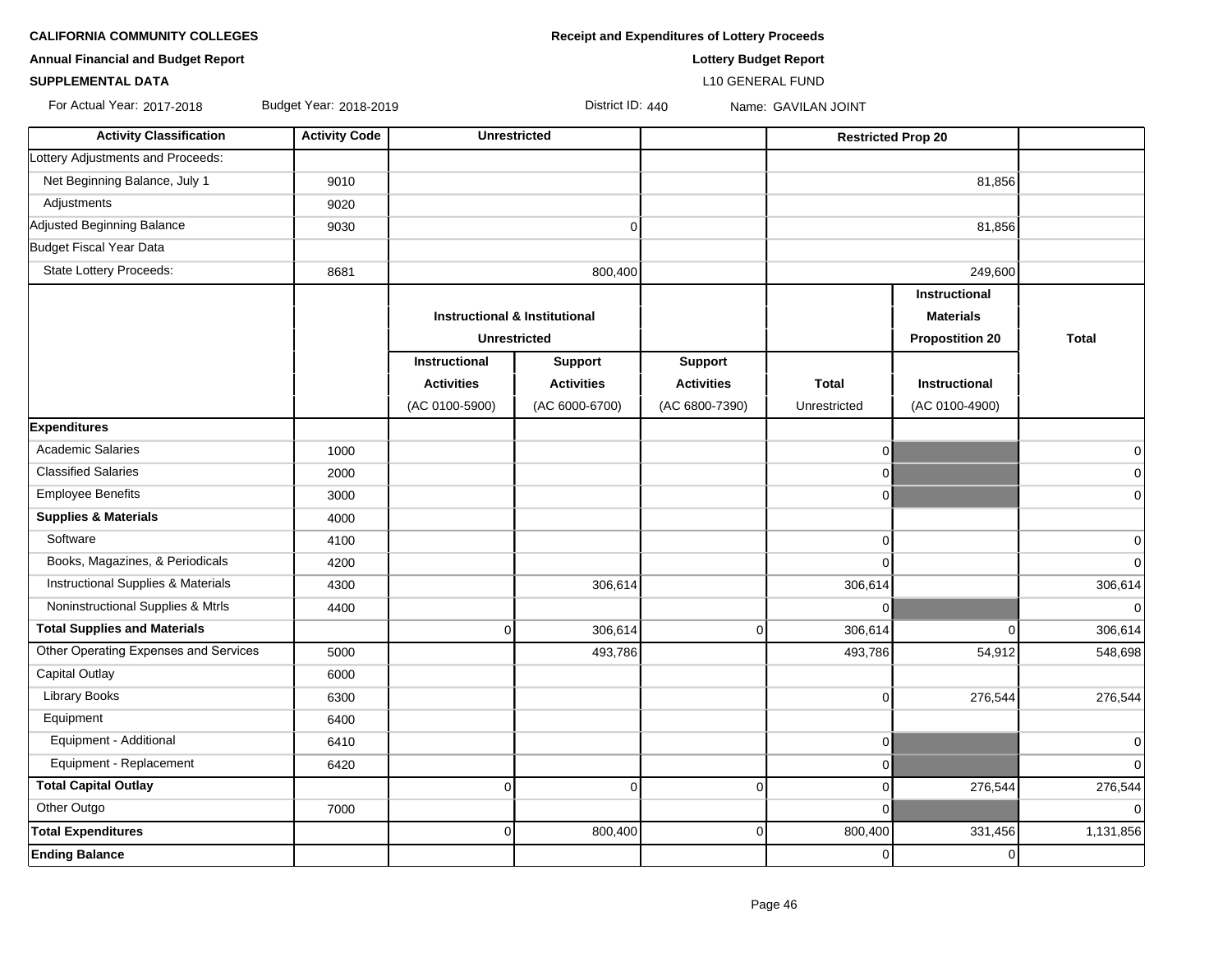# **Annual Financial and Budget Report**

For Actual Year: 2017-2018 Contract ID: 440 Name: GAVILAN JOINT

**EPA Revenue** 4,102,253

|                                 |                 | <b>Salaries and</b> | <b>Operating</b> | Capital    |              |
|---------------------------------|-----------------|---------------------|------------------|------------|--------------|
|                                 | <b>Activity</b> | <b>Benefits</b>     | <b>Expenses</b>  | Outlay     |              |
| <b>Activity Classification</b>  | Code            | (Obj 1000-3000)     | (Obj 4000-5000)  | (Obj 6000) | <b>Total</b> |
| <b>Instructional Activities</b> | 0100-5900       | 4,102,253           |                  |            | 4,102,253    |
| <b>TOTAL</b>                    |                 | 4,102,253           | ΟI               | Οl         | 4,102,253    |